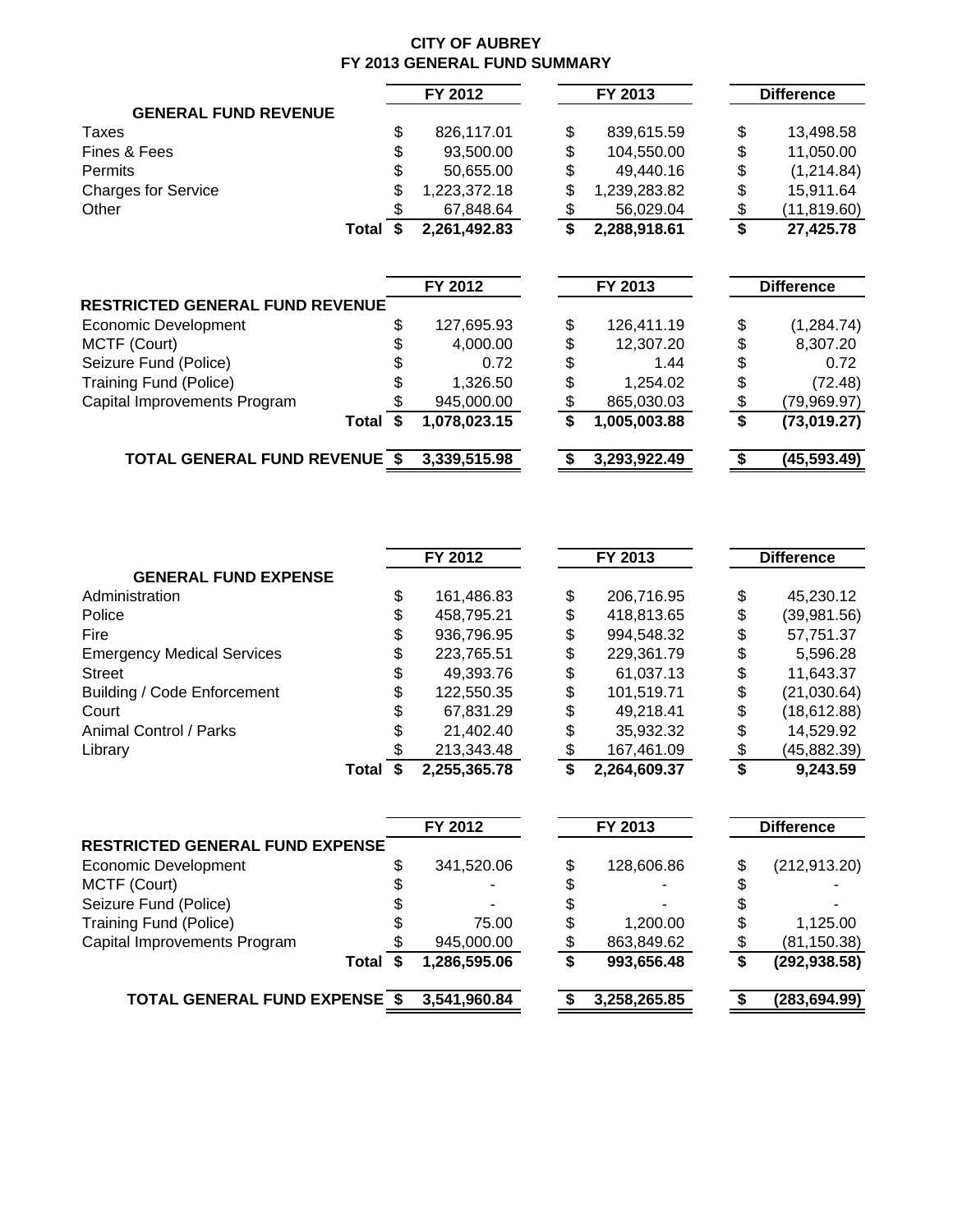|                                       |                 | FY 12 Budget |        |                 | FY 13 Budget |     |                          | <b>Difference</b> |
|---------------------------------------|-----------------|--------------|--------|-----------------|--------------|-----|--------------------------|-------------------|
| <b>GENERAL FUND REVENUE</b>           |                 |              |        |                 |              |     |                          |                   |
| <b>Taxes</b>                          |                 |              |        |                 |              |     |                          |                   |
| Property Tax - Current                | \$              | 199,865.33   |        | \$              | 207,163.25   |     | \$                       | 7,297.92          |
| Property Tax - Penalty & Interest     | \$              | 2,500.00     |        | \$              | 1,500.00     |     | $\frac{6}{5}$            | (1,000.00)        |
|                                       | $\overline{\$}$ | 202,365.33   |        | $\overline{\$}$ | 208,663.25   |     |                          | 6,297.92          |
| Sales Tax                             | \$              | 383,087.80   |        | \$              | 379,233.57   |     | \$                       | (3,854.23)        |
| Franchise Tax - Public Works          | \$              | 67,826.43    |        | \$              | 70,539.49    |     | \$                       | 2,713.06          |
| Franchise Tax - Solid Waste           | \$              | 30,998.25    |        | \$              | 37,586.99    |     | \$                       | 6,588.74          |
| Franchise Tax - Electric              | \$              | 103,934.15   |        | \$              | 103,156.96   |     | \$                       | (777.19)          |
| Franchise Tax - Gas                   | \$              | 15,102.99    |        | \$              | 15,000.00    |     | \$                       | (102.99)          |
| Franchise Tax - Telephone             | \$              | 5,054.81     |        | \$              | 5,315.65     |     | \$                       | 260.84            |
| Franchise Tax - Cable TV              |                 | 17,747.25    |        | \$              | 20,119.68    |     | $\frac{1}{2}$            | 2,372.43          |
|                                       | $\frac{3}{3}$   | 240,663.88   |        | $\overline{\$}$ | 251,718.77   |     | $\overline{\mathcal{S}}$ | 11,054.89         |
| <b>Total Taxes</b>                    | \$              | 826,117.01   | 37% \$ |                 | 839,615.59   | 37% | \$                       | 13,498.58         |
| <b>Fines &amp; Fees</b>               |                 |              |        |                 |              |     |                          |                   |
| <b>Fines and Fees</b>                 | \$              | 73,000.00    |        | \$              | 83,000.00    |     | \$                       | 10,000.00         |
| <b>Warrant Income</b>                 | \$              | 5,000.00     |        | \$              | 3,500.00     |     | \$                       | (1,500.00)        |
| <b>Arrest Fees</b>                    | \$              | 2,200.00     |        | \$              | 3,000.00     |     | \$                       | 800.00            |
| DDC / DAP / Other Dismisals           |                 | 4,750.00     |        | \$              | 6,500.00     |     | \$                       | 1,750.00          |
| <b>Judicial Support Fee</b>           | \$<br>\$        | 250.00       |        | \$              | 250.00       |     |                          |                   |
| <b>City Court Costs</b>               |                 | 1,850.00     |        | \$              | 1,850.00     |     | \$\$\$                   |                   |
| <b>State Court Costs</b>              |                 | 5,500.00     |        | \$              | 5,500.00     |     |                          |                   |
| <b>City Time Payment</b>              |                 | 450.00       |        | \$              | 450.00       |     |                          |                   |
| <b>Bond Overpay</b>                   | \$\$\$\$        | 500.00       |        | \$              | 500.00       |     | \$                       |                   |
|                                       | \$              | 93,500.00    |        | \$              | 104,550.00   |     | \$                       | 11,050.00         |
| <b>Total Fines &amp; Fees</b>         | \$              | 93,500.00    | 4%     | \$              | 104,550.00   | 5%  | \$                       | 11,050.00         |
| <b>Permits</b>                        |                 |              |        |                 |              |     |                          |                   |
| <b>Plat Fees</b>                      | \$              | 2,000.00     |        | \$              | 2,000.00     |     | \$                       |                   |
| <b>Engineering Review</b>             | \$              | 750.00       |        | \$              | 750.00       |     | \$                       |                   |
| <b>Rezoning Fees</b>                  | \$              | 750.00       |        | \$              | 750.00       |     | \$                       |                   |
| Certificates of Occupancy             | \$              | 14,000.00    |        | \$              | 15,200.00    |     | \$                       | 1,200.00          |
| <b>Building Permits</b>               | \$              | 9,295.00     |        | \$              | 6,848.00     |     | \$                       | (2,447.00)        |
| <b>Inspection Fees</b>                |                 | 4,950.00     |        | \$              | 6,302.16     |     | \$                       | 1,352.16          |
| <b>Health Permits</b>                 | \$\$            |              |        |                 | 11,600.00    |     |                          | (1,200.00)        |
|                                       |                 | 12,800.00    |        | \$              | 2,250.00     |     | \$                       |                   |
| <b>Contractor Registration</b>        |                 | 2,250.00     |        | \$              |              |     | \$                       |                   |
| <b>Other Permits</b>                  | \$              | 3,500.00     |        | \$              | 3,500.00     |     | \$                       |                   |
| Variance Fees                         | \$\$            | 150.00       |        | \$              | 150.00       |     | \$<br>\$                 |                   |
| <b>Alcohol Processing Fee</b>         |                 | 150.00       |        | \$              |              |     |                          | (150.00)          |
| <b>Alcohol Permit</b>                 |                 | 60.00        |        | $\frac{1}{2}$   | 90.00        |     | $\frac{1}{2}$            | 30.00             |
|                                       | $\overline{\$}$ | 50,655.00    |        | \$              | 49,440.16    |     | \$                       | (1,214.84)        |
| <b>Total Permits</b>                  | \$              | 50,655.00    | 2%     | \$              | 49,440.16    | 2%  | \$                       | (1, 214.84)       |
| <b>Charges for Service</b>            |                 |              |        |                 |              |     |                          |                   |
| Police - Accident Reports             | \$              | 250.00       |        | \$              | 250.00       |     |                          |                   |
| Police - Fingerprinting               | \$              | 50.00        |        | \$              | 50.00        |     | \$<br>\$                 |                   |
| Police - School Resource Officers ILA | \$              | 107,000.00   |        | \$              | 66,000.00    |     | \$                       | (41,000.00)       |
|                                       | $\overline{\$}$ | 107,300.00   |        | $\overline{\$}$ | 66,300.00    |     | \$                       | (41,000.00)       |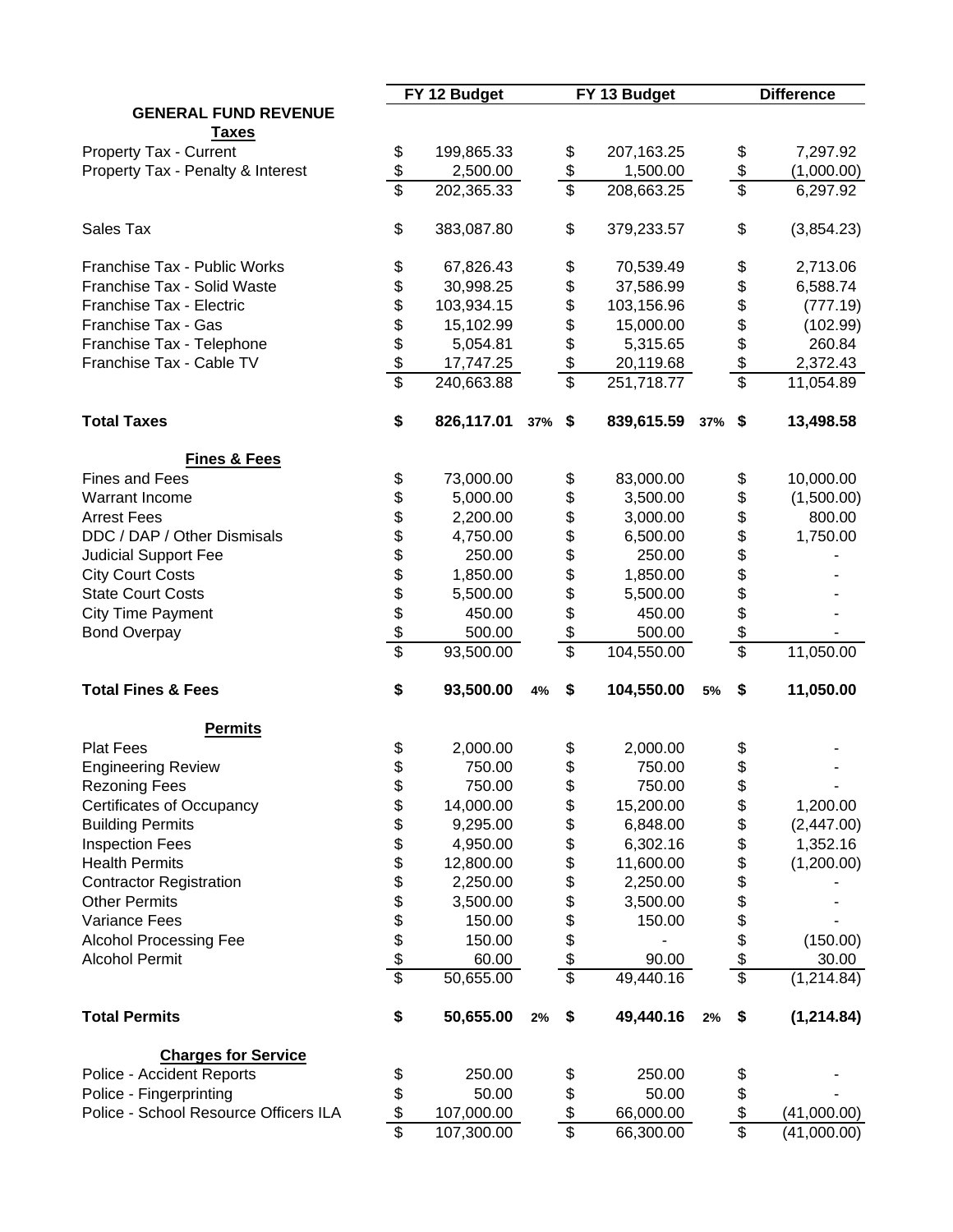|                                                |                 | FY 12 Budget     |    |                           | FY 13 Budget     |    |                          | <b>Difference</b> |
|------------------------------------------------|-----------------|------------------|----|---------------------------|------------------|----|--------------------------|-------------------|
| Fire - Denton County ILA                       | \$              | 205,750.00       |    | \$                        | 214,450.00       |    | \$                       | 8,700.00          |
| Fire - Krugerville & Cross Roads ILA           |                 | 59,734.72        |    | \$                        | 65,464.09        |    | \$                       | 5,729.37          |
| Fire - Navo / FWSD Fire Protection Services \$ |                 | 519,355.95       |    | \$                        | 569,218.64       |    | \$                       | 49,862.69         |
| Fire - Navo / FWSD Denton Cnty ILA Allocat \$  |                 | 72,000.00        |    | \$                        | 75,200.00        |    | \$                       | 3,200.00          |
| Fire - Navo / FWSD Supplemental Projects       | \$              | 7,500.00         |    | \$                        |                  |    | \$                       | (7,500.00)        |
|                                                | \$              | 864,340.67       |    | \$                        | 924,332.73       |    | \$                       | 59,992.06         |
| Aubrey Area Ambulance                          | \$              | 210,631.51       |    | \$                        | 213,271.09       |    | \$                       | 2,639.58          |
| Library - Denton County ILA                    | \$              | 15,100.00        |    | \$                        | 14,880.00        |    | \$                       | (220.00)          |
| Library - Krugerville & Cross Roads ILA        | \$              | 14,000.00        |    | \$                        | 14,000.00        |    | \$                       |                   |
| <b>Library - Community Center Rental</b>       | \$              | 8,000.00         |    | \$                        | 4,000.00         |    | \$                       | (4,000.00)        |
| Library - Community Center Deposit             | \$              | 4,000.00         |    | \$                        | 2,500.00         |    | \$                       | (1,500.00)        |
|                                                | $\overline{\$}$ | 41,100.00        |    | \$                        | 35,380.00        |    | $\overline{\$}$          | (5,720.00)        |
| <b>Total Charges for Service</b>               | \$              | 1,223,372.18 54% |    | \$                        | 1,239,283.82 54% |    | \$                       | 15,911.64         |
| Other                                          |                 |                  |    |                           |                  |    |                          |                   |
| <b>Administration Fees</b>                     | \$              | 19,000.00        |    | \$                        | 22,200.00        |    | \$                       | 3,200.00          |
| Interest Income                                | \$              | 500.00           |    | \$                        | 250.00           |    | \$                       | (250.00)          |
| Other Income                                   | \$              | 8,000.00         |    | \$                        |                  |    | \$                       | (8,000.00)        |
| <b>Operating Transfers In</b>                  | \$              |                  |    | \$                        | 7,933.98         |    | \$                       | 7,933.98          |
| Police - Donations                             | \$              | 5,500.00         |    | \$                        |                  |    | \$                       | (5,500.00)        |
| Police - Child Safety                          | \$              | 3,203.58         |    | \$                        |                  |    | \$                       | (3,203.58)        |
| Court - Re-Deposits                            | \$              | 500.00           |    | \$                        |                  |    | \$                       | (500.00)          |
| Library - Donations                            | \$              |                  |    | \$                        |                  |    | \$                       |                   |
| Fire - Navo / FWSD Other                       | \$              |                  |    |                           |                  |    | \$                       |                   |
| Fire - Donations                               | \$              | 5,500.00         |    | \$                        |                  |    | \$                       | (5,500.00)        |
| Fire - AAA Reimbursement (1/2 employee)        | \$              | 25,645.06        |    | \$                        | 25,645.06        |    | \$                       |                   |
|                                                | \$              | 67,848.64        |    | $\overline{\mathfrak{s}}$ | 56,029.04        |    | $\overline{\mathcal{S}}$ | (11, 819.60)      |
| <b>Total Other Revenue</b>                     | \$              | 67,848.64        | 3% | \$                        | 56,029.04        | 2% | S                        | (11, 819.60)      |
| <b>TOTAL REVENUE \$</b>                        |                 | 2,261,492.83     |    | \$                        | 2,288,918.61     |    | \$                       | 27,425.78         |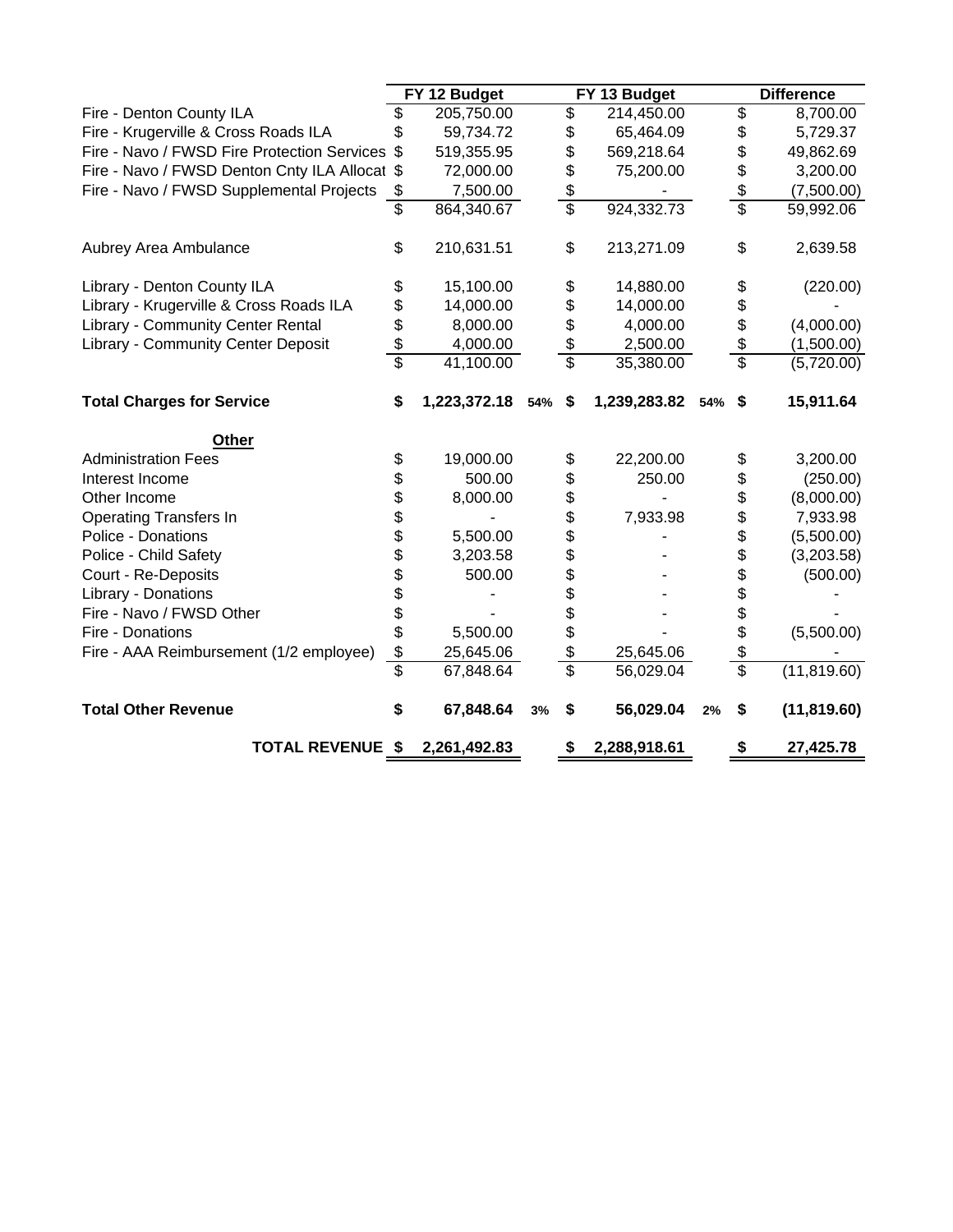| <b>ADMINISTRATION EXPENSES</b>                   |                               | FY 12 Budget          |     |                          | FY 13 Budget          |     |                         | <b>Difference</b>        |
|--------------------------------------------------|-------------------------------|-----------------------|-----|--------------------------|-----------------------|-----|-------------------------|--------------------------|
| <b>Salaries &amp; Benefits</b>                   |                               |                       |     |                          |                       |     |                         |                          |
| <b>Salaries</b>                                  | \$                            | 76,363.80             |     | \$                       | 87,505.60             |     | \$                      | 11,141.80                |
| <b>Retirement &amp; Taxes</b>                    |                               | 2,466.55              |     | \$                       | 2,826.43              |     | \$                      | 359.88                   |
| Group Insurance                                  |                               | 6,000.00              |     | \$                       | 9,900.00              |     | \$                      | 3,900.00                 |
| <b>Workers Compensation</b>                      |                               | 336.00                |     | \$                       | 385.02                |     | \$                      | 49.02                    |
| Pre-Employment Screening                         |                               |                       |     | \$                       |                       |     | \$                      |                          |
| Meetings                                         |                               | 750.00                |     | \$                       |                       |     | \$                      | (750.00)                 |
|                                                  | \$\$\$\$\$\$                  | 85,916.35 53%         |     | $\overline{\$}$          | 100,617.06            | 49% | $\overline{\mathbb{S}}$ | 14,700.71                |
|                                                  |                               |                       |     |                          |                       |     |                         |                          |
| <b>Supplies &amp; Materials</b>                  |                               |                       |     |                          |                       |     |                         |                          |
| <b>Office Supplies</b>                           |                               | 1,500.00              |     | \$                       | 1,350.00              |     | \$                      | (150.00)                 |
| <b>Election Supplies</b>                         |                               | 2,500.00              |     | \$                       | 13,300.00             |     | \$                      | 10,800.00                |
| Postage                                          |                               | 250.00                |     | \$                       | 200.00                |     | \$                      | (50.00)                  |
| Printing                                         |                               | 500.00                |     | \$                       | 500.00                |     | \$                      |                          |
| Dues & Memberships                               |                               | 1,300.00              |     |                          | 695.00                |     | \$                      | (605.00)                 |
| <b>Advertising &amp; Notices</b>                 |                               | 500.00                |     | \$\$\$                   | 500.00                |     |                         |                          |
| Travel & Training                                |                               | 375.00                |     |                          | 675.00                |     | \$<br>\$                | 300.00                   |
| Mileage                                          |                               | 500.00                |     |                          | 200.00                |     | \$                      | (300.00)                 |
| Checks                                           |                               |                       |     | \$                       |                       |     | \$                      | 300.00                   |
|                                                  | <u> 2010 A SA SA SA SA SA</u> | 150.00<br>7,575.00    | 5%  | $\overline{\$}$          | 450.00<br>17,870.00   | 9%  | $\overline{\$}$         | $\overline{10}$ , 295.00 |
|                                                  |                               |                       |     |                          |                       |     |                         |                          |
| <b>Maintenance &amp; Operation</b>               |                               |                       |     |                          |                       |     |                         |                          |
| <b>Building Maintenance</b>                      |                               | 1,750.00              |     | \$                       | 3,935.00              |     | \$                      | 2,185.00                 |
| <b>Equipment Maintenance</b>                     |                               | 1,000.00              |     |                          | 1,000.00              |     | \$                      |                          |
| Technology                                       |                               | 1,500.00              |     | \$\$                     | 4,195.00              |     | \$                      | 2,695.00                 |
| Miscellaneous                                    |                               | 500.00                |     |                          |                       |     | \$                      | (500.00)                 |
| <b>Fire Extinguishers</b>                        |                               | 50.00                 |     | \$                       |                       |     | \$                      | (50.00)                  |
| Storage Building                                 |                               | 500.00                |     | \$                       | 420.00                |     | \$                      | (80.00)                  |
|                                                  |                               | 5,300.00              | 3%  | \$                       | 9,550.00              | 5%  | \$                      | 4,250.00                 |
|                                                  |                               |                       |     |                          |                       |     |                         |                          |
| <b>Utilities</b>                                 |                               |                       |     |                          |                       |     |                         |                          |
| Electricity                                      |                               | 2,054.74              |     | \$                       | 5,700.00              |     | \$                      | 3,645.26                 |
| Gas                                              |                               | 1,122.72              |     | \$                       | 827.42                |     | \$                      | (295.30)                 |
| Telephone                                        |                               | 3,000.82              |     | \$                       | 2,400.00              |     | \$                      | (600.82)                 |
|                                                  | \$\$\$                        | $\overline{6,}178.28$ | 4%  | $\overline{\mathcal{S}}$ | $\overline{8,927.42}$ | 4%  | $\overline{\$}$         | 2,749.14                 |
|                                                  |                               |                       |     |                          |                       |     |                         |                          |
| <b>Contract Services</b>                         |                               |                       |     |                          |                       |     |                         |                          |
| Insurance - TML                                  | \$                            | 2,421.76              |     | \$                       | 2,542.85              |     | \$                      | 121.09                   |
| Legal & Professional                             | \$                            | 30,000.00             |     | \$                       | 40,000.00             |     | \$                      | 10,000.00                |
| Contract Labor                                   |                               | 16,257.39             |     | \$                       | 11,104.60             |     | \$                      | (5, 152.79)              |
| Xerox Lease                                      |                               | 900.00                |     | \$                       | 2,100.00              |     | \$                      | 1,200.00                 |
| Tax Office Fee                                   |                               | 1,692.29              |     | \$                       | 1,035.82              |     | \$                      | (656.47)                 |
| <b>Appraisal District Fee</b>                    |                               | 600.00                |     |                          | 6,555.44              |     | \$                      | 5,955.44                 |
| <b>Pitney Bowes Lease</b>                        |                               | 457.00                |     | \$                       | 2,475.00              |     | \$                      | 2,018.00                 |
| Bond Insurance                                   |                               | 375.00                |     | \$                       | 375.00                |     | \$                      |                          |
| <b>Grant Funding - Outgoing</b>                  | \$\$\$\$\$\$\$\$\$            |                       |     | \$                       |                       |     | \$                      |                          |
|                                                  |                               | 52,703.44             | 33% | ङ                        | 66,188.71             | 32% | $\overline{\$}$         | 13,485.27                |
|                                                  |                               |                       |     |                          |                       |     |                         |                          |
| <b>Debt Payments</b><br>Sycamor Land - Principal |                               | 3,238.22              |     |                          | 3,238.22              |     |                         |                          |
|                                                  | \$<br>$\frac{1}{2}$           | 325.54                |     | \$<br>\$                 | 325.54                |     | \$<br>\$                |                          |
| Sycamor Land - Interest                          | \$                            | 3,563.76              | 2%  | $\overline{\mathcal{S}}$ | 3,563.76              | 2%  | \$                      |                          |
|                                                  |                               |                       |     |                          |                       |     |                         |                          |
| <b>Capital Expenses</b>                          |                               |                       |     |                          |                       |     |                         |                          |
| Capital Expenses < \$5,000                       | \$                            | 250.00                | 0%  | \$                       |                       | 0%  | \$                      | (250.00)                 |
| <b>Total Expenses \$</b>                         |                               | 161,486.83            |     | \$                       | 206,716.95            |     | \$                      | 45,230.12                |
|                                                  |                               |                       |     |                          |                       |     |                         |                          |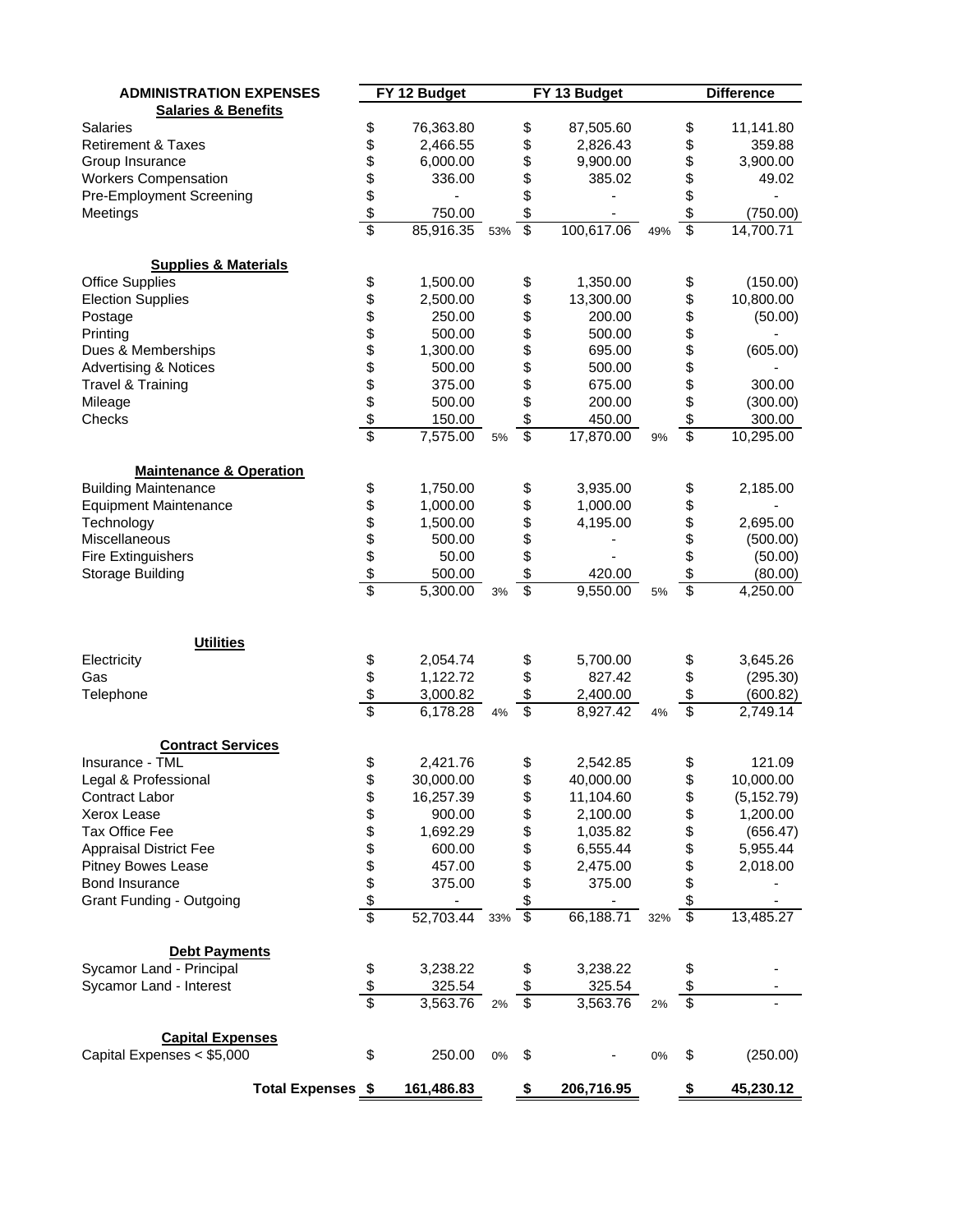| <b>POLICE EXPENSES</b>                                    |                     | FY 12 Budget           |     |                               | FY 13 Budget          |     |                               | <b>Difference</b>        |
|-----------------------------------------------------------|---------------------|------------------------|-----|-------------------------------|-----------------------|-----|-------------------------------|--------------------------|
| <b>Salaries &amp; Benefits</b>                            |                     |                        |     |                               |                       |     |                               |                          |
| <b>Salaries</b>                                           | \$                  | 180,644.18             |     | \$                            | 196,735.75            |     | \$                            | 16,091.57                |
| <b>Retirement &amp; Taxes</b>                             | \$                  | 5,834.81               |     | \$                            | 6,354.56              |     | \$                            | 519.75                   |
| Group Insurance                                           |                     | 24,000.00              |     | \$                            | 26,400.00             |     | \$                            | 2,400.00                 |
| Worker's Compensation                                     | \$\$\$              | 6,864.48               |     | \$                            | 7,475.96              |     | \$                            | 611.48                   |
| Pre-Employment Screening                                  |                     | 400.00                 |     | \$                            | 500.00                |     | \$                            | 100.00                   |
| Meetings                                                  |                     | 600.00                 |     | \$                            |                       |     | \$                            | (600.00)                 |
|                                                           | \$                  | 218,343.47 61%         |     | $\overline{\mathbf{s}}$       | 237,466.28 67%        |     | $\overline{\mathcal{S}}$      | 19,122.81                |
|                                                           |                     |                        |     |                               |                       |     |                               |                          |
| <b>Supplies &amp; Materials</b><br><b>Office Supplies</b> | \$                  | 650.00                 |     |                               | 585.00                |     |                               | (65.00)                  |
| Uniforms                                                  | \$                  | 2,500.00               |     | \$<br>\$                      | 2,500.00              |     | \$                            |                          |
| Postage                                                   |                     | 150.00                 |     | \$                            |                       |     | \$<br>\$                      | (150.00)                 |
|                                                           | 88888888            | 750.00                 |     |                               |                       |     |                               |                          |
| Printing                                                  |                     |                        |     | \$                            | 1,000.00              |     | <b>888888</b>                 | 250.00                   |
| Dues & Memberships                                        |                     | 625.00                 |     | \$                            | 625.00                |     |                               |                          |
| <b>Advertising &amp; Notices</b>                          |                     | 250.00                 |     | \$                            | 250.00                |     |                               |                          |
| <b>Travel &amp; Training</b>                              |                     | 500.00                 |     |                               |                       |     |                               | (500.00)                 |
| Lodging                                                   |                     |                        |     | \$                            | 800.00                |     |                               | 800.00                   |
| Per Diem                                                  |                     | 200.00                 |     | \$                            |                       |     |                               | (200.00)                 |
| Mileage                                                   |                     | 250.00                 |     | \$                            |                       |     | \$                            | (250.00)                 |
| Ammo Expenses                                             |                     | 300.00                 |     | \$                            | 300.00                |     | \$                            |                          |
|                                                           |                     | 6,175.00               | 2%  | \$                            | 6,060.00              | 2%  | \$                            | (115.00)                 |
| <b>Maintenance &amp; Operation</b>                        |                     |                        |     |                               |                       |     |                               |                          |
| Gas & Oil                                                 | \$                  | 13,500.00              |     | \$                            | 20,250.00             |     | \$                            | 6,750.00                 |
| <b>Building Maintenance</b>                               |                     | 4,780.00               |     | \$                            | 4,515.00              |     | \$                            | (265.00)                 |
| <b>Equipment Maintenance</b>                              |                     | 3,500.00               |     | \$                            | 3,240.44              |     |                               | (259.56)                 |
| Vehicle Maintenance                                       |                     | 7,000.00               |     | \$                            | 7,000.00              |     |                               |                          |
| Miscellaneous                                             |                     |                        |     | \$                            |                       |     | \$\$                          |                          |
| <b>Fire Extinguishers</b>                                 |                     | 175.00                 |     | \$                            |                       |     | \$                            | (175.00)                 |
|                                                           | \$\$\$\$\$\$        | 28,955.00              | 8%  | \$                            | 35,005.44 10%         |     | $\overline{\mathcal{S}}$      | 6,050.44                 |
|                                                           |                     |                        |     |                               |                       |     |                               |                          |
| <b>Utilities</b>                                          |                     |                        |     |                               |                       |     |                               |                          |
| Electricity                                               | \$                  | 3,914.06               |     | \$                            | 4,471.32              |     | \$                            | 557.26                   |
| Telephone                                                 | $\frac{1}{2}$<br>\$ | 10,712.52<br>14,626.58 | 4%  | \$<br>$\overline{\mathbf{S}}$ | 6,180.00<br>10,651.32 | 3%  | \$<br>$\overline{\mathbf{S}}$ | (4,532.52)<br>(3,975.26) |
|                                                           |                     |                        |     |                               |                       |     |                               |                          |
| <b>Contract Services</b>                                  |                     |                        |     |                               |                       |     |                               |                          |
| Insurance - TML                                           | \$                  | 7,187.90               |     | \$                            | 7,547.30              |     | \$                            | 359.40                   |
| Legal & Professional                                      | \$                  | 5,000.00               |     | \$                            | 4,000.00              |     | \$                            | (1,000.00)               |
| <b>Appraisal District Fee</b>                             |                     | 700.00                 |     | \$                            |                       |     | \$                            | (700.00)                 |
| Bond Insurance                                            | \$<br>\$            |                        |     | \$                            |                       |     |                               |                          |
| Denton County Dispatch Services                           |                     | 22,617.00              |     | \$                            | 17,747.00             |     | \$                            | (4,870.00)               |
| Lay Out Fees                                              | \$                  | 250.00                 |     | \$                            |                       |     | \$                            | (250.00)                 |
| <b>Computer Services</b>                                  |                     | 200.00                 |     | \$                            |                       |     | \$                            | (200.00)                 |
| <b>CAC Nurse Examiner</b>                                 | $\frac{1}{2}$       | 2,000.00               |     | \$                            |                       |     | \$                            | (2,000.00)               |
|                                                           |                     | 37,954.90 11%          |     | $\overline{\mathfrak{s}}$     | 29,294.30             | 8%  | $\overline{\$}$               | (8,660.61)               |
| <b>Debt Payments</b>                                      |                     |                        |     |                               |                       |     |                               |                          |
| 2007 Tahoe - Principal                                    | \$                  | 5,003.88               |     |                               | 5,003.88              |     |                               |                          |
| 2007 Tahoe - Interest                                     |                     | 728.76                 |     | \$                            | 728.76                |     | \$<br>\$                      |                          |
| 108 E. Elm - Principal                                    |                     |                        |     | \$                            | 7,819.51              |     |                               |                          |
|                                                           |                     | 7,819.51               |     | \$                            |                       |     | \$                            |                          |
| 108 E. Elm - Interest                                     |                     | 16,208.95              |     | \$                            | 16,208.95             |     | \$                            |                          |
| Dodge Chargers - Principal                                | \$\$\$\$\$\$        | 3,874.37               |     | \$                            | 3,874.37              |     | \$                            |                          |
| Dodge Chargers - Interest                                 |                     | 613.21                 |     | \$                            | 613.21                |     | \$<br>$\overline{\$}$         |                          |
|                                                           |                     | 34,248.68              | 10% | $\overline{\mathcal{E}}$      | 34,248.68             | 10% |                               |                          |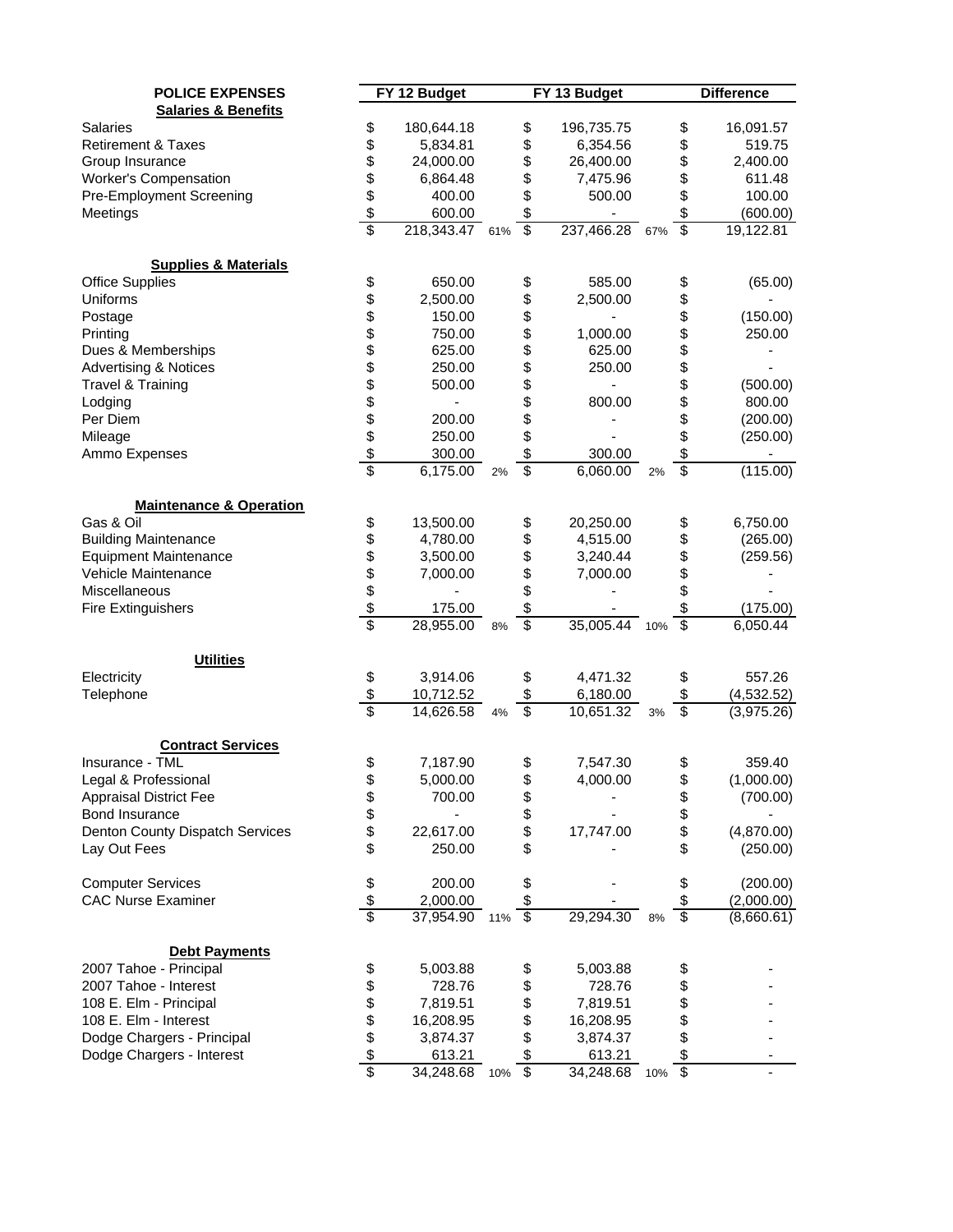| <b>POLICE EXPENSES</b>   |                       | FY 12 Budget |    | FY 13 Budget             |    | <b>Difference</b> |
|--------------------------|-----------------------|--------------|----|--------------------------|----|-------------------|
| <b>Capital Expenses</b>  |                       |              |    |                          |    |                   |
| Capital Expenses         | \$                    | 15,314.18    |    | $\overline{\phantom{0}}$ |    | (15, 314.18)      |
| <b>Donation Expenses</b> |                       | -            |    | $\overline{\phantom{0}}$ |    |                   |
|                          | \$                    | 15.314.18    | 4% |                          | 0% | (15,314.18)       |
|                          | <b>Total Expenses</b> | 355,617.81   |    | 352,726.02               |    | (2,891.79)        |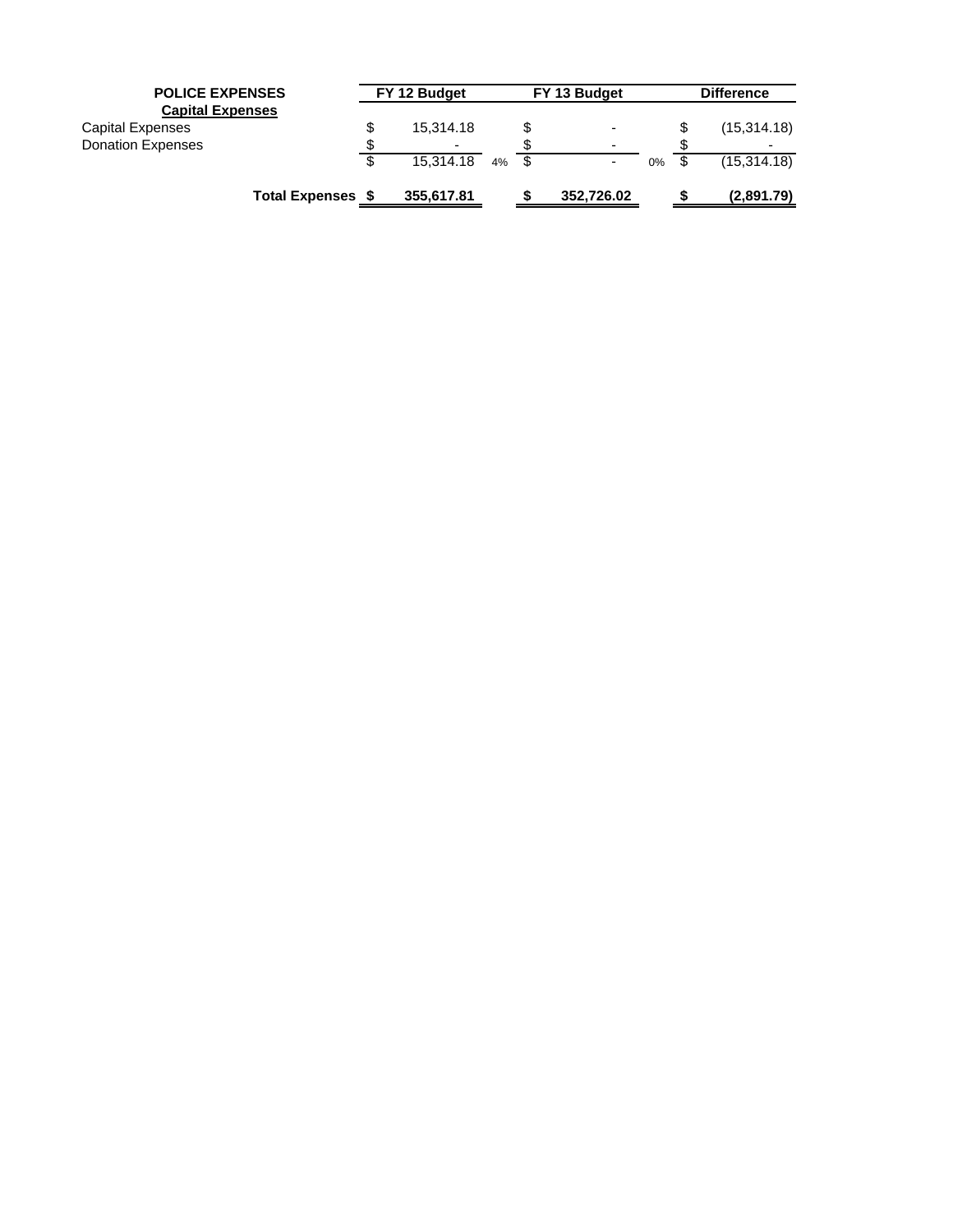| <b>AISD SRO EXPENSES</b>           |                          |               | FY 12 Budget |     | FY 13 Budget |      | <b>Difference</b> |
|------------------------------------|--------------------------|---------------|--------------|-----|--------------|------|-------------------|
| <b>Salaries &amp; Benefits</b>     |                          |               |              |     |              |      |                   |
| <b>Salaries</b>                    |                          | \$            | 35,840.50    |     | \$           |      | (35,840.50)       |
| <b>Retirement &amp; Taxes</b>      |                          | \$            | 1,157.65     |     | \$           |      | (1, 157.65)       |
| Group Insurance                    |                          | \$            | 6,000.00     |     |              |      | (6,000.00)        |
| <b>Worker's Compensation</b>       |                          | $\frac{3}{3}$ | 1,361.94     |     | \$           |      | (1,361.94)        |
|                                    |                          |               | 44,360.09    | 93% | \$           | #### | \$<br>(44,360.09) |
| <b>Supplies &amp; Materials</b>    |                          |               |              |     |              |      |                   |
| <b>Office Supplies</b>             |                          | \$            |              |     |              |      |                   |
| Travel & Training                  |                          | \$            | 350.00       |     | \$           |      | (350.00)          |
| Lodging                            |                          | \$            |              |     | \$           |      |                   |
| Per Diem                           |                          | \$            | 100.00       |     | \$           |      | (100.00)          |
| Mileage                            |                          | $\frac{3}{3}$ |              |     | \$           |      |                   |
|                                    |                          |               | 450.00       |     | \$           | #### | \$<br>(450.00)    |
| <b>Maintenance &amp; Operation</b> |                          |               |              |     |              |      |                   |
| Gas & Oil                          |                          | \$            | 2,000.00     | 4%  | \$           | #### | \$<br>(2,000.00)  |
| <b>Utilities</b>                   |                          |               |              |     |              |      |                   |
| Telephone                          |                          | \$            | 804.00       | 2%  | \$           | #### | \$<br>(804.00)    |
|                                    | <b>Total Expenses \$</b> |               | 47,614.09    |     |              |      | \$<br>(47,614.09) |

| <b>DISD SRO EXPENSES</b>           |                          |               | FY 12 Budget  |    |                 | FY 13 Budget  |    |                          | <b>Difference</b> |
|------------------------------------|--------------------------|---------------|---------------|----|-----------------|---------------|----|--------------------------|-------------------|
| <b>Salaries &amp; Benefits</b>     |                          |               |               |    |                 |               |    |                          |                   |
| <b>Salaries</b>                    |                          | \$            | 37,122.75     |    | \$              | 41,116.32     |    | \$                       | 3,993.57          |
| <b>Retirement &amp; Taxes</b>      |                          |               | 1,199.06      |    | \$              | 1,328.06      |    | \$                       | 129.00            |
| Group Insurance                    |                          |               | 6,000.00      |    | \$              | 6,600.00      |    | \$                       | 600.00            |
| Worker's Compensation              |                          | \$\$\$\$      | 1,410.66      |    | \$              | 1,562.42      |    | \$                       | 151.76            |
|                                    |                          |               | 45,732.47 82% |    | \$              | 50,606.80 77% |    | $\overline{\mathcal{S}}$ | 4,874.33          |
| <b>Supplies &amp; Materials</b>    |                          |               |               |    |                 |               |    |                          |                   |
| Travel & Training                  |                          |               | 350.00        |    | \$              | 850.00        |    | \$                       | 500.00            |
| Lodging                            |                          |               |               |    |                 |               |    | \$                       |                   |
| Per Diem                           |                          |               | 100.00        |    |                 | 400.00        |    | \$                       | 300.00            |
| Mileage                            |                          | \$\$\$\$\$    |               |    | \$\$\$          | 250.00        |    | \$                       | 250.00            |
|                                    |                          |               | 450.00        |    |                 | 1,500.00      | 2% | $\overline{\mathbb{S}}$  | 1,050.00          |
| <b>Maintenance &amp; Operation</b> |                          |               |               |    |                 |               |    |                          |                   |
| Gas & Oil                          |                          |               | 2,000.00      | 4% | \$              | 2,500.00      | 4% | \$                       | 500.00            |
| Vehicle Maintenance                |                          | $\frac{6}{3}$ |               |    | \$              | 2,000.00      |    | \$                       | 2,000.00          |
|                                    |                          |               | 2,000.00      |    | \$              | 4,500.00      |    | \$                       | 2,500.00          |
| <b>Utilities</b>                   |                          |               |               |    |                 |               |    |                          |                   |
| Telephone                          |                          | \$            | 804.00        | 1% | \$              | 1.404.00      | 2% | \$                       | 600.00            |
| <b>Contract Services</b>           |                          |               |               |    |                 |               |    |                          |                   |
| Administrative Fee                 |                          | \$            |               |    | \$              | 1,500.00      |    | \$                       | 1,500.00          |
| <b>Debt Payments</b>               |                          |               |               |    |                 |               |    |                          |                   |
| 2007 Tahoe - Principal             |                          | \$            | 5,740.69      |    | \$              | 5,740.69      |    |                          |                   |
| 2007 Tahoe - Interest              |                          |               | 836.15        |    | \$              | 836.15        |    | \$                       |                   |
|                                    |                          | $\frac{3}{3}$ | 6,576.84 12%  |    | $\overline{\$}$ | 6,576.84 10%  |    | $\overline{\$}$          |                   |
|                                    | <b>Total Expenses \$</b> |               | 55,563.31     |    | \$              | 66,087.64     |    | \$                       | 8.524.33          |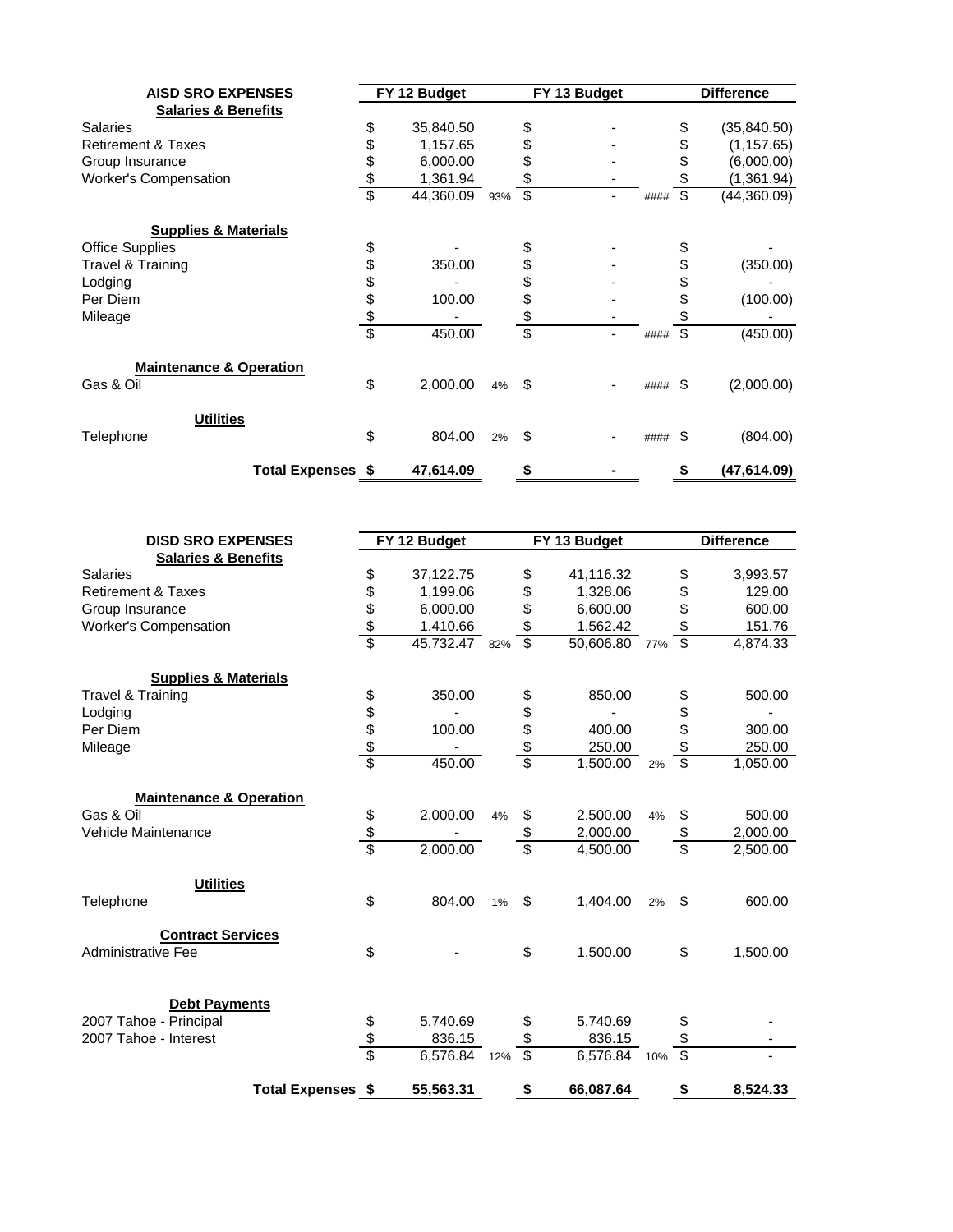| <b>FIRE EXPENSES</b>               |                   |                                   |    |                               |                              |       |                       |                         |
|------------------------------------|-------------------|-----------------------------------|----|-------------------------------|------------------------------|-------|-----------------------|-------------------------|
| <b>Salaries &amp; Benefits</b>     |                   | FY 12 Budget                      |    |                               | FY 13 Budget                 |       |                       | <b>Difference</b>       |
| <b>Salaries</b>                    | \$                | 197,709.96                        |    | \$                            | 201,181.50                   |       | \$                    | 3,471.54                |
| <b>Retirement &amp; Taxes</b>      | \$                | 6,386.03                          |    | \$                            | 6,498.16                     |       | \$                    | 112.13                  |
| Group Insurance                    |                   | 30,000.00                         |    | \$                            | 29,700.00                    |       | \$                    | (300.00)                |
| Worker's Compensation              | \$\$\$            | 6,386.03                          |    | \$                            | 6,498.16                     |       | \$                    | 112.13                  |
|                                    |                   |                                   |    |                               |                              |       |                       |                         |
| Pre-Employment Screening           |                   | 475.00                            |    | \$                            | 1,500.00                     |       | \$                    | 1,025.00                |
| Meetings                           | \$                | 600.00                            |    | \$<br>$\overline{\mathbf{s}}$ |                              |       | \$<br>$\overline{\$}$ | (600.00)                |
|                                    |                   | 241,557.02 70%                    |    |                               | 245,377.82 70%               |       |                       | 3,820.80                |
| <b>Supplies &amp; Materials</b>    |                   |                                   |    |                               |                              |       |                       |                         |
| <b>Office Supplies</b>             | \$                | 600.00                            |    | \$                            | 540.00                       |       | \$                    | (60.00)                 |
| <b>Fire Fighting Supplies</b>      |                   |                                   |    | \$                            | 18,516.50                    |       | \$                    | 18,516.50               |
| Uniforms                           |                   | 2,500.00                          |    | \$                            | 2,898.00                     |       | \$                    | 398.00                  |
| Printing                           |                   | 200.00                            |    | \$                            |                              |       | \$                    | (200.00)                |
| Dues & Memberships                 |                   | 1,360.00                          |    | \$                            | 1,602.00                     |       | \$                    | 242.00                  |
| <b>Advertising &amp; Notices</b>   |                   | 500.00                            |    | \$                            | 1,000.00                     |       |                       | 500.00                  |
| Travel & Training                  |                   | 2,500.00                          |    | \$                            | 4,000.00                     |       | \$<br>\$              | 1,500.00                |
| Per Diem                           |                   |                                   |    | \$                            |                              |       | \$                    |                         |
| Checks                             |                   | 150.00                            |    | \$                            |                              |       | \$                    | (150.00)                |
|                                    | 8888888           | 7,810.00                          | 2% | $\overline{\$}$               | 28,556.50                    | 8%    | $\overline{\$}$       | 20,746.50               |
|                                    |                   |                                   |    |                               |                              |       |                       |                         |
| <b>Maintenance &amp; Operation</b> |                   |                                   |    |                               |                              |       |                       |                         |
| Gas & Oil                          | \$                | 7,500.00                          |    | \$                            | 7,500.00                     |       | \$                    |                         |
| <b>Building Maintenance</b>        | <b>\$\$\$\$\$</b> | 3,000.00                          |    | \$                            | 1,500.00                     |       | \$                    | (1,500.00)              |
| <b>Equipment Maintenance</b>       |                   | 4,000.00                          |    | \$                            | 7,000.00                     |       | \$                    | 3,000.00                |
| Vehicle Maintenance                |                   | 15,000.00                         |    | \$                            | 12,000.00                    |       | \$                    | (3,000.00)              |
| <b>Other Expenses</b>              |                   |                                   |    | \$                            |                              |       | \$                    |                         |
| <b>Fire Extinguishers</b>          |                   | 275.00                            |    | \$                            |                              |       | \$                    | (275.00)                |
| <b>Utilities</b>                   | $\overline{\$}$   | 29,775.00                         | 9% | \$                            | 28,000.00                    | 8%    | \$                    | (1,775.00)              |
| Electricity                        |                   | 8,873.43                          |    | \$                            | 11,629.65                    |       | \$                    | 2,756.22                |
| Gas                                | \$                |                                   |    | \$                            | 855.34                       |       | \$                    |                         |
|                                    | \$                | 2,039.59<br>10,913.02             |    | $\overline{\mathbf{S}}$       | 12,484.99                    |       | $\overline{\$}$       | (1, 184.25)<br>1,571.97 |
|                                    |                   |                                   | 3% |                               |                              | 4%    |                       |                         |
| <b>Contract Services</b>           |                   |                                   |    |                               |                              |       |                       |                         |
| Insurance - TML                    | \$                | 5,935.96                          |    | \$                            | 6,232.76                     |       | \$                    | 296.80                  |
| Legal & Professional               |                   | 2,500.00                          |    | \$                            | 2,500.00                     |       | \$                    |                         |
| <b>Appraisal District Fees</b>     | \$\$              | 700.00                            |    | \$                            |                              |       | \$                    | (700.00)                |
| <b>Pitney Bowes</b>                |                   | 200.00                            |    | \$                            |                              |       | \$                    | (200.00)                |
| Denton County Dispatch Services    |                   |                                   |    | \$                            |                              |       |                       | (2, 274.33)             |
|                                    |                   | $\frac{4,700.00}{14,035.96}$      | 4% | \$                            | $\frac{2,425.67}{11,158.42}$ | 3%    | \$                    | (2,877.54)              |
| <b>Debt Payments</b>               |                   |                                   |    |                               |                              |       |                       |                         |
| 2012 Pierce Fire Engine            | \$                |                                   |    | \$                            | 23,801.95                    |       | \$                    | 23,801.95               |
|                                    |                   |                                   |    |                               |                              |       |                       |                         |
| <b>Capital Expenses</b>            |                   |                                   |    |                               |                              |       |                       |                         |
| <b>Capital Expenses</b>            | \$                | $\frac{41,350.00}{41,350.00}$ 12% |    |                               | 750.00                       |       |                       | (40,600.00)             |
|                                    | \$                |                                   |    | $\overline{\$}$               | 750.00                       | $0\%$ | $\overline{\$}$       | (40,600.00)             |
| <b>Total Expenses \$</b>           |                   | 345,441.00                        |    | \$                            | 350,129.68                   |       | \$                    | 4,688.68                |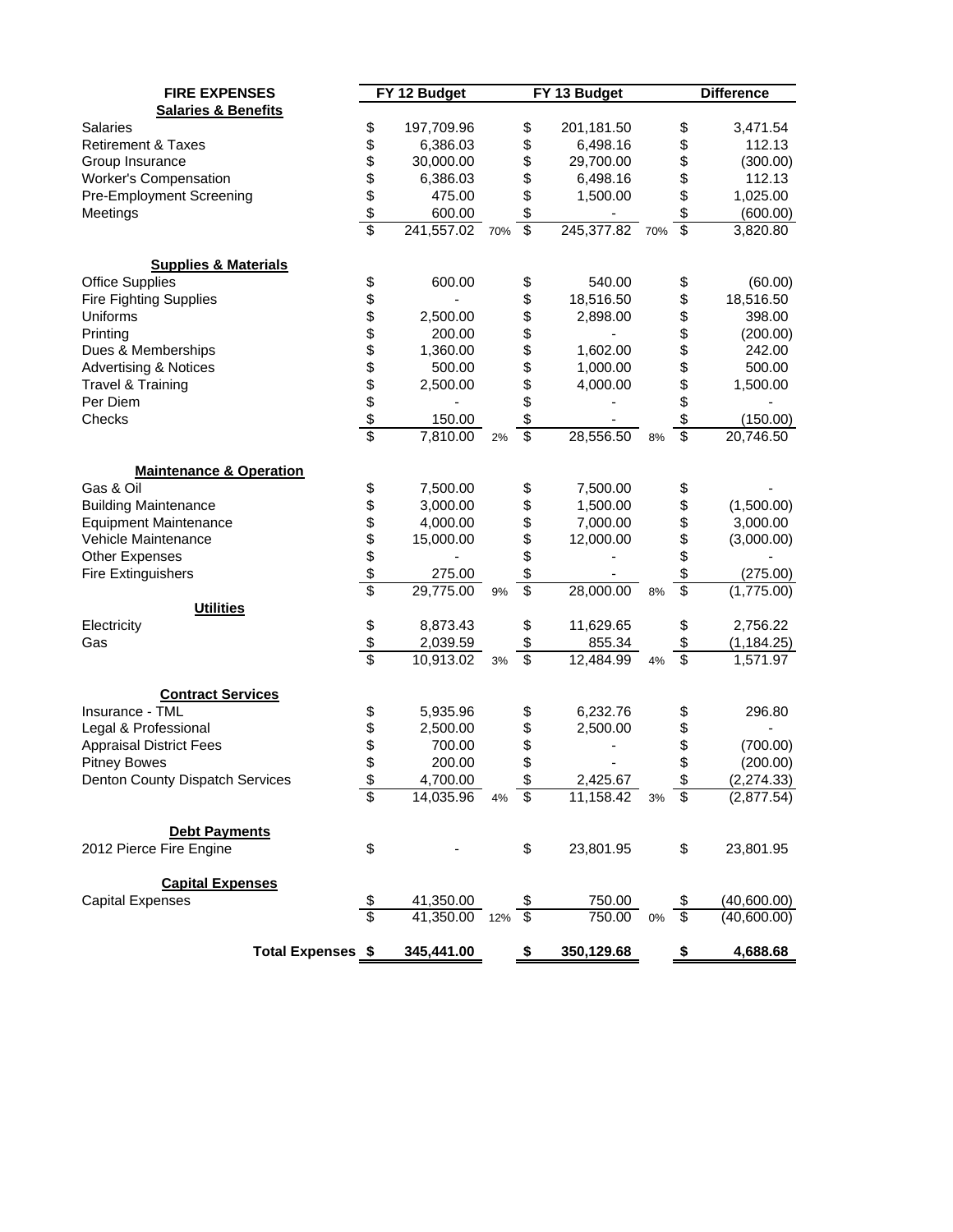| <b>NAVO FWSD FIRE REVENUE</b>           |                         | FY 12 Budget   |    |                          | FY 13 Budget   |    |                          | <b>Difference</b> |
|-----------------------------------------|-------------------------|----------------|----|--------------------------|----------------|----|--------------------------|-------------------|
| <b>Charges for Service</b>              |                         |                |    |                          |                |    |                          |                   |
| Fresh Water Supply Districts            | \$                      | 552,855.95     |    | \$                       | 569,218.64     |    | \$                       | 16,362.69         |
| Fire Department Co. Run                 | \$                      | 72,000.00      |    | \$                       | 75,200.00      |    | \$                       | 3,200.00          |
|                                         | \$                      | 624,855.95     |    | \$                       | 644,418.64     |    | \$                       | 19,562.69         |
|                                         |                         |                |    |                          |                |    |                          |                   |
| <b>Supplemental (Optional) Projects</b> |                         |                |    |                          |                |    |                          |                   |
| <b>ISO Consultant</b>                   | \$                      | 7,500.00       |    | \$                       |                |    | \$                       | (7,500.00)        |
| Parking Lot Improvements                | \$                      |                |    | \$                       |                |    | \$                       |                   |
| ISO Rating Improvements (E523 Upgrades) | $\sqrt[6]{\frac{1}{2}}$ |                |    |                          |                |    | \$                       |                   |
|                                         |                         | 7,500.00       |    | $\frac{$}{\$}$           |                |    | \$                       | (7,500.00)        |
|                                         |                         |                |    |                          |                |    |                          |                   |
| <b>Total Revenue \$</b>                 |                         | 632,355.95     |    | \$                       | 644,418.64     |    | \$                       | 12,062.69         |
|                                         |                         |                |    |                          |                |    |                          |                   |
| <b>NAVO FWSD FIRE EXPENSES</b>          |                         | FY 12 Budget   |    |                          | FY 13 Budget   |    |                          | <b>Difference</b> |
| <b>Salaries &amp; Benefits</b>          |                         |                |    |                          |                |    |                          |                   |
| Salaries                                | \$                      | 369,351.00     |    | \$                       | 390,401.43     |    | \$                       | 21,050.43         |
| <b>Retirement &amp; Taxes</b>           | \$                      | 11,930.04      |    | \$                       | 12,609.97      |    | \$                       | 679.93            |
| Group Insurance                         |                         | 54,000.00      |    | \$                       | 59,400.00      |    | \$                       | 5,400.00          |
| <b>Workers Compensation</b>             |                         | 12,299.39      |    | \$                       | 12,609.97      |    | \$                       | 310.58            |
| Pre-Employment Screening                |                         | 300.00         |    | \$                       | 500.00         |    | \$                       | 200.00            |
| Meetings                                |                         | 900.00         |    | \$                       |                |    | \$                       | (900.00)          |
|                                         | \$\$\$\$                | 448,780.43 76% |    | $\overline{\mathbf{s}}$  | 475,521.36 74% |    | $\overline{\mathcal{S}}$ | 26,740.93         |
|                                         |                         |                |    |                          |                |    |                          |                   |
|                                         |                         |                |    |                          |                |    |                          |                   |
| <b>Supplies &amp; Materials</b>         |                         |                |    |                          |                |    |                          |                   |
| <b>Office Supplies</b>                  | \$                      | 650.00         |    | \$                       | 540.00         |    | \$                       | (110.00)          |
| <b>Fire Fighting Supplies</b>           |                         |                |    | \$                       | 18,991.50      |    | \$                       | 18,991.50         |
| Uniforms                                |                         | 4,000.00       |    | \$                       | 4,347.00       |    | \$                       | 347.00            |
| Dues & Memberships                      |                         | 1,360.00       |    |                          |                |    |                          |                   |
|                                         |                         |                |    | \$                       | 1,360.00       |    | \$                       |                   |
| Travel & Training                       | \$\$\$\$                | 5,000.00       |    | \$                       | 4,000.00       |    | \$                       | (1,000.00)        |
|                                         |                         | 11,010.00      | 2% | $\overline{\mathcal{S}}$ | 29,238.50      | 5% | $\overline{\mathbf{s}}$  | 18,228.50         |
|                                         |                         |                |    |                          |                |    |                          |                   |
| <b>Maintenance &amp; Operation</b>      |                         |                |    |                          |                |    |                          |                   |
| Gas & Oil                               | \$                      | 10,350.00      |    | \$                       | 12,000.00      |    | \$                       | 1,650.00          |
| <b>Building Maintenance</b>             | \$\$\$                  | 6,700.00       |    | \$                       | 5,000.00       |    | \$                       | (1,700.00)        |
| <b>Equipment Maintenance</b>            |                         | 3,250.00       |    | \$                       | 3,250.00       |    | \$                       |                   |
| Vehicle Maintenance                     |                         | 7,500.00       |    | \$                       | 10,000.00      |    | \$                       | 2,500.00          |
| <b>Other Expenses</b>                   |                         | 1,500.00       |    | \$                       | 700.00         |    | \$                       | (800.00)          |
|                                         | \$                      | 29,300.00      | 5% | \$                       | 30,950.00      | 5% | \$                       | 1,650.00          |
|                                         |                         |                |    |                          |                |    |                          |                   |
| <b>Utilities</b>                        |                         |                |    |                          |                |    |                          |                   |
| Electricity                             |                         | 5,904.19       |    | \$                       | 5,586.32       |    | \$                       | (317.87)          |
| Gas                                     |                         | 2,413.22       |    | \$                       | 1,192.18       |    | \$                       | (1,221.04)        |
| Telephone                               | \$\$\$\$\$\$            | 1,441.60       |    | \$                       | 1,466.25       |    | \$                       | 24.65             |
| <b>Mustang Water</b>                    |                         | 1,719.67       |    | \$                       | 1,882.37       |    | \$                       | 162.70            |
| Direct TV                               |                         | 1,072.45       |    | \$                       | 1,152.97       |    | \$                       | 80.52             |
|                                         |                         | 12,551.13      | 2% | $\overline{\mathbf{S}}$  | 11,280.09      | 2% | $\overline{\mathbf{S}}$  | (1,271.04)        |
|                                         |                         |                |    |                          |                |    |                          |                   |
| <b>Contract Services</b>                |                         |                |    |                          |                |    |                          |                   |
| Insurance - TML                         |                         | 7,433.67       |    | \$                       | 7,805.35       |    | \$                       | 371.68            |
| Legal & Professional                    |                         | 3,500.00       |    | \$                       | 2,500.00       |    | \$                       | (1,000.00)        |
| Denton County Dispatch Services         | \$\$\$\$\$              | 4,700.00       |    | \$                       | 2,425.67       |    | \$                       | (2, 274.33)       |
| Administrative Fee                      |                         | 15,300.00      |    | \$                       | 15,300.00      |    | \$                       |                   |
|                                         |                         | 30,933.67      | 5% | \$                       | 28,031.02      | 4% | $\overline{\mathcal{G}}$ | (2,902.65)        |
|                                         |                         |                |    |                          |                |    |                          |                   |
| <b>Debt Payments</b>                    |                         |                |    |                          |                |    |                          |                   |
| Fire Engine - Principal                 |                         | 31,389.34      |    | \$                       | 31,389.34      |    | \$                       |                   |
| Fire Engine - Interest                  |                         | 13,456.38      |    | \$                       | 13,456.38      |    | \$                       |                   |
| 2012 Pierce Engine Lease Payment        | \$\$\$                  |                |    | \$                       | 23,801.95      |    | \$                       | 23,801.95         |
|                                         |                         | 44,845.72      | 8% | $\overline{\$}$          | 68,647.67 11%  |    | $\overline{\$}$          | 23,801.95         |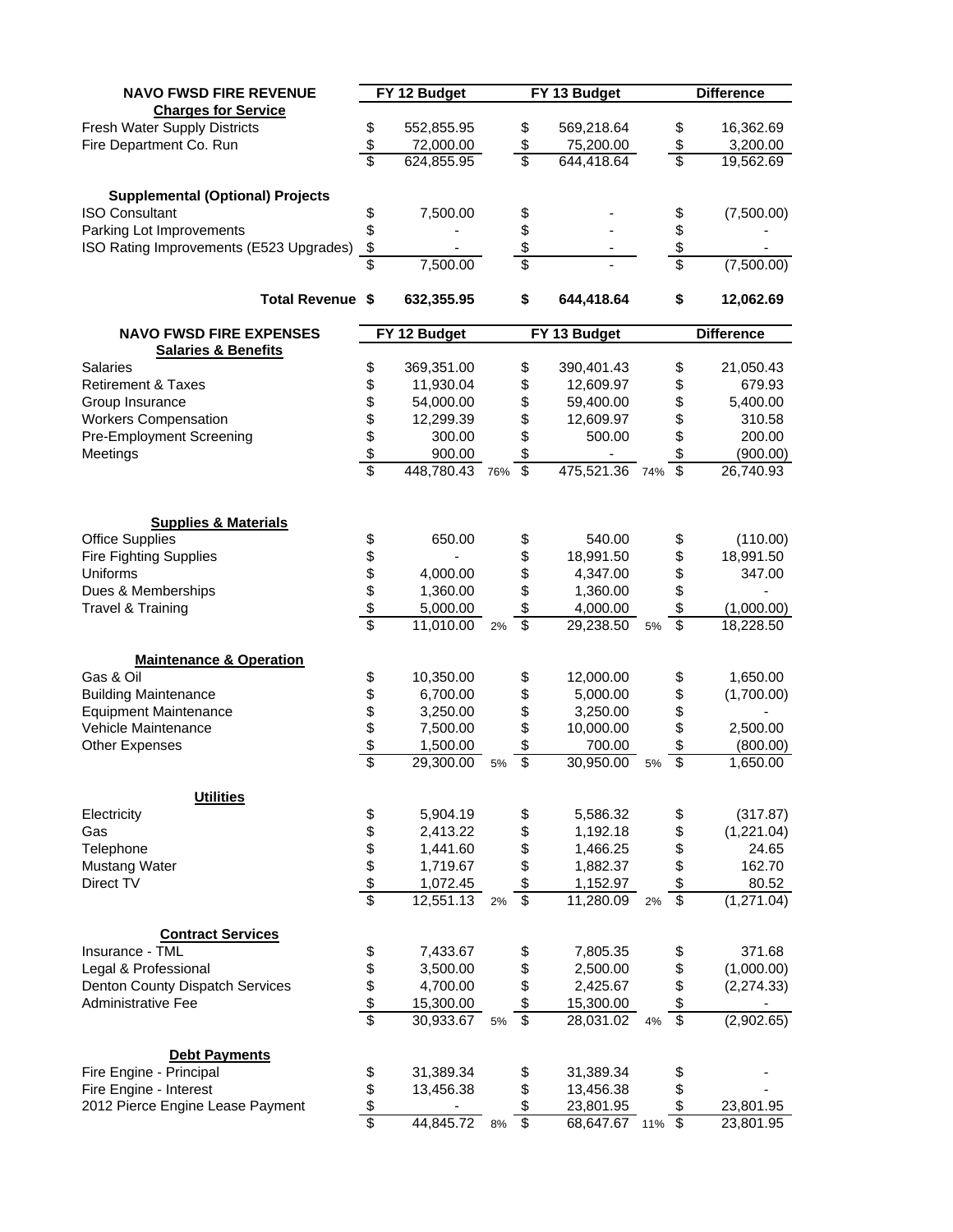|                                         | FY 12 Budget             |            | FY 13 Budget |                  |       | <b>Difference</b> |              |
|-----------------------------------------|--------------------------|------------|--------------|------------------|-------|-------------------|--------------|
| <b>Capital Expenses</b>                 |                          |            |              |                  |       |                   |              |
| <b>Capital Expenses</b>                 | $\overline{\mathcal{C}}$ | 13,935.00  |              | \$<br>750.00     |       | - \$              | (13,185.00)  |
|                                         | \$                       | 13,935.00  | 2%           | \$<br>750.00     | $0\%$ |                   | (13, 185.00) |
| Total Base Budget \$                    |                          | 591,355.95 |              | \$<br>644.418.64 |       | \$                | 53,062.69    |
| <b>Supplemental (Optional) Projects</b> |                          |            |              |                  |       |                   |              |
| <b>ISO Consultant</b>                   | \$                       | 7.500.00   |              | \$               |       | \$                | (7,500.00)   |
| Parking Lot Improvements                | \$                       | 8,500.00   |              |                  |       | \$                | (8,500.00)   |
| ISO Rating Improvements (E523 Upgrades) | \$                       | 25,000.00  |              | \$               |       |                   | (25,000.00)  |
|                                         | \$                       | 41,000.00  |              | \$               |       | \$.               | (41,000.00)  |
| <b>Total Expenditures \$</b>            |                          | 632,355.95 |              | \$<br>644,418.64 |       |                   | 12,062.69    |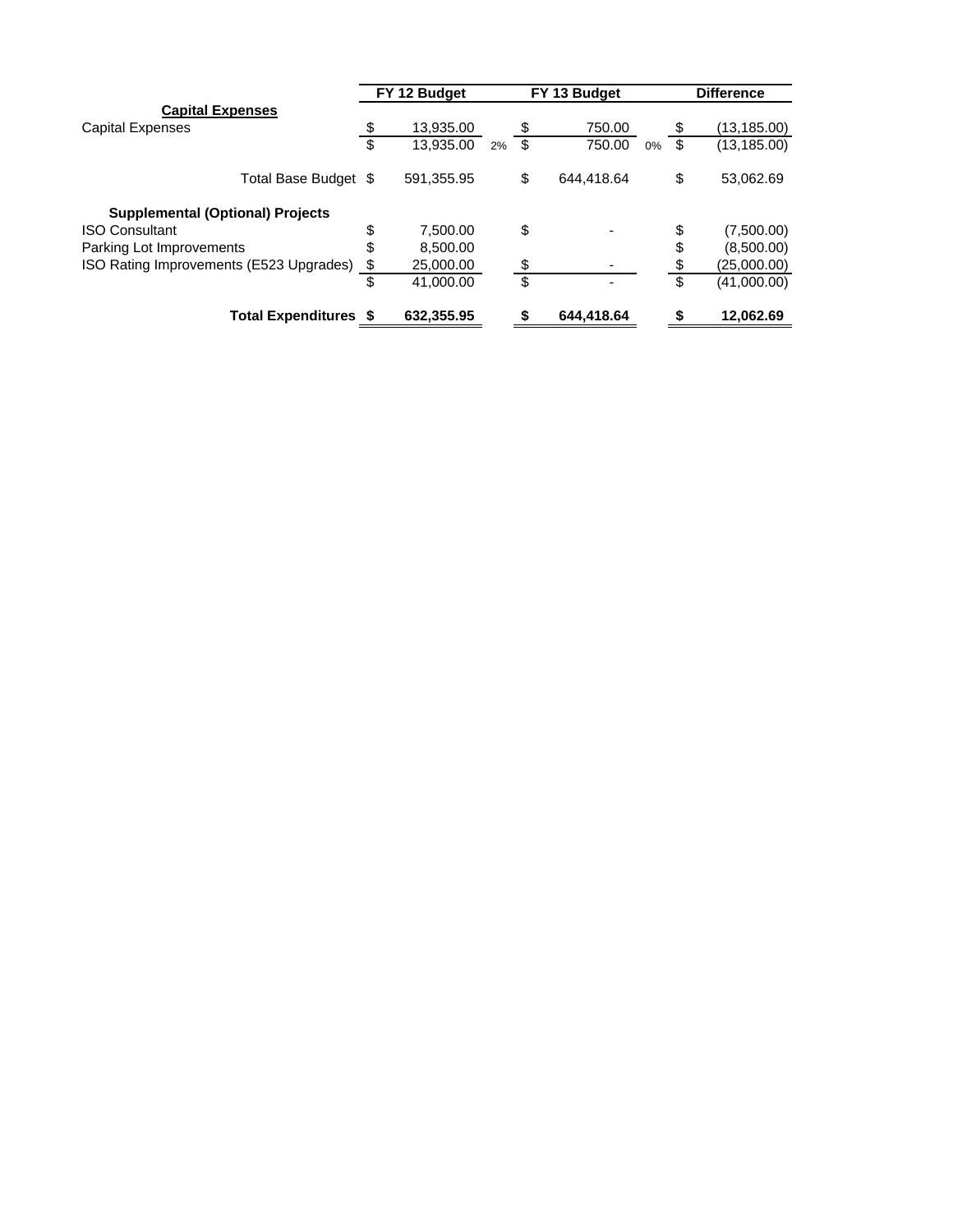| <b>AMBULANCE EXPENSES</b>          | FY 12 Budget  |            |     |          | FY 13 Budget   |     | <b>Difference</b>       |            |
|------------------------------------|---------------|------------|-----|----------|----------------|-----|-------------------------|------------|
| <b>Salaries &amp; Benefits</b>     |               |            |     |          |                |     |                         |            |
| <b>Salaries</b>                    | \$            | 107,718.63 |     | \$       | 115,179.70     |     | \$                      | 7,461.07   |
| <b>Retirement &amp; Taxes</b>      | \$            | 3,479.31   |     | \$       | 3,720.30       |     | \$                      | 240.99     |
| Group Insurance                    |               | 12,000.00  |     | \$       | 13,200.00      |     | \$                      | 1,200.00   |
| <b>Worker's Compensation</b>       |               | 5,946.07   |     | \$       | 6,357.92       |     | \$                      | 411.85     |
| Meetings                           | $\frac{6}{3}$ | 1,000.00   |     | \$       |                |     | \$                      | (1,000.00) |
|                                    |               | 130,144.01 | 86% | \$       | 138,457.92 88% |     | $\overline{\mathbb{S}}$ | 8,313.91   |
| <b>Supplies &amp; Materials</b>    |               |            |     |          |                |     |                         |            |
| <b>Office Supplies</b>             | \$            | 150.00     |     | \$       | 135.00         |     | \$                      | (15.00)    |
| <b>Other Supplies</b>              |               |            |     |          |                |     | \$                      |            |
| Postage                            |               |            |     | \$<br>\$ |                |     | \$                      |            |
| Checks                             | \$\$\$        |            |     | \$       |                |     | \$                      |            |
|                                    |               | 150.00     | 0%  | \$       | 135.00         | 0%  | $\overline{\mathbb{S}}$ | (15.00)    |
| <b>Maintenance &amp; Operation</b> |               |            |     |          |                |     |                         |            |
| Miscellaneous                      | \$            |            |     | \$       |                |     | \$                      |            |
| <b>Contract Services</b>           |               |            |     |          |                |     |                         |            |
| Insurance - TML                    | \$            | 11,434.00  |     | \$       | 12,005.70      |     |                         | 571.70     |
| Legal & Professional               |               | 1,250.00   |     | \$       | 250.00         |     | \$                      | (1,000.00) |
| Denton County Dispatch Services    |               | 4,700.00   |     | \$       | 2,425.67       |     | \$                      | (2,274.33) |
| <b>Administrative Fee</b>          | \$\$\$        | 3,700.00   |     | \$       | 3,700.00       |     | \$                      |            |
|                                    |               | 21,084.00  | 14% | \$       | 18,381.37      | 12% | \$                      | (2,702.63) |
| <b>Total Expenses \$</b>           |               | 151,378.01 |     | \$       | 156,974.29     |     | \$                      | 5,596.28   |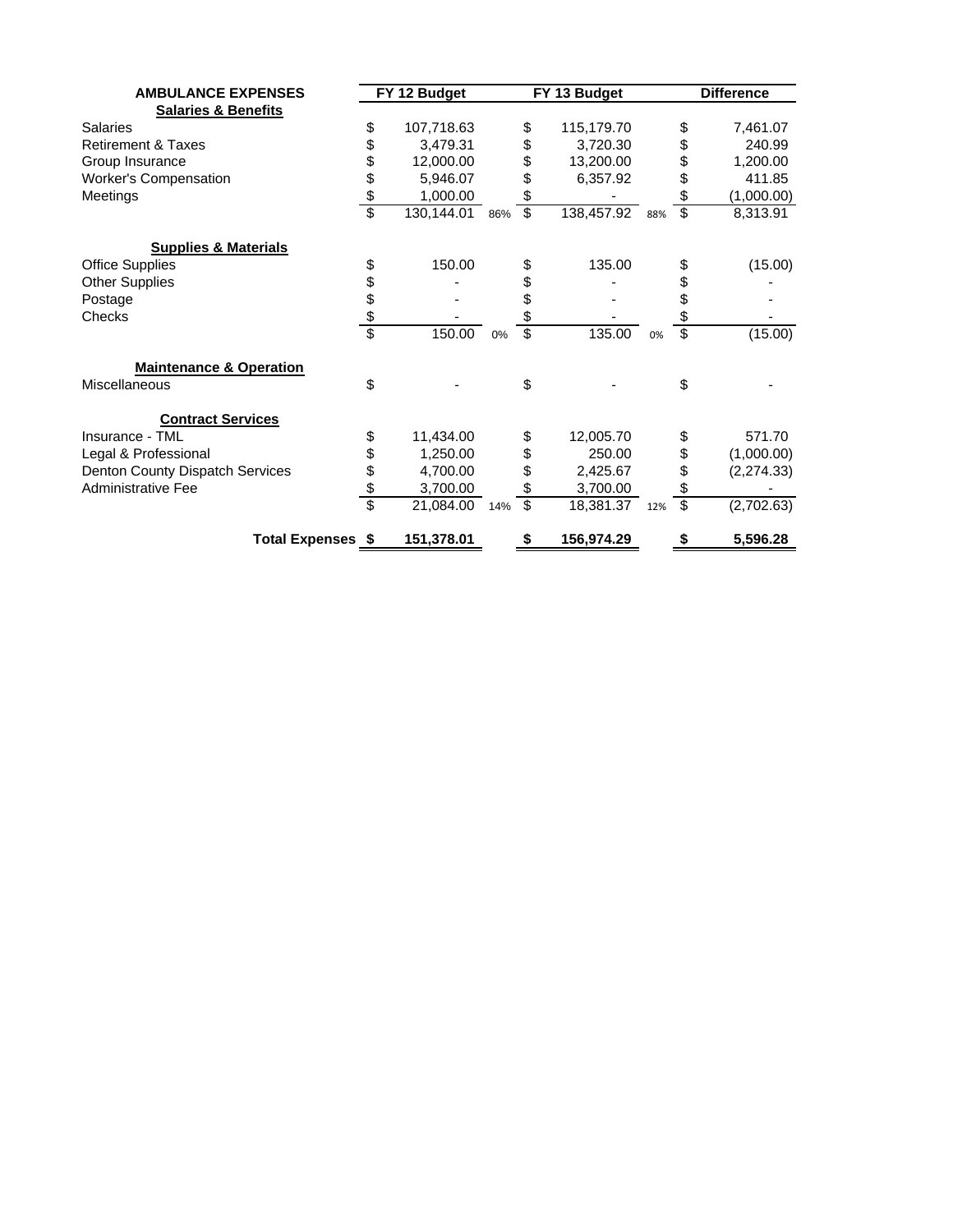| <b>NAVO FIRE / AMB EXPENSES</b> |    | FY 12 Budget |          |     | FY 13 Budget |     |      | <b>Difference</b> |
|---------------------------------|----|--------------|----------|-----|--------------|-----|------|-------------------|
| <b>Salaries &amp; Benefits</b>  |    |              |          |     |              |     |      |                   |
| <b>Salaries</b>                 | \$ | 65,000.00    |          | \$  | 65,000.00    |     | \$   |                   |
| <b>Retirement &amp; Taxes</b>   | \$ | 2,099.50     |          | \$  | 2,099.50     |     |      |                   |
| <b>Worker's Compensation</b>    | \$ | 3,588.00     |          | \$  | 3,588.00     |     |      |                   |
|                                 | \$ | 70.687.50    | 98%      | -\$ | 70.687.50    | 98% | \$   |                   |
| <b>Contract Services</b>        |    |              |          |     |              |     |      |                   |
| Administrative Fee              | \$ | 1.700.00     | $2\%$ \$ |     | 1.700.00     | 2%  | - \$ |                   |
| <b>Total Expenses \$</b>        |    | 72.387.50    |          |     | 72.387.50    |     |      |                   |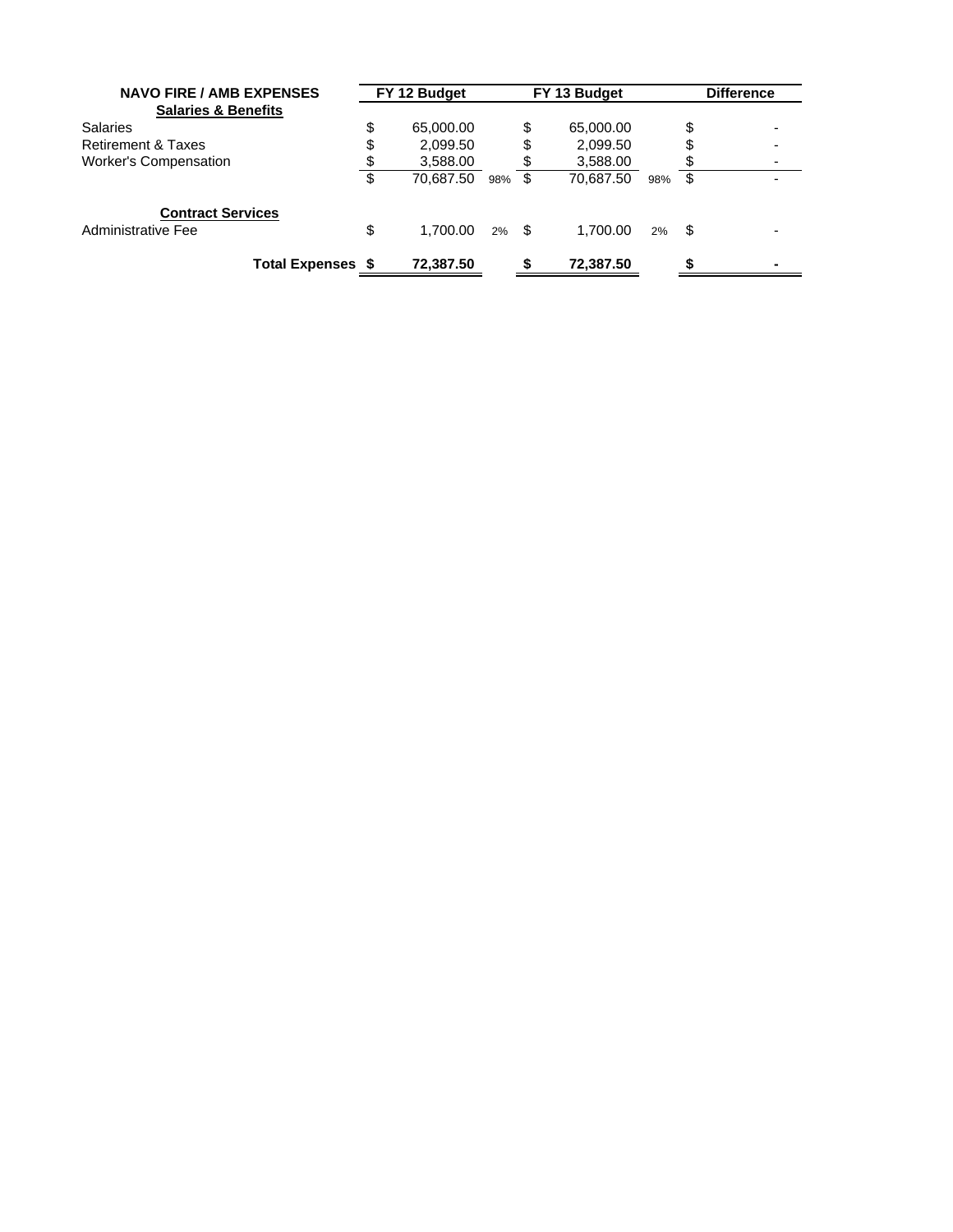| <b>STREETS EXPENSES</b><br><b>Supplies &amp; Materials</b><br><b>Other Supplies</b><br>\$<br>500.00<br>\$<br>\$<br>888888<br>\$<br>\$<br>Rock, Sand & Gravel<br>2,000.00<br>1,500.00<br>\$<br>\$<br>Chemicals<br>4,000.00<br>5,000.00<br>\$<br>\$<br><b>Street Signs</b><br>1,000.00<br>2,000.00<br>\$<br>\$<br>Dues & Memberships<br>200.00<br>200.00<br>\$<br>\$<br><b>Advertising &amp; Notices</b><br>150.00<br>\$<br>\$<br><b>Small Tools</b><br>500.00<br>500.00<br>$\overline{\$}$<br>$\overline{\mathbb{S}}$<br>8,350.00 17%<br>9,200.00 15%<br><b>Maintenance &amp; Operation</b><br>Gas & Oil<br>\$<br>4,500.00<br>7,000.00<br>\$<br>\$<br>$\frac{3}{3}$<br>\$<br>\$<br>3,000.00<br>1,000.00<br><b>Equipment Maintenance</b><br>2%<br>5%<br>\$<br>\$<br>5,500.00<br>10,000.00<br><b>Utilities</b><br>\$<br>19,217.64<br>Electricity<br>23,664.71<br>\$<br>39%<br>\$<br>39%<br><b>Contract Services</b><br>\$<br>926.12<br>972.43<br>Insurance - TML<br>\$<br>\$<br>\$\$\$\$\$\$<br>\$<br>Legal & Professional<br>1,500.00<br>\$<br>500.00<br>\$<br>\$<br>Contract Labor<br>2,000.00<br>2,000.00<br>\$<br>\$<br>\$<br><b>Filing Fees</b><br>200.00<br>200.00<br>\$<br><b>Engineering Services</b><br>\$<br>\$<br><b>Appraisal District Fees</b><br>700.00<br>$\overline{\mathcal{S}}$<br>$\overline{\mathcal{S}}$<br>$5,326.12$ 11%<br>3,672.43<br>6%<br><b>Capital Expenses</b><br>Capital Expenses < \$5,000<br>\$<br>8,000.00<br>2,500.00<br>\$<br>\$<br>\$<br><b>Street Improvements</b><br>7,500.00<br>\$<br>12,000.00<br>\$<br>Ŝ<br>15,500.00 31%<br>\$<br>14,500.00 24%<br>\$ | FY 12 Budget |  |  | FY 13 Budget | <b>Difference</b> |            |
|-----------------------------------------------------------------------------------------------------------------------------------------------------------------------------------------------------------------------------------------------------------------------------------------------------------------------------------------------------------------------------------------------------------------------------------------------------------------------------------------------------------------------------------------------------------------------------------------------------------------------------------------------------------------------------------------------------------------------------------------------------------------------------------------------------------------------------------------------------------------------------------------------------------------------------------------------------------------------------------------------------------------------------------------------------------------------------------------------------------------------------------------------------------------------------------------------------------------------------------------------------------------------------------------------------------------------------------------------------------------------------------------------------------------------------------------------------------------------------------------------------------------------------------------------------------------------------------------------|--------------|--|--|--------------|-------------------|------------|
|                                                                                                                                                                                                                                                                                                                                                                                                                                                                                                                                                                                                                                                                                                                                                                                                                                                                                                                                                                                                                                                                                                                                                                                                                                                                                                                                                                                                                                                                                                                                                                                               |              |  |  |              |                   |            |
|                                                                                                                                                                                                                                                                                                                                                                                                                                                                                                                                                                                                                                                                                                                                                                                                                                                                                                                                                                                                                                                                                                                                                                                                                                                                                                                                                                                                                                                                                                                                                                                               |              |  |  |              |                   |            |
|                                                                                                                                                                                                                                                                                                                                                                                                                                                                                                                                                                                                                                                                                                                                                                                                                                                                                                                                                                                                                                                                                                                                                                                                                                                                                                                                                                                                                                                                                                                                                                                               |              |  |  |              |                   | (500.00)   |
|                                                                                                                                                                                                                                                                                                                                                                                                                                                                                                                                                                                                                                                                                                                                                                                                                                                                                                                                                                                                                                                                                                                                                                                                                                                                                                                                                                                                                                                                                                                                                                                               |              |  |  |              |                   | (500.00)   |
|                                                                                                                                                                                                                                                                                                                                                                                                                                                                                                                                                                                                                                                                                                                                                                                                                                                                                                                                                                                                                                                                                                                                                                                                                                                                                                                                                                                                                                                                                                                                                                                               |              |  |  |              |                   | 1,000.00   |
|                                                                                                                                                                                                                                                                                                                                                                                                                                                                                                                                                                                                                                                                                                                                                                                                                                                                                                                                                                                                                                                                                                                                                                                                                                                                                                                                                                                                                                                                                                                                                                                               |              |  |  |              |                   | 1,000.00   |
|                                                                                                                                                                                                                                                                                                                                                                                                                                                                                                                                                                                                                                                                                                                                                                                                                                                                                                                                                                                                                                                                                                                                                                                                                                                                                                                                                                                                                                                                                                                                                                                               |              |  |  |              |                   |            |
|                                                                                                                                                                                                                                                                                                                                                                                                                                                                                                                                                                                                                                                                                                                                                                                                                                                                                                                                                                                                                                                                                                                                                                                                                                                                                                                                                                                                                                                                                                                                                                                               |              |  |  |              |                   | (150.00)   |
|                                                                                                                                                                                                                                                                                                                                                                                                                                                                                                                                                                                                                                                                                                                                                                                                                                                                                                                                                                                                                                                                                                                                                                                                                                                                                                                                                                                                                                                                                                                                                                                               |              |  |  |              |                   |            |
|                                                                                                                                                                                                                                                                                                                                                                                                                                                                                                                                                                                                                                                                                                                                                                                                                                                                                                                                                                                                                                                                                                                                                                                                                                                                                                                                                                                                                                                                                                                                                                                               |              |  |  |              |                   | 850.00     |
|                                                                                                                                                                                                                                                                                                                                                                                                                                                                                                                                                                                                                                                                                                                                                                                                                                                                                                                                                                                                                                                                                                                                                                                                                                                                                                                                                                                                                                                                                                                                                                                               |              |  |  |              |                   |            |
|                                                                                                                                                                                                                                                                                                                                                                                                                                                                                                                                                                                                                                                                                                                                                                                                                                                                                                                                                                                                                                                                                                                                                                                                                                                                                                                                                                                                                                                                                                                                                                                               |              |  |  |              |                   | 2,500.00   |
|                                                                                                                                                                                                                                                                                                                                                                                                                                                                                                                                                                                                                                                                                                                                                                                                                                                                                                                                                                                                                                                                                                                                                                                                                                                                                                                                                                                                                                                                                                                                                                                               |              |  |  |              |                   | 2,000.00   |
|                                                                                                                                                                                                                                                                                                                                                                                                                                                                                                                                                                                                                                                                                                                                                                                                                                                                                                                                                                                                                                                                                                                                                                                                                                                                                                                                                                                                                                                                                                                                                                                               |              |  |  |              |                   | 4,500.00   |
|                                                                                                                                                                                                                                                                                                                                                                                                                                                                                                                                                                                                                                                                                                                                                                                                                                                                                                                                                                                                                                                                                                                                                                                                                                                                                                                                                                                                                                                                                                                                                                                               |              |  |  |              |                   |            |
|                                                                                                                                                                                                                                                                                                                                                                                                                                                                                                                                                                                                                                                                                                                                                                                                                                                                                                                                                                                                                                                                                                                                                                                                                                                                                                                                                                                                                                                                                                                                                                                               |              |  |  |              |                   | 4,447.07   |
|                                                                                                                                                                                                                                                                                                                                                                                                                                                                                                                                                                                                                                                                                                                                                                                                                                                                                                                                                                                                                                                                                                                                                                                                                                                                                                                                                                                                                                                                                                                                                                                               |              |  |  |              |                   |            |
|                                                                                                                                                                                                                                                                                                                                                                                                                                                                                                                                                                                                                                                                                                                                                                                                                                                                                                                                                                                                                                                                                                                                                                                                                                                                                                                                                                                                                                                                                                                                                                                               |              |  |  |              |                   | 46.31      |
|                                                                                                                                                                                                                                                                                                                                                                                                                                                                                                                                                                                                                                                                                                                                                                                                                                                                                                                                                                                                                                                                                                                                                                                                                                                                                                                                                                                                                                                                                                                                                                                               |              |  |  |              |                   | (1,000.00) |
|                                                                                                                                                                                                                                                                                                                                                                                                                                                                                                                                                                                                                                                                                                                                                                                                                                                                                                                                                                                                                                                                                                                                                                                                                                                                                                                                                                                                                                                                                                                                                                                               |              |  |  |              |                   |            |
|                                                                                                                                                                                                                                                                                                                                                                                                                                                                                                                                                                                                                                                                                                                                                                                                                                                                                                                                                                                                                                                                                                                                                                                                                                                                                                                                                                                                                                                                                                                                                                                               |              |  |  |              |                   |            |
|                                                                                                                                                                                                                                                                                                                                                                                                                                                                                                                                                                                                                                                                                                                                                                                                                                                                                                                                                                                                                                                                                                                                                                                                                                                                                                                                                                                                                                                                                                                                                                                               |              |  |  |              |                   |            |
|                                                                                                                                                                                                                                                                                                                                                                                                                                                                                                                                                                                                                                                                                                                                                                                                                                                                                                                                                                                                                                                                                                                                                                                                                                                                                                                                                                                                                                                                                                                                                                                               |              |  |  |              |                   | (700.00)   |
|                                                                                                                                                                                                                                                                                                                                                                                                                                                                                                                                                                                                                                                                                                                                                                                                                                                                                                                                                                                                                                                                                                                                                                                                                                                                                                                                                                                                                                                                                                                                                                                               |              |  |  |              |                   | (1,653.69) |
|                                                                                                                                                                                                                                                                                                                                                                                                                                                                                                                                                                                                                                                                                                                                                                                                                                                                                                                                                                                                                                                                                                                                                                                                                                                                                                                                                                                                                                                                                                                                                                                               |              |  |  |              |                   |            |
|                                                                                                                                                                                                                                                                                                                                                                                                                                                                                                                                                                                                                                                                                                                                                                                                                                                                                                                                                                                                                                                                                                                                                                                                                                                                                                                                                                                                                                                                                                                                                                                               |              |  |  |              |                   | (5,500.00) |
|                                                                                                                                                                                                                                                                                                                                                                                                                                                                                                                                                                                                                                                                                                                                                                                                                                                                                                                                                                                                                                                                                                                                                                                                                                                                                                                                                                                                                                                                                                                                                                                               |              |  |  |              |                   | 4,500.00   |
|                                                                                                                                                                                                                                                                                                                                                                                                                                                                                                                                                                                                                                                                                                                                                                                                                                                                                                                                                                                                                                                                                                                                                                                                                                                                                                                                                                                                                                                                                                                                                                                               |              |  |  |              |                   | (1,000.00) |
| 61,037.13<br><b>Total Expenses \$</b><br>49,393.76<br>\$<br>\$                                                                                                                                                                                                                                                                                                                                                                                                                                                                                                                                                                                                                                                                                                                                                                                                                                                                                                                                                                                                                                                                                                                                                                                                                                                                                                                                                                                                                                                                                                                                |              |  |  |              |                   | 11,643.37  |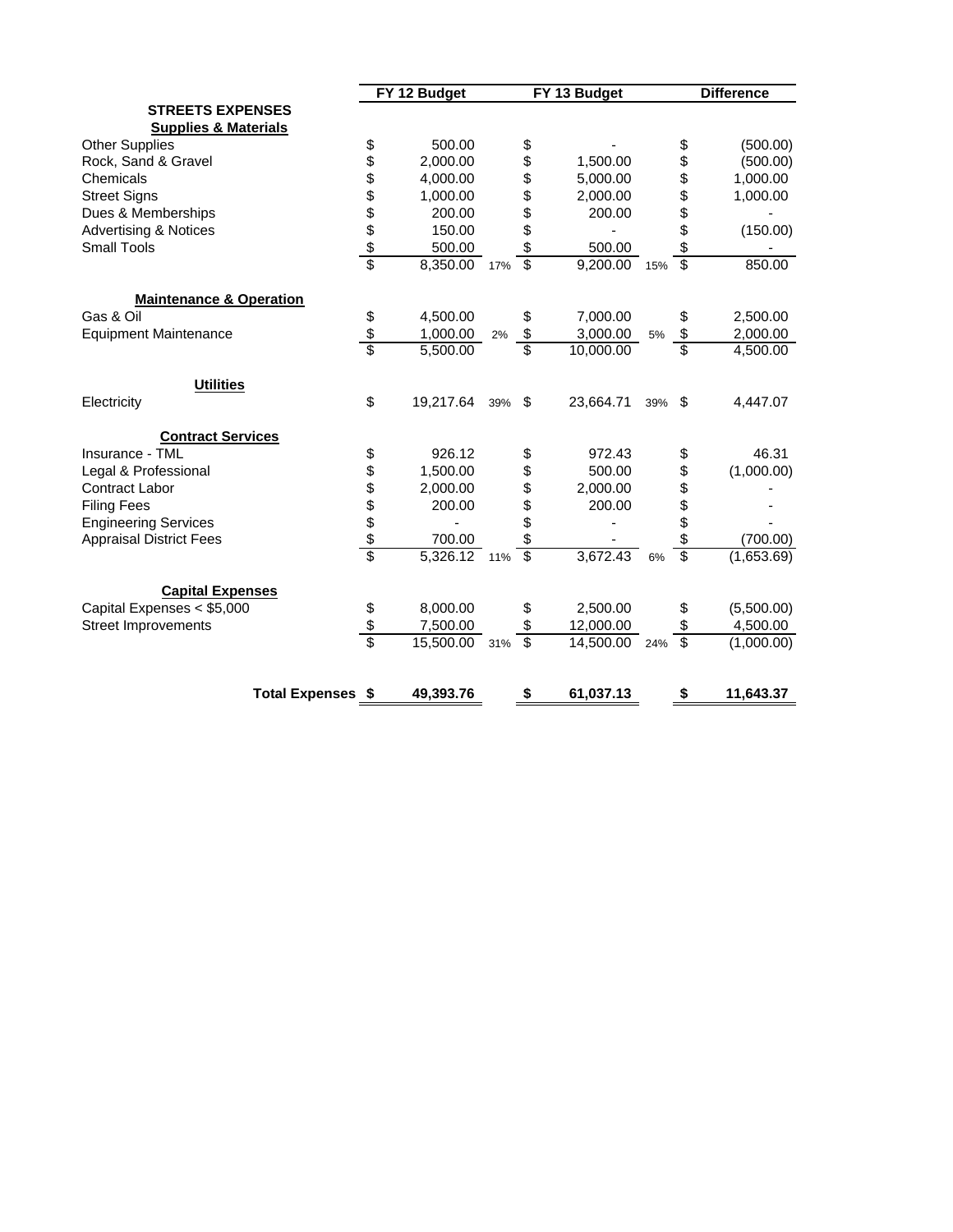| <b>BUILDING / CODE ENF EXPENSES</b> |                          |                 | FY 12 Budget  |    |                          | FY 13 Budget  |    | <b>Difference</b>        |              |  |
|-------------------------------------|--------------------------|-----------------|---------------|----|--------------------------|---------------|----|--------------------------|--------------|--|
| <b>Salaries &amp; Benefits</b>      |                          |                 |               |    |                          |               |    |                          |              |  |
| Salaries                            |                          | \$              | 71,193.75     |    | \$                       | 56,702.80     |    | \$                       | (14, 490.95) |  |
| <b>Retirement &amp; Taxes</b>       |                          |                 | 2,299.56      |    | \$                       | 1,831.50      |    | \$                       | (468.06)     |  |
| Group Insurance                     |                          |                 | 6,000.00      |    | \$                       | 6,600.00      |    | \$                       | 600.00       |  |
| <b>Worker's Compensation</b>        |                          | \$\$\$          | 1,243.02      |    | \$                       | 1,203.45      |    | \$                       | (39.57)      |  |
|                                     |                          |                 | 80,736.33 66% |    | \$                       | 66,337.75 65% |    | $\overline{\mathcal{S}}$ | (14, 398.58) |  |
| <b>Supplies &amp; Materials</b>     |                          |                 |               |    |                          |               |    |                          |              |  |
| <b>Office Supplies</b>              |                          |                 | 850.00        |    | \$                       | 765.00        |    | \$                       | (85.00)      |  |
| Uniforms                            |                          |                 | 800.00        |    | \$                       | 400.00        |    | \$                       | (400.00)     |  |
| Postage                             |                          |                 | 250.00        |    | \$                       | 250.00        |    | \$                       |              |  |
| Printing                            |                          |                 | 150.00        |    | \$                       | 150.00        |    | \$                       |              |  |
| Dues & Memberships                  |                          |                 | 300.00        |    | \$                       | 300.00        |    | \$                       |              |  |
| Travel & Training                   |                          |                 | 350.00        |    | \$                       | 700.00        |    | \$                       | 350.00       |  |
| Mileage                             |                          |                 | 250.00        |    | \$                       |               |    | \$                       | (250.00)     |  |
| Checks                              |                          |                 | ä,            |    | \$                       |               |    | \$                       |              |  |
|                                     |                          |                 | 2,950.00      | 2% | $\overline{\mathbb{S}}$  | 2,565.00      | 3% | \$                       | (385.00)     |  |
| <b>Maintenance &amp; Operation</b>  |                          |                 |               |    |                          |               |    |                          |              |  |
| <b>Equipment Maintenance</b>        |                          | \$              | 1,000.00      |    | \$                       | 1,000.00      |    | \$                       |              |  |
| Miscellaneous                       |                          | \$              | 100.00        |    | \$                       |               |    | \$                       | (100.00)     |  |
|                                     |                          | $\overline{\$}$ | 1,100.00      | 1% | $\overline{\mathcal{S}}$ | 1,000.00      | 1% | \$                       | (100.00)     |  |
| <b>Utilities</b>                    |                          |                 |               |    |                          |               |    |                          |              |  |
| Electricity                         |                          | \$              | 889.20        |    | \$                       |               |    | \$                       | (889.20)     |  |
| Telephone                           |                          | $\frac{1}{2}$   | 2,424.82      |    | \$                       |               |    | \$                       | (2,424.82)   |  |
|                                     |                          | \$              | 3,314.02      | 3% | \$                       |               | 0% | $\overline{\$}$          | (3,314.02)   |  |
| <b>Contract Services</b>            |                          |                 |               |    |                          |               |    |                          |              |  |
| Insurance - TML                     |                          | \$              |               |    | \$                       |               |    | \$                       |              |  |
| Legal & Professional                |                          | \$\$\$\$\$\$    | 2,250.00      |    | \$                       | 1,000.00      |    | \$                       | (1,250.00)   |  |
| Xerox Lease                         |                          |                 | 900.00        |    | \$                       |               |    | \$                       | (900.00)     |  |
| <b>Appraisal District Fees</b>      |                          |                 | 700.00        |    | \$                       |               |    | \$                       | (700.00)     |  |
| <b>Pitney Bowes</b>                 |                          |                 | 500.00        |    | \$                       |               |    | \$                       | (500.00)     |  |
| Inspections                         |                          |                 | 24,850.00     |    | \$                       | 30,116.96     |    | \$                       | 5,266.96     |  |
| Mowing, Property Leins              |                          |                 | 250.00        |    | \$                       | 500.00        |    | \$                       | 250.00       |  |
|                                     |                          | \$              | 29,450.00 24% |    | $\overline{\mathcal{S}}$ | 31,616.96 31% |    | $\overline{\$}$          | 2,166.96     |  |
| <b>Capital Expenses</b>             |                          |                 |               |    |                          |               |    |                          |              |  |
| <b>Capital Expenses</b>             |                          | \$              | 5,000.00      | 4% | \$                       |               | 0% | \$                       | (5,000.00)   |  |
|                                     | <b>Total Expenses \$</b> |                 | 122,550.35    |    | \$                       | 101,519.71    |    | \$                       | (21, 030.64) |  |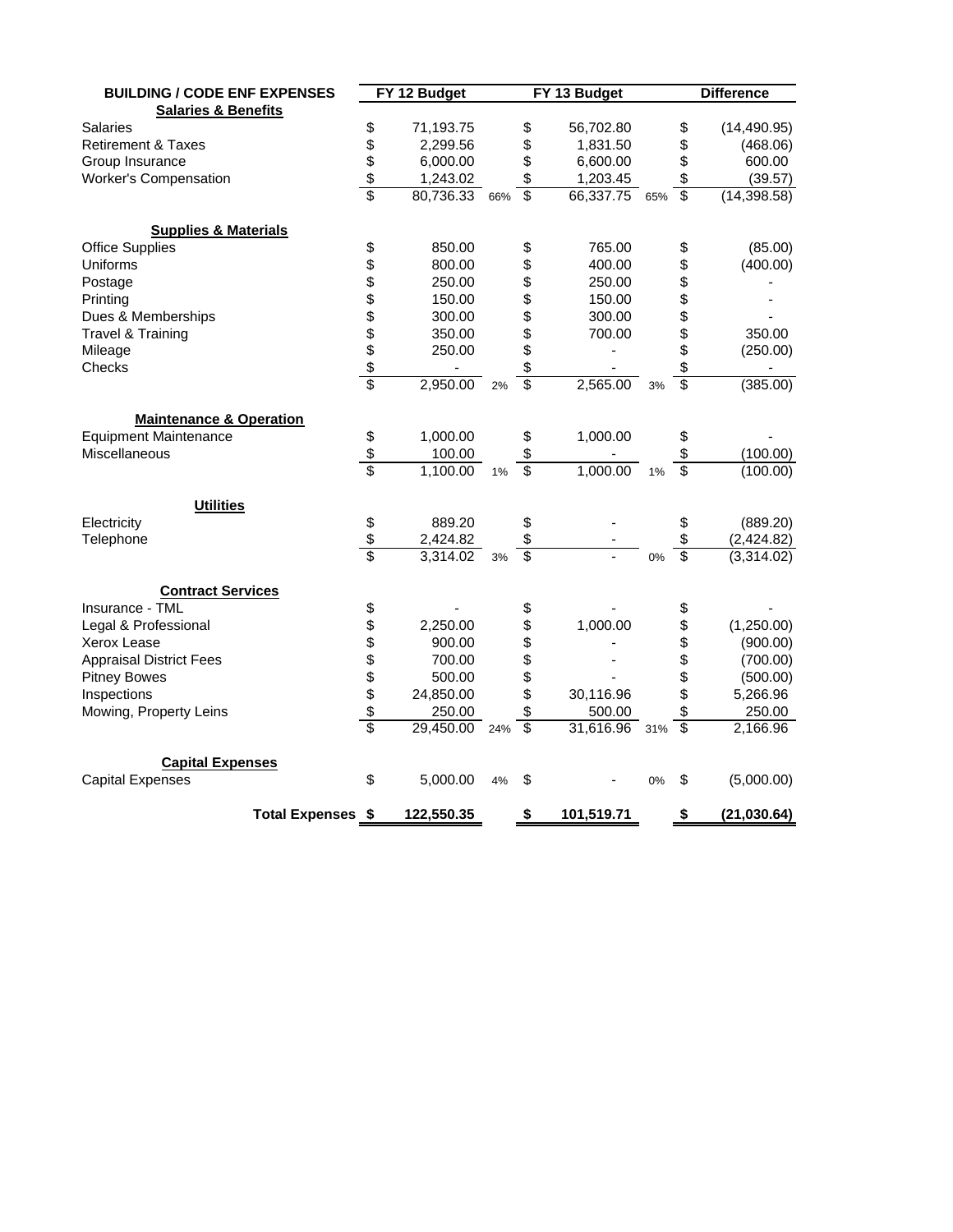| <b>COURT EXPENSES</b>              |                          |                 | FY 12 Budget |     |                 | FY 13 Budget  |     |                          | <b>Difference</b> |
|------------------------------------|--------------------------|-----------------|--------------|-----|-----------------|---------------|-----|--------------------------|-------------------|
| <b>Salaries &amp; Benefits</b>     |                          |                 |              |     |                 |               |     |                          |                   |
| <b>Salaries</b>                    |                          | \$              | 40,020.00    |     | \$              | 27,040.00     |     | \$                       | (12,980.00)       |
| <b>Retirement &amp; Taxes</b>      |                          | \$              | 1,292.65     |     | \$              | 873.39        |     | \$                       | (419.26)          |
| Group Insurance                    |                          |                 | 6,000.00     |     | \$              | 6,600.00      |     | \$                       | 600.00            |
| Worker's Compensation              |                          |                 | 331.60       |     | \$              | 275.02        |     | \$                       | (56.58)           |
| Meetings                           |                          |                 | 200.00       |     | \$              |               |     | \$                       | (200.00)          |
|                                    |                          | \$\$\$          | 47,844.25    | 71% | $\overline{\$}$ | 34,788.41 71% |     | $\overline{\$}$          | (13,055.84)       |
| <b>Supplies &amp; Materials</b>    |                          |                 |              |     |                 |               |     |                          |                   |
| <b>Office Supplies</b>             |                          | \$              | 750.00       |     | \$              | 500.00        |     | \$                       | (250.00)          |
| <b>Court Supplies</b>              |                          |                 | 150.00       |     | \$              | 125.00        |     | \$                       | (25.00)           |
| Printing                           |                          |                 | 500.00       |     | \$              | 500.00        |     | \$                       |                   |
| Dues & Membership                  |                          |                 | 150.00       |     | \$              |               |     | \$                       | (150.00)          |
| Travel & Training                  |                          |                 | 250.00       |     |                 | 500.00        |     | \$                       | 250.00            |
| Per Deim                           |                          |                 | ۰            |     |                 |               |     |                          |                   |
| Mileage                            |                          |                 | 125.00       |     | \$\$            |               |     | \$                       | (125.00)          |
| Checks                             |                          |                 |              |     | \$              |               |     | \$                       |                   |
|                                    |                          |                 | 1,925.00     | 3%  | \$              | 1,625.00      | 3%  | \$                       | (300.00)          |
| <b>Maintenance &amp; Operation</b> |                          |                 |              |     |                 |               |     |                          |                   |
| <b>Equipment Maintenance</b>       |                          | \$              | 1,000.00     | 1%  | \$              | 500.00        | 1%  | \$                       | (500.00)          |
| <b>Utilities</b>                   |                          |                 |              |     |                 |               |     |                          |                   |
| Electricity                        |                          |                 | 682.22       |     | \$              |               |     | \$                       | (682.22)          |
| Gas                                |                          | \$<br>\$        | 200.00       |     | \$              |               |     | \$                       | (200.00)          |
| Telephone                          |                          |                 | 1,224.82     |     | \$              |               |     | \$                       | (1,224.82)        |
|                                    |                          | $\overline{\$}$ | 2,107.04     | 3%  | \$              |               | 0%  | \$                       | (2,107.04)        |
| <b>Contract Services</b>           |                          |                 |              |     |                 |               |     |                          |                   |
| Legal & Professional               |                          | \$              | 2,500.00     |     | \$              | 2,500.00      |     | \$                       |                   |
| Contract Labor                     |                          | 8000000         | 9,000.00     |     | \$              | 9,000.00      |     | \$                       |                   |
| Xerox Lease                        |                          |                 | 900.00       |     | \$              |               |     | \$                       | (900.00)          |
| <b>Appraisal District Fees</b>     |                          |                 | 700.00       |     | \$              |               |     | \$                       | (700.00)          |
| <b>Pitney Bowes</b>                |                          |                 | 750.00       |     | \$              |               |     | \$                       | (750.00)          |
| <b>Bond Insurance</b>              |                          |                 | 355.00       |     | \$              | 355.00        |     | \$                       |                   |
| Jury Duty                          |                          |                 | 350.00       |     | \$              | 300.00        |     |                          |                   |
|                                    |                          |                 | 14,555.00    | 21% | $\overline{\$}$ | 12,155.00     | 25% | $\overline{\mathcal{S}}$ | (2,350.00)        |
| <b>Capital Expenses</b>            |                          |                 |              |     |                 |               |     |                          |                   |
| Capital Expense <\$5,000           |                          | \$              | 250.00 0%    |     | \$              |               | 0%  | \$                       | 240.00            |
| Other                              |                          |                 |              |     |                 |               |     |                          |                   |
| Return Check Fee                   |                          | \$              | 50.00        |     |                 | 50.00         |     | \$                       |                   |
| Cash Bond Refund                   |                          | $\frac{1}{2}$   | 100.00       |     |                 | 100.00        |     |                          |                   |
|                                    |                          | $\overline{\$}$ | 150.00       | 0%  | \$              | 150.00        | 0%  | \$                       |                   |
|                                    | <b>Total Expenses \$</b> |                 | 67,831.29    |     | \$              | 49,218.41     |     | \$                       | (18,072.88)       |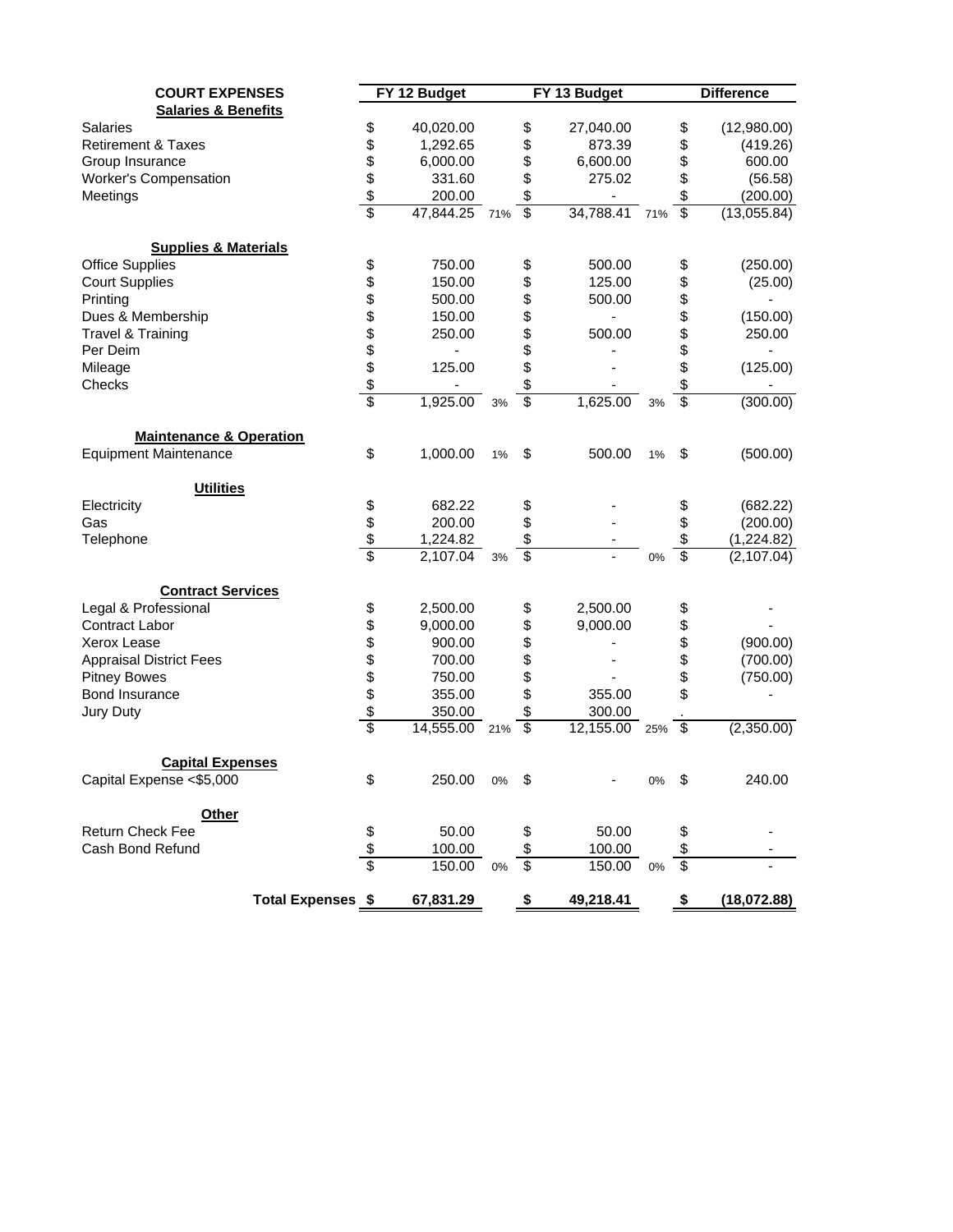| <b>ANIMAL CONTROL EXPENSES</b> |                       | FY 13 Budget<br>FY 12 Budget |  |  |           | <b>Difference</b> |        |  |
|--------------------------------|-----------------------|------------------------------|--|--|-----------|-------------------|--------|--|
| <b>Contract Services</b>       |                       |                              |  |  |           |                   |        |  |
| Animal Control Services        |                       | \$<br>14.600.00              |  |  | 14.820.00 |                   | 220.00 |  |
|                                | <b>Total Expenses</b> | 14.600.00                    |  |  | 14.820.00 |                   | 220.00 |  |

| <b>PARKS &amp; RECREATION EXPENSES</b> |                          | FY 12 Budget |           | FY 13 Budget    |       | <b>Difference</b> |
|----------------------------------------|--------------------------|--------------|-----------|-----------------|-------|-------------------|
| <b>Maintenance &amp; Operation</b>     |                          |              |           |                 |       |                   |
| <b>Equipment Maintence</b>             | \$                       | 1,000.00     |           | \$<br>5,000.00  |       | \$<br>4,000.00    |
| Park Maintenance                       | \$                       | 1,500.00     |           | \$<br>7,000.00  |       | 5,500.00          |
| Miscellaneous                          | \$                       |              |           |                 |       |                   |
|                                        | \$                       | 2,500.00     | 37%       | \$<br>12,000.00 | 57%   | \$<br>9,500.00    |
| <b>Utilities</b>                       |                          |              |           |                 |       |                   |
| Electricity                            | \$                       | 1,737.94     | $26\%$ \$ | 1,415.07        | 7% \$ | (322.87)          |
| <b>Contract Services</b>               |                          |              |           |                 |       |                   |
| Insurance - TML                        | \$                       | 1,564.46     |           | \$<br>1,697.25  |       | 132.79            |
| Keep Aubrey Beautiful                  | \$                       | 1,000.00     |           |                 |       | (1,000.00)        |
|                                        | $\overline{\mathbb{S}}$  | 2,564.46     | 38%       | \$<br>1,697.25  | 8%    | \$<br>(867.21)    |
| <b>Capital Expenses</b>                |                          |              |           |                 |       |                   |
| Capital Expense > \$5,000              | \$                       |              |           | \$<br>6,000.00  |       | \$<br>6,000.00    |
|                                        | <b>Total Expenses \$</b> | 6.802.40     |           | \$<br>21,112.32 |       | 14,309.92         |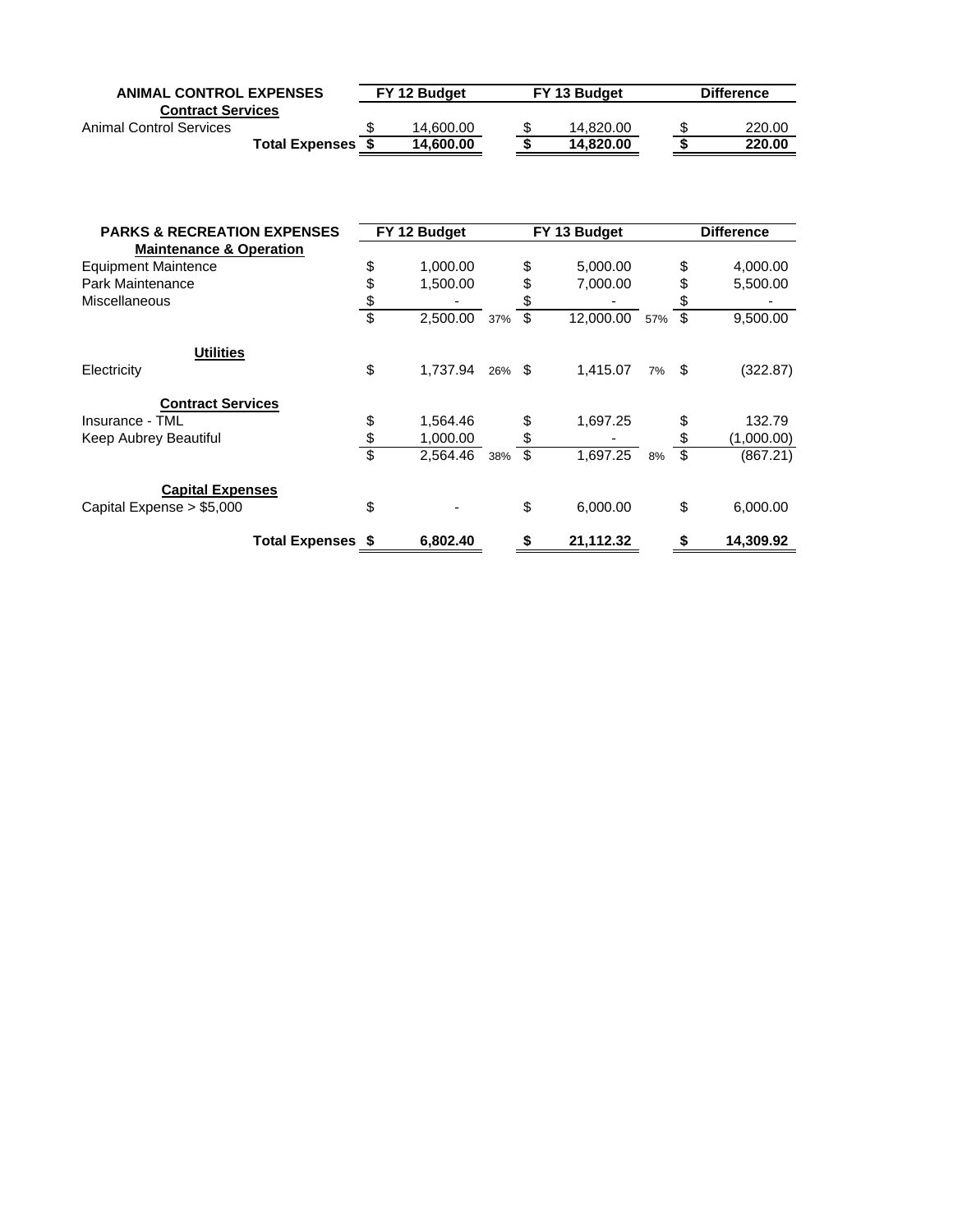| <b>LIBRARY EXPENSES</b>                    |                | FY 12 Budget |     |                 | FY 13 Budget   |    |                         | <b>Difference</b> |
|--------------------------------------------|----------------|--------------|-----|-----------------|----------------|----|-------------------------|-------------------|
| <b>Salaries &amp; Benefits</b>             |                |              |     |                 |                |    |                         |                   |
| <b>Salaries</b>                            | \$             | 118,385.80   |     | \$              | 93,120.29      |    | \$                      | (25, 265.51)      |
| <b>Retirement &amp; Taxes</b>              | \$             | 3,815.79     |     | \$              | 3,031.20       |    | \$                      | (784.59)          |
| Group Insurance                            |                | 12,000.00    |     | \$              | 13,200.00      |    | \$                      | 1,200.00          |
| <b>Worker's Compensation</b>               |                | 509.06       |     | \$              | 403.53         |    | \$                      | (105.53)          |
| Pre-Employment Screening                   |                | 175.00       |     | \$              | 175.00         |    | \$                      |                   |
| Meetings                                   |                | 700.00       |     | \$              |                |    | \$                      | (700.00)          |
|                                            | \$\$\$\$       | 135,585.65   | 67% | $\overline{\$}$ | 109,930.03 68% |    | $\overline{\$}$         | (25,655.62)       |
| <b>Supplies &amp; Materials</b>            |                |              |     |                 |                |    |                         |                   |
| <b>Office Supplies</b>                     | \$             | 750.00       |     | \$              | 675.00         |    | \$                      | (75.00)           |
| <b>Library Supplies</b>                    | \$             | 750.00       |     | \$              | 675.00         |    | \$                      | (75.00)           |
| Printing                                   | \$\$\$\$\$\$\$ | 60.00        |     | \$              | 60.00          |    | \$                      |                   |
| Dues & Memberships                         |                | 315.00       |     | \$              | 315.00         |    |                         |                   |
| Travel & Training                          |                | 750.00       |     | \$              | 350.00         |    | \$                      | (400.00)          |
| Per Deim                                   |                | 250.00       |     | \$              |                |    |                         | (250.00)          |
| Mileage                                    |                | 100.00       |     | \$              |                |    | \$                      | (100.00)          |
| <b>Collection Development</b>              |                | 14,000.00    |     | \$              | 14,000.00      |    | \$                      | ۰                 |
|                                            |                | 16,975.00    | 8%  | \$              | 16,075.00 10%  |    | $\overline{\mathbb{S}}$ | (900.00)          |
|                                            |                |              |     |                 |                |    |                         |                   |
| <b>Maintenance &amp; Operation</b>         |                |              |     |                 |                |    |                         |                   |
| <b>Building Maintenance</b>                | \$             | 4,500.00     |     | \$              | 4,780.00       |    | \$                      | 280.00            |
| <b>Equipment Maintenance</b>               | $\frac{6}{3}$  | 10,445.00    |     | \$              | 7,000.00       |    | \$                      | (3,445.00)        |
| Fire Extinguishers / Monitoring            |                | 1,500.00     |     | \$              | 1,800.00       |    | \$                      | 300.00            |
|                                            |                | 16,445.00    | 8%  | \$              | 13,580.00      | 8% | \$                      | (3, 165.00)       |
| <b>Utilities</b>                           |                |              |     |                 |                |    |                         |                   |
| Electricity                                | \$             | 11,334.16    | 6%  | \$              | 12,581.97      | 8% | \$                      | 1,247.81          |
| Telephone                                  | $\frac{1}{2}$  | 3,290.16     |     | \$              | 3,290.16       |    | \$                      |                   |
|                                            | \$             | 14,624.32    |     | \$              | 15,872.13      |    | \$                      | 1,247.81          |
| <b>Contract Services</b>                   |                |              |     |                 |                |    |                         |                   |
| Insurance - TML                            | \$             | 4,908.51     |     | \$              | 5,153.94       |    | \$                      | 245.43            |
| Legal & Professional                       |                | 1,500.00     |     | \$              | 500.00         |    | \$                      | (1,000.00)        |
| Contract Labor                             |                | 8,800.00     |     | \$              |                |    | \$                      | (8,800.00)        |
| <b>Appraisal District Fees</b>             |                | 700.00       |     | \$              |                |    | \$                      | (700.00)          |
| <b>Pitney Bowes</b>                        |                | 180.00       |     | \$              |                |    | \$                      | (180.00)          |
| Carolyn Wilson                             |                |              |     | \$              |                |    | \$                      |                   |
|                                            | \$\$\$\$\$\$   | 16,088.51    | 8%  | \$              | 5,653.94       | 4% | $\overline{\$}$         | (10, 434.57)      |
| <b>Debt Payment</b>                        |                |              |     |                 |                |    |                         |                   |
| Repayment to Enterprise Fund               | \$             | 2,625.00     | 1%  | S               |                | 0% | S.                      | (2,625.00)        |
|                                            |                |              |     |                 |                |    |                         |                   |
| <b>Capital Expenses</b>                    |                |              |     |                 |                |    |                         |                   |
| <b>Capital Outlay</b>                      | \$             |              |     | \$              |                |    | \$                      |                   |
| Other                                      |                |              |     |                 |                |    |                         |                   |
| Transfer Out - - Aubrey Area Library Board | \$             |              |     |                 |                |    |                         |                   |
| <b>Library Board Expenditures</b>          | \$             |              |     |                 |                |    |                         |                   |
| <b>Grant Expenses</b>                      | \$             |              |     |                 |                |    | \$                      |                   |
|                                            | \$             |              | 0%  | \$              |                | 0% | \$                      |                   |
| Total Expenses \$                          |                | 202,343.48   |     |                 | 161,111.09     |    |                         | (41, 232.39)      |
|                                            |                |              |     |                 |                |    |                         |                   |

| <b>COMMUNITY BILD EXPENSES</b>     |  | FY 12 Budget             | FY 13 Budget |   | <b>Difference</b>        |  |
|------------------------------------|--|--------------------------|--------------|---|--------------------------|--|
| <b>Maintenance &amp; Operation</b> |  |                          |              |   |                          |  |
| Event Cleaning                     |  | $\overline{\phantom{0}}$ |              |   | $\overline{\phantom{0}}$ |  |
| Quarterly Cleaning                 |  | 1.250.00                 | 1.250.00     | S | $\overline{\phantom{0}}$ |  |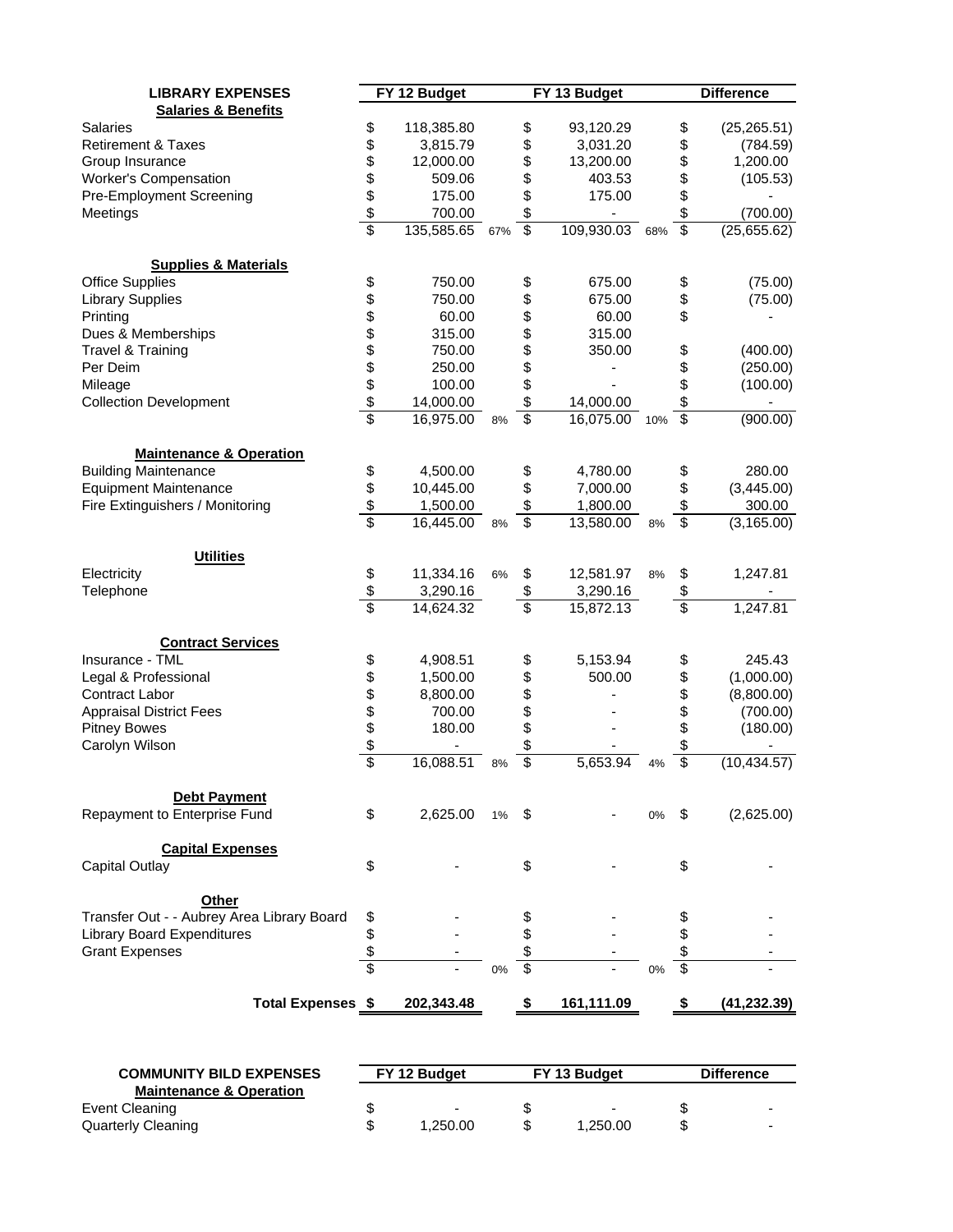|                                   |                          | FY 12 Budget   |     |      | FY 13 Budget |     | <b>Difference</b> |
|-----------------------------------|--------------------------|----------------|-----|------|--------------|-----|-------------------|
| <b>Building Maintenance</b>       |                          | 6,750.00       |     |      | 2,500.00     |     | (4,250.00)        |
|                                   |                          | \$<br>8,000.00 | 73% | - \$ | 3,750.00     | 59% | (4,250.00)        |
| Other                             |                          |                |     |      |              |     |                   |
| <b>Senior Citizens Activities</b> |                          | \$<br>-        |     | \$   |              |     |                   |
| Deposit Refund                    |                          | \$<br>3,000.00 | 27% |      | 2,600.00     | 41% | (400.00)          |
|                                   |                          | \$<br>3,000.00 |     |      | 2,600.00     |     | (400.00)          |
|                                   | <b>Total Expenses \$</b> | 11,000.00      |     |      | 6,350.00     |     | (4,650.00)        |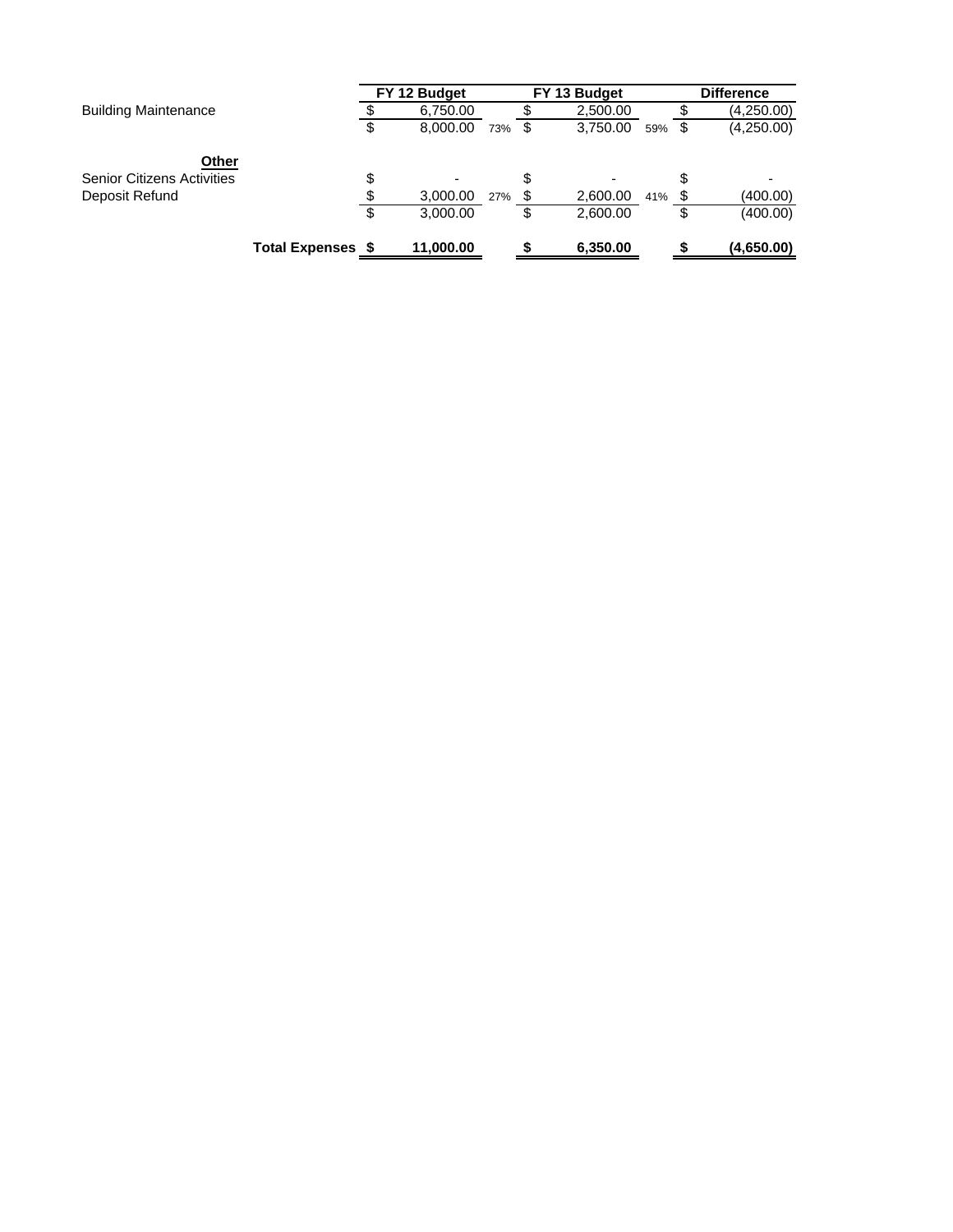|                                             |               | FY 12 Budget             | FY 13 Budget     | <b>Difference</b>   |
|---------------------------------------------|---------------|--------------------------|------------------|---------------------|
| <b>Estimated Beginning Balance</b>          |               |                          | \$<br>221,459.41 |                     |
| <b>ECONOMIC DEVELOPMENT REVENUE</b>         |               |                          |                  |                     |
| Sales Tax                                   | \$            | 127,695.93               | \$<br>126,411.19 | \$<br>(1,284.74)    |
| Total Revenue \$                            |               | 127,695.93               | \$<br>126,411.19 | \$<br>(1,284.74)    |
| <b>ECONOMIC DEVELOPMENT EXPENSES</b>        |               |                          |                  |                     |
| <b>Salaries &amp; Benefits</b>              |               |                          |                  |                     |
| <b>Salaries</b>                             | \$            |                          | \$<br>22,510.80  | \$<br>22,510.80     |
| <b>Retirement &amp; Taxes</b>               | \$            |                          | \$<br>727.10     | \$<br>727.10        |
| Group Insurance                             | \$            |                          | \$<br>3,300.00   | \$<br>3,300.00      |
| Worker's Compensation                       | $\frac{1}{2}$ |                          | \$<br>137.51     | \$<br>137.51        |
|                                             | Ŝ             |                          | \$<br>26,675.41  | \$<br>26,675.41     |
| <b>Maintenance &amp; Operation</b>          |               |                          |                  |                     |
| EDC other expenses                          | \$            | 2,800.00                 | \$<br>2,800.00   | \$                  |
| <b>Contract Services</b>                    |               |                          |                  |                     |
| Insurance - TML                             | \$            | 587.90                   | \$<br>617.30     | \$<br>29.40         |
| Legal and Professional                      | \$            | 5,000.00                 | \$<br>3,500.00   | \$<br>(1,500.00)    |
| <b>Chamber of Commerce</b>                  |               | 6,000.00                 | \$<br>6,000.00   | \$                  |
| <b>EDC</b> Engineering                      | \$            | 18,400.00                | \$               | \$<br>(18,400.00)   |
| Keep Aubrey Beautiful - - Advertise / Promo |               | 10,000.00                | \$<br>10,000.00  | \$                  |
| <b>Aubrey Peanut Festival</b>               | \$            | $\overline{\phantom{a}}$ | \$               | \$                  |
|                                             | \$            | 39,987.90                | \$<br>20,117.30  | \$<br>(19,870.61)   |
| <b>Debt Payments</b>                        |               |                          |                  |                     |
| M Lantrip Property Principal                | \$            | 13,186.00                | \$<br>13,186.00  | \$                  |
| M Lantrip Property Interest                 | \$            | 2,128.16                 | \$<br>2,128.16   | \$                  |
|                                             |               | 15,314.16                | \$<br>15,314.16  | \$                  |
| <b>Capital Expenses</b>                     |               |                          |                  |                     |
| Capital Outlay - Hwy 377 Utilities          | \$            | 223,418.00               | \$               | \$<br>(223, 418.00) |
| Capital Outlay - Park at Library            | \$            | 30,000.00                | \$               | \$<br>(30,000.00)   |
| Capital Outlay - Office Renovations         | \$            | 5,000.00                 | \$               | \$<br>(5,000.00)    |
| Capital Outlay - 377 Waterline (Prator)     | \$            |                          | \$<br>45,000.00  | \$<br>45,000.00     |
| Comprehensive Plan                          | \$            | 25,000.00                | \$<br>18,700.00  | \$<br>(6,300.00)    |
|                                             |               | 283,418.00               | \$<br>63,700.00  | \$<br>(219, 718.00) |
| <b>Total Expenses \$</b>                    |               | 341,520.06               | \$<br>128,606.86 | \$<br>(239, 588.61) |
| <b>Estimated Ending Balance</b>             |               |                          | \$<br>219,263.74 |                     |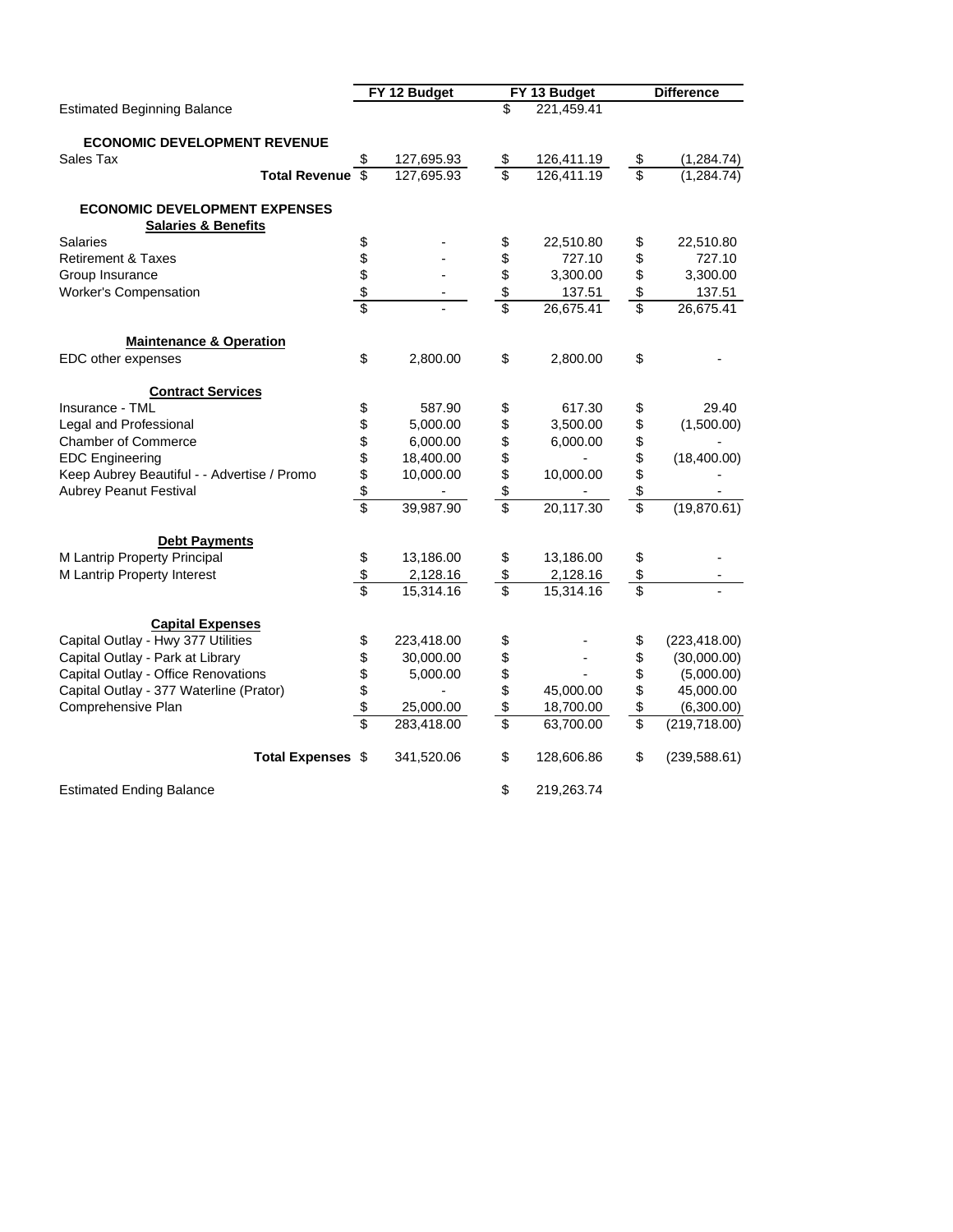| MUNICIPAL CRT TECHNOLOGY FUND | FY 12 Budget   | FY 13 Budget   | <b>Difference</b> |          |
|-------------------------------|----------------|----------------|-------------------|----------|
| <b>Beginning Balance \$</b>   | 4,307.20       | 8,307.20       |                   |          |
| Other                         |                |                |                   |          |
| <b>Court Deposit Transfer</b> | \$<br>4,000.00 | \$<br>4,000.00 | \$                |          |
| <b>Other Revenue</b>          |                |                |                   |          |
| <b>Total Revenue \$</b>       | 8,307.20       | 12,307.20      |                   | 4,000.00 |
| <b>Capital Expenses</b>       |                |                |                   |          |
| Capital Expense $> $5,000$    |                |                |                   |          |
|                               | \$             | \$             | \$                |          |
| <b>Ending Balance \$</b>      | 8,307.20       | 12,307.20      |                   | 4,000.00 |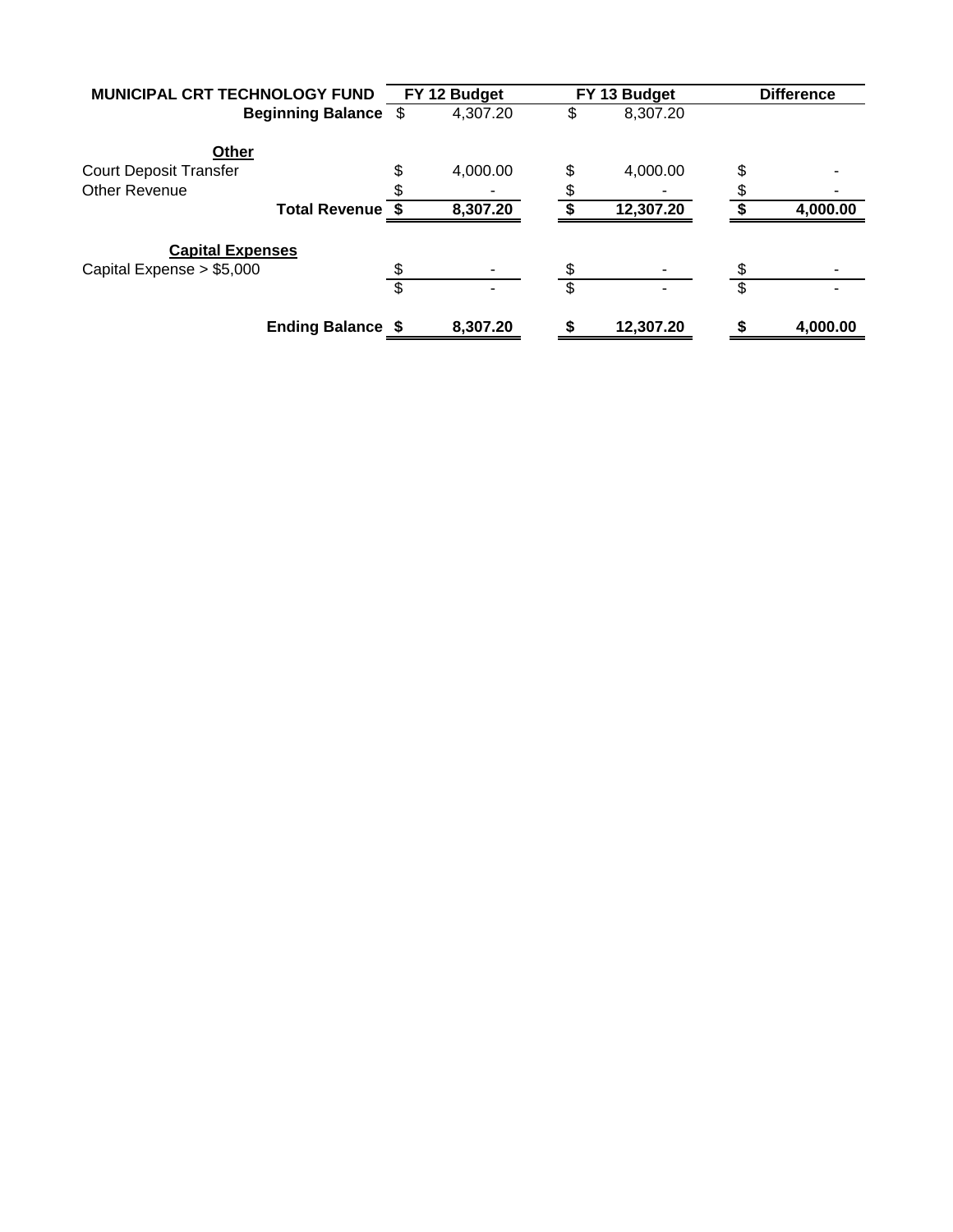| <b>SEIZURE FUND REVENUE</b><br><b>Beginning Fund Balance</b>    |                          |    | FY 12 Budget | FY 13 Budget | <b>Difference</b> |      |
|-----------------------------------------------------------------|--------------------------|----|--------------|--------------|-------------------|------|
|                                                                 |                          | S  | 138.32       | \$<br>139.04 |                   |      |
| Other                                                           |                          |    |              |              |                   |      |
| <b>Seizures</b>                                                 |                          |    |              |              |                   |      |
| Interest                                                        |                          |    | 0.72         | 1.44         |                   | 0.72 |
|                                                                 | Total Revenue \$         |    | 0.72         | 1.44         |                   | 0.72 |
| <b>SEIZURE FUND EXPENSES</b><br><b>Supplies &amp; Materials</b> |                          |    |              |              |                   |      |
|                                                                 |                          |    |              |              |                   |      |
| Training                                                        |                          | \$ |              | \$           |                   |      |
| Transfer to PD                                                  |                          |    |              | \$           |                   |      |
| Ammo                                                            |                          |    |              |              |                   |      |
| Lodging                                                         |                          |    |              |              |                   |      |
| Equipment                                                       |                          |    |              |              |                   |      |
|                                                                 | <b>Total Expenses \$</b> |    |              |              |                   |      |
| <b>Ending Fund Balance</b>                                      |                          | \$ | 139.04       | \$<br>140.48 |                   |      |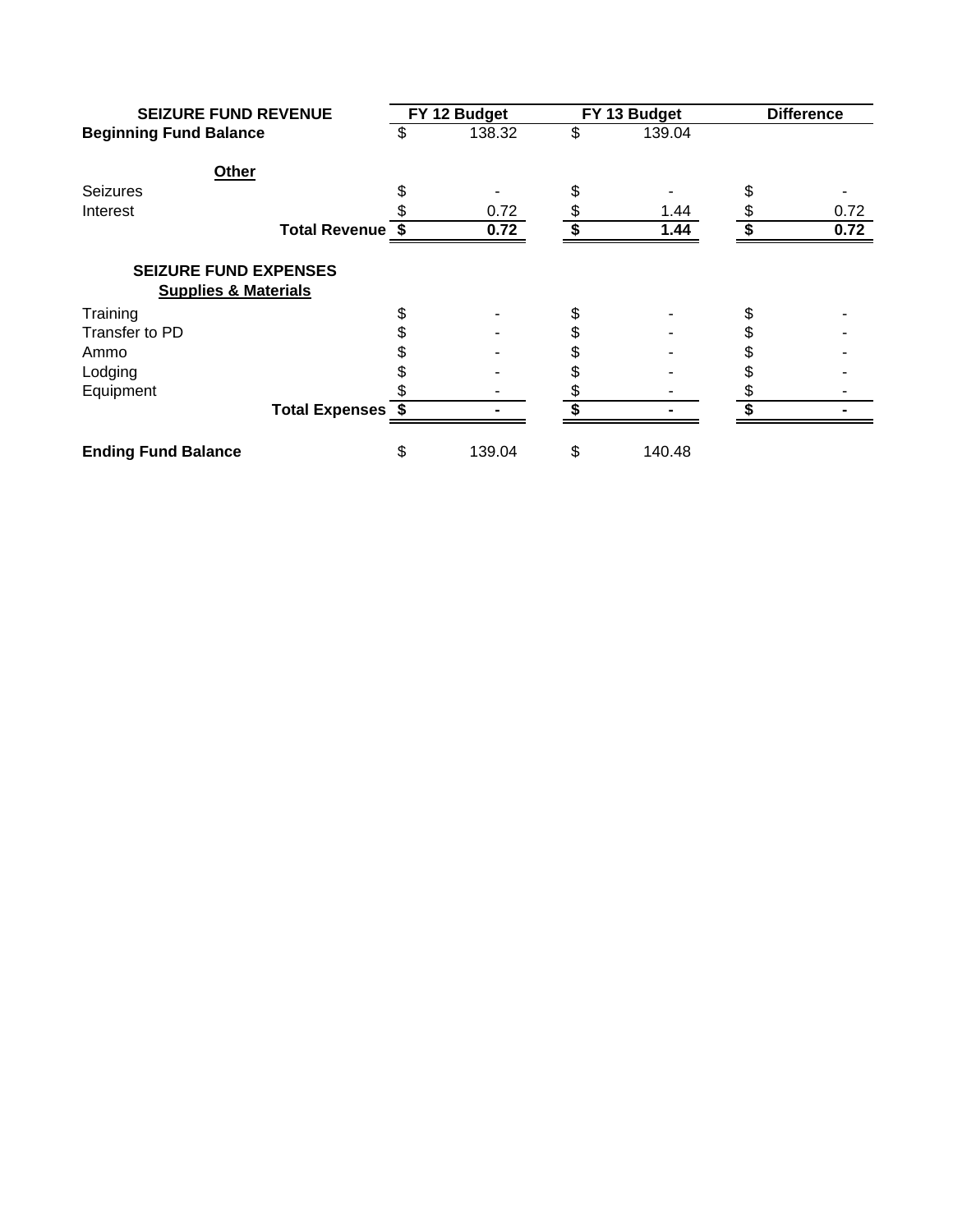| <b>POLICE TRAINING REVENUE</b>                                     |    | FY 12 Budget |          | FY 13 Budget | <b>Difference</b> |          |  |
|--------------------------------------------------------------------|----|--------------|----------|--------------|-------------------|----------|--|
| <b>Beginning Fund Balance</b>                                      | \$ | 1,324.22     | \$       | 1,251.50     |                   |          |  |
| Other                                                              |    |              |          |              |                   |          |  |
| NCTCOG / State Comptroller                                         |    |              |          |              |                   |          |  |
| Interest                                                           |    | 2.28         |          | 2.52         |                   | 0.24     |  |
| Total Revenue \$                                                   |    | 1,326.50     |          | 1,254.02     |                   | 0.24     |  |
| <b>POLICE TRAINING EXPENSES</b><br><b>Supplies &amp; Materials</b> |    |              |          |              |                   |          |  |
|                                                                    |    | 75.00        |          | 1,200.00     |                   | 1,125.00 |  |
| Training<br>Transfer to PD                                         |    |              | \$<br>\$ |              | \$                |          |  |
| Ammo                                                               |    |              | \$       |              |                   |          |  |
| Lodging                                                            |    |              |          |              |                   |          |  |
| Training                                                           |    |              |          |              |                   |          |  |
| <b>Total Expenses \$</b>                                           |    | 75.00        |          | 1,200.00     |                   | 1,125.00 |  |
| <b>Ending Fund Balance</b>                                         | \$ | 1,251.50     | \$       | 54.02        |                   |          |  |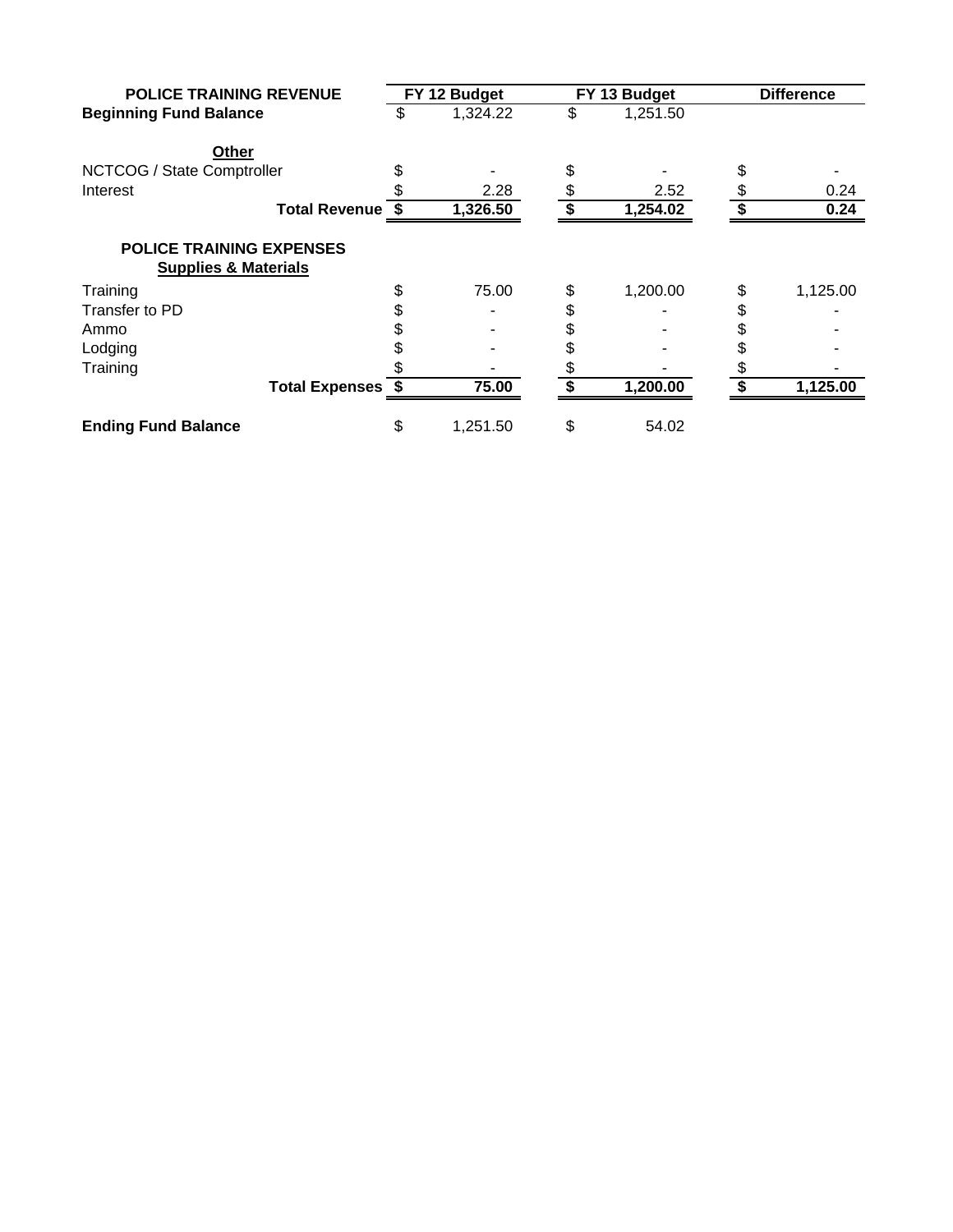| <b>CAPITAL IMPROVEMENTS PROGRAM</b>                  |                          |             |  |  |  |  |  |  |  |  |  |
|------------------------------------------------------|--------------------------|-------------|--|--|--|--|--|--|--|--|--|
| <b>Brockett Glory Street Water Improvements</b>      | \$                       | 233,235.62  |  |  |  |  |  |  |  |  |  |
| <b>Brockett Glory Street Wastewater Improvements</b> | \$                       | 254,425.01  |  |  |  |  |  |  |  |  |  |
| <b>Brockett Glory Street Paving Improvements</b>     | \$                       | 456,158.96  |  |  |  |  |  |  |  |  |  |
| <b>Total</b>                                         | \$                       | 943,819.59  |  |  |  |  |  |  |  |  |  |
| <b>Revenue:</b>                                      |                          |             |  |  |  |  |  |  |  |  |  |
| Denton County Interlocal Agreement                   | \$                       | 420,000.00  |  |  |  |  |  |  |  |  |  |
| Enterprise Fund - CIP Fund                           | \$                       | 250,000.00  |  |  |  |  |  |  |  |  |  |
| 2012 Certificate of Obligation                       | \$                       | 275,000.00  |  |  |  |  |  |  |  |  |  |
|                                                      | $\overline{\mathcal{E}}$ | 945,000.00  |  |  |  |  |  |  |  |  |  |
| Less: Expenses Incurred through September 30, 2012   | \$                       | (79,969.97) |  |  |  |  |  |  |  |  |  |
|                                                      | \$                       | 865,030.03  |  |  |  |  |  |  |  |  |  |
|                                                      |                          |             |  |  |  |  |  |  |  |  |  |
| Expense:                                             |                          |             |  |  |  |  |  |  |  |  |  |
| Engineering                                          | \$                       | 93,545.00   |  |  |  |  |  |  |  |  |  |
| Construction                                         | $\frac{1}{2}$            | 850,274.59  |  |  |  |  |  |  |  |  |  |
|                                                      | $\overline{\mathcal{L}}$ | 943,819.59  |  |  |  |  |  |  |  |  |  |
| Less: Expenses Incurred through September 30, 2012   | $\frac{1}{2}$            | (79,969.97) |  |  |  |  |  |  |  |  |  |
|                                                      | Ŝ                        | 863,849.62  |  |  |  |  |  |  |  |  |  |

Ending Balance  $$$  1,180.41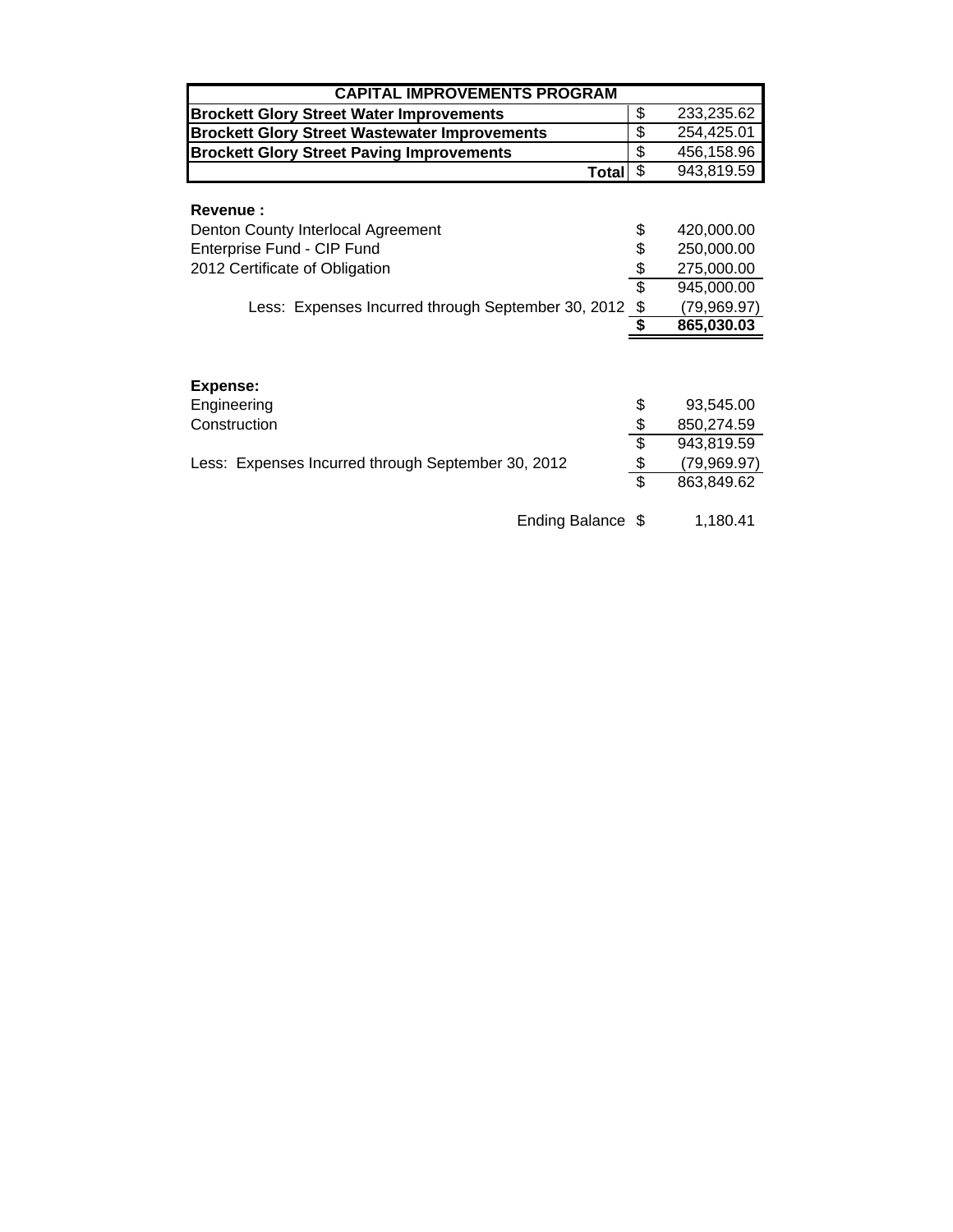### **City of Aubrey FY 2013 Enterprise Fund Operating Budget**

| FY 2012                |       |         |             | FY 2013         |              |         |              |  | <b>Difference</b> |         |           |                 |              |
|------------------------|-------|---------|-------------|-----------------|--------------|---------|--------------|--|-------------------|---------|-----------|-----------------|--------------|
| <b>ENTERPRISE FUND</b> |       | Revenue |             | <b>Expenses</b> |              | Revenue |              |  | <b>Expenses</b>   | Revenue |           | <b>Expenses</b> |              |
| <b>Summary</b>         |       |         |             |                 |              |         |              |  |                   |         |           |                 |              |
| Water                  |       |         | 600.064.79  |                 | 545.335.09   |         | 607,275.58   |  | 602.609.61        |         | 7.210.79  |                 | 57,274.52    |
| Wastewater             |       |         | 493,503.58  |                 | 455.590.61   |         | 527,638.88   |  | 504.196.74        |         | 34,135.30 |                 | 48.606.13    |
| Solid Waste            |       |         | 245,664.69  |                 | 245,644.69   |         | 288,188.91   |  | 288,188.91        |         | 42.524.22 |                 | 42.544.22    |
|                        | Total |         | .339.233.06 |                 | 1.246.570.39 |         | 1.423.103.37 |  | 1.394.995.26      |         | 83.870.31 |                 | 148,424.87   |
|                        |       |         |             |                 | 92,662.67    |         |              |  | 28,108.11         |         |           | S               | (64, 554.56) |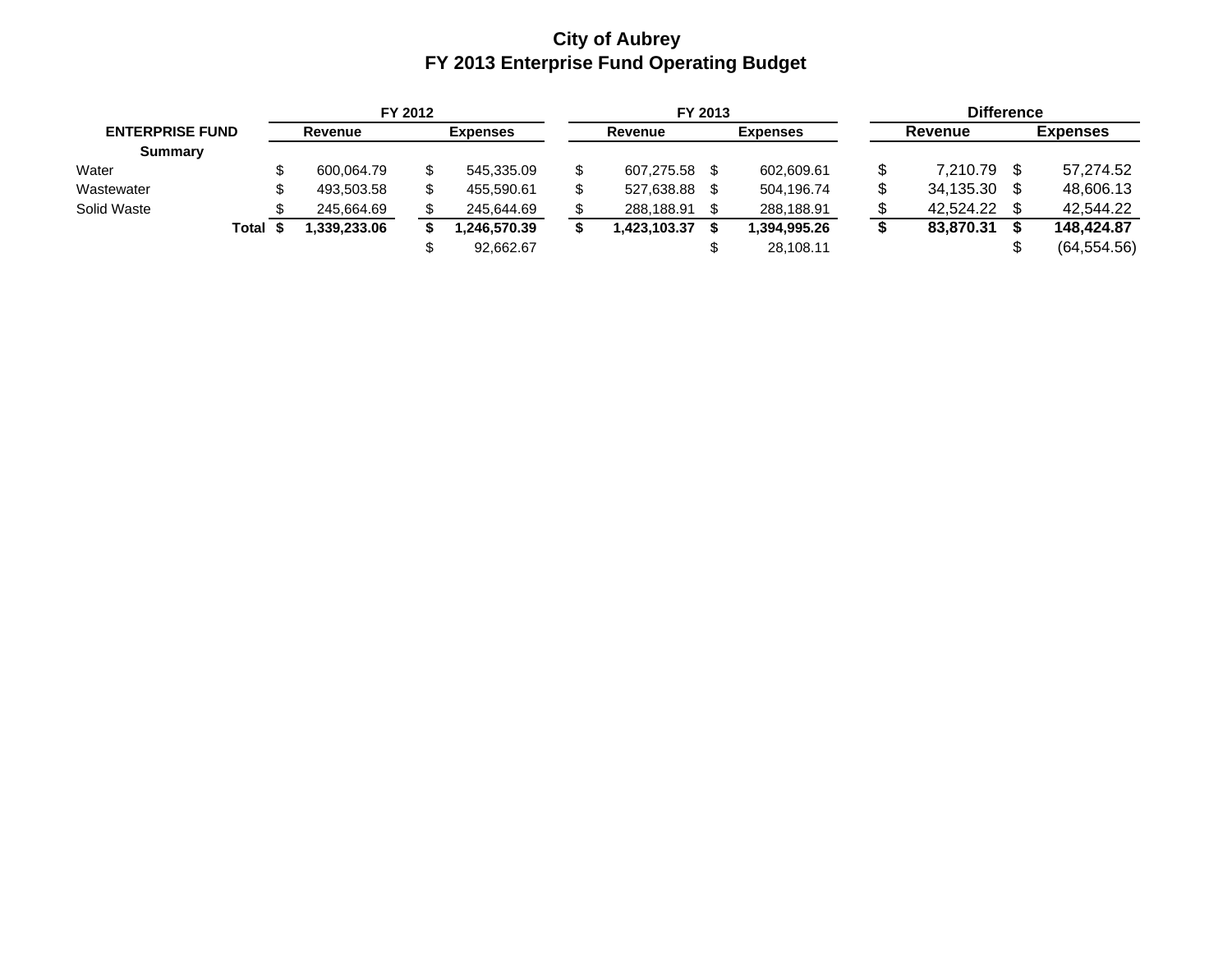# **CITY OF AUBREY FY 2013 Enterprise Fund Revenue**

|                                     |                      |              | FY 12 Budget |          |                          | FY 13 Budget | <b>Difference</b> |            |  |
|-------------------------------------|----------------------|--------------|--------------|----------|--------------------------|--------------|-------------------|------------|--|
| <b>ENTERPRISE FUND REVENUE</b>      |                      |              |              |          |                          |              |                   |            |  |
| <b>Rates</b>                        |                      |              |              |          |                          |              |                   |            |  |
| <b>Water Billings</b>               |                      | \$           | 575,189.79   |          | \$                       | 583,875.58   | \$                | 8,685.79   |  |
| <b>Wastewater Billings</b>          |                      | \$           | 440,653.58   |          | \$                       | 446,038.88   | \$                | 5,385.30   |  |
| <b>Bulk Water</b>                   |                      | \$           | 500.00       |          | \$                       | 1,500.00     | \$                | 1,000.00   |  |
| Solid Waste & Recycling Collections |                      | \$           | 245,664.69   |          | \$                       | 288,188.91   | \$                | 42,524.22  |  |
|                                     |                      | \$           | 1,262,008.06 | 94%      | $\overline{\mathcal{S}}$ | 1,319,603.37 | \$                | 57,595.31  |  |
| <b>Penalties &amp; Interest</b>     |                      |              |              |          |                          |              |                   |            |  |
| Late Penalties - Water              |                      | \$           | 14,000.00    |          | \$                       | 10,500.00    | \$                | (3,500.00) |  |
| Late Penalties - Wastwater          |                      |              | 12,500.00    |          | \$                       | 11,500.00    | \$                | (1,000.00) |  |
| Reconnects - Water                  |                      |              | 2,000.00     |          | \$                       | 2,000.00     | \$                |            |  |
| Reconnects - Wastewater             |                      | \$\$\$\$     | 1,750.00     |          | \$                       | 1,500.00     | \$                | (250.00)   |  |
|                                     |                      |              | 30,250.00    | 2%       | $\overline{\mathcal{S}}$ | 25,500.00    | \$                | (4,750.00) |  |
| <b>Connection Fees</b>              |                      |              |              |          |                          |              |                   |            |  |
| Tap Fees - Water                    |                      | \$           | 5,250.00     |          | \$                       | 8,400.00     | \$                | 3,150.00   |  |
| Tap Fees - Wastewater               |                      | \$           | 8,500.00     |          | \$                       | 13,600.00    | \$                | 5,100.00   |  |
|                                     |                      | Ŝ            | 13,750.00    | $1\%$ \$ |                          | 22,000.00    | $\overline{\$}$   | 8,250.00   |  |
| <b>Other</b>                        |                      |              |              |          |                          |              |                   |            |  |
| Miscellaneous Income                |                      | \$           | 500.00       |          | \$                       | 500.00       | \$                |            |  |
| Interest Income                     |                      |              | 100.00       |          |                          | 500.00       | \$                | 400.00     |  |
| <b>NSF Reimbursements</b>           |                      |              |              |          | \$\$\$\$                 |              |                   |            |  |
| Other                               |                      |              |              |          |                          |              | \$<br>\$          |            |  |
| <b>Transfer in from Reserves</b>    |                      |              | 30,000.00    |          |                          | 55,000.00    | \$                | 25,000.00  |  |
| Dept Payback FD/Lib                 |                      | \$\$\$\$\$\$ | 2,625.00     |          | \$                       |              | \$                | (2,625.00) |  |
|                                     |                      |              | 33,225.00    | 2%       | $\overline{\$}$          | 56,000.00    | \$                | 22,775.00  |  |
|                                     | <b>Total Revenue</b> | \$           | 1,339,233.06 |          | \$                       | 1,423,103.37 | \$                | 83,870.31  |  |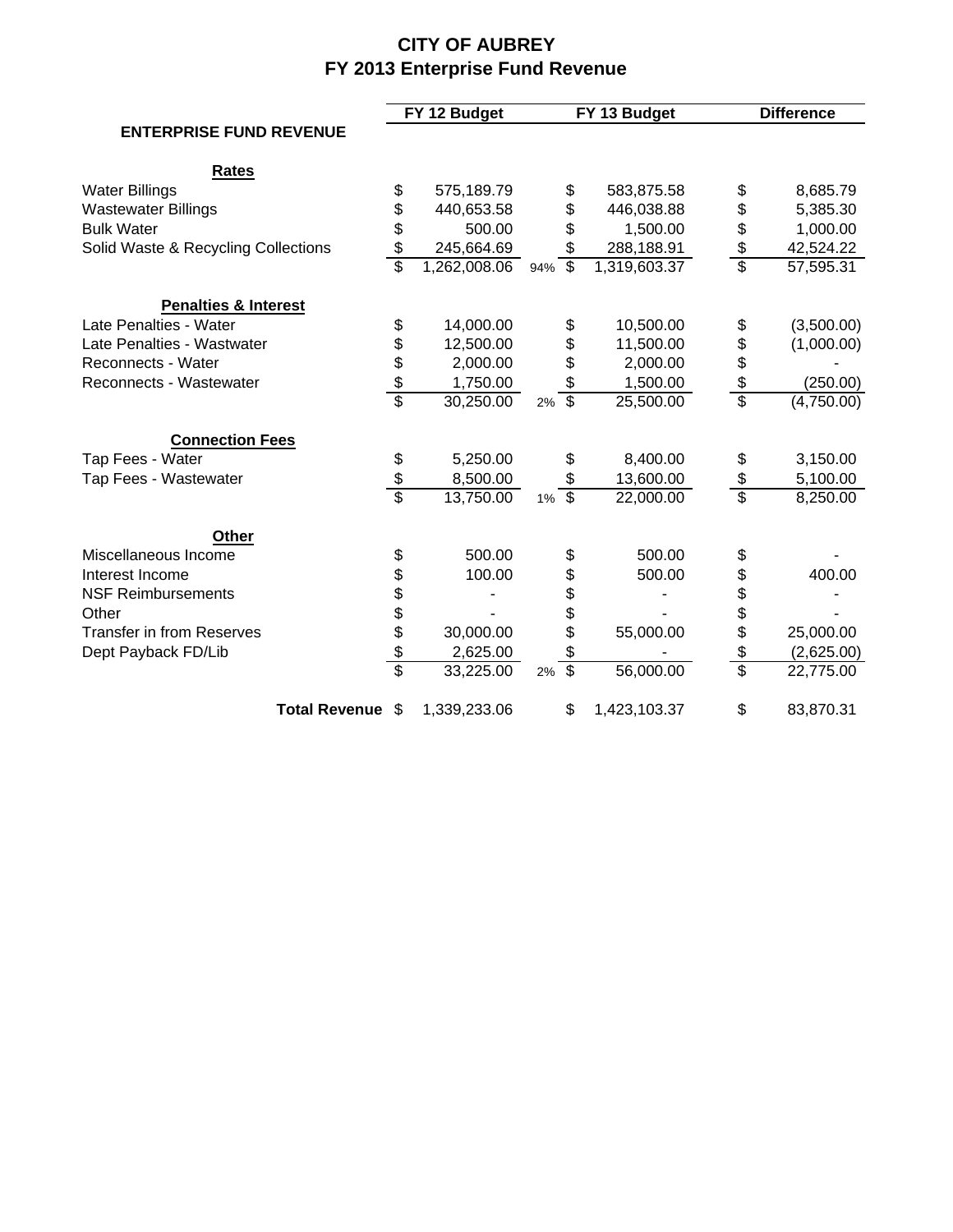|                                               |                  | FY 12 Budget |                 | FY 13 Budget |                           | <b>Difference</b>     |
|-----------------------------------------------|------------------|--------------|-----------------|--------------|---------------------------|-----------------------|
| <b>WATER EXPENSES</b>                         |                  |              |                 |              |                           |                       |
| <b>Salaries &amp; Benefits</b>                |                  |              |                 |              |                           |                       |
| <b>Salaries</b>                               | \$               | 164,094.75   | \$              | 230,810.63   | \$                        | 66,715.88             |
| <b>Retirement and Taxes</b>                   | \$               | 5,300.26     | \$              | 7,455.18     | \$                        | 2,154.92              |
| Group Insurance - BCBS / AFLAC                | \$               | 24,000.00    | \$              | 36,300.00    | \$                        | 12,300.00             |
| <b>Workers Compensation</b>                   | \$               | 4,344.91     | \$              | 8,619.34     | \$                        | 4,274.43              |
| <b>Pre-Employment Screening</b>               | \$               | 150.00       | \$              | 150.00       | \$                        |                       |
| Meetings                                      | $rac{6}{3}$      | 1,000.00     | \$              |              | \$                        | (1,000.00)            |
|                                               |                  | 198,889.92   | \$              | 283,335.15   | $\overline{\mathfrak{s}}$ | 84,445.23             |
| <b>Supplies &amp; Materials</b>               |                  |              |                 |              |                           |                       |
| <b>Office Supplies</b>                        | \$               | 1,500.00     | \$              | 2,250.00     | \$                        | 750.00                |
| Postage                                       | \$               | 3,500.00     | \$              | 3,500.00     | \$                        |                       |
| <b>Building Maintenance</b>                   | \$               | 2,500.00     | \$              | 2,500.00     |                           |                       |
| Miscellaneous                                 |                  | 2,500.00     | \$              | 2,500.00     | \$\$\$                    |                       |
| <b>Uniforms</b>                               |                  | 1,750.00     | \$              | 2,140.00     |                           | 390.00                |
| Telephone                                     | \$\$             | 3,779.33     | \$              | 3,900.00     |                           | 120.67                |
| Insurance - TML                               | \$               | 5,396.04     | \$              | 5,665.84     | \$                        | 269.80                |
| <b>Travel and Training</b>                    | \$               | 1,625.00     | \$              | 2,250.00     | \$                        | 625.00                |
| <b>Advertising and Notices</b>                |                  | 2,000.00     | \$              | 2,000.00     |                           |                       |
| Dues and Memberships                          |                  | 450.00       | \$              | 450.00       | \$\$\$\$                  |                       |
| Permits - TCEQ                                |                  | 2,500.00     | \$              | 2,750.00     |                           | 250.00                |
| <b>UTRWD Membership</b>                       |                  | 1,500.00     | \$              | 1,500.00     |                           |                       |
| <b>Xerox Lease</b>                            | 888888888        | 900.00       | \$              | 2,100.00     | \$                        | 1,200.00              |
|                                               |                  | 950.00       | \$              | 950.00       |                           |                       |
| Printing                                      |                  |              |                 |              | \$\$\$\$\$                |                       |
| Mileage & Per Diem                            |                  | 230.00       | \$<br>\$        | 350.00       |                           | 120.00                |
| <b>Pitney Bowes</b>                           |                  | 707.00       |                 | 2,475.00     |                           | 1,768.00              |
| <b>Prepaid Legal Services</b>                 |                  |              | \$              |              |                           |                       |
| <b>Returned Check Bank Fees</b>               |                  | 250.00       | \$              | 100.00       |                           | (150.00)              |
| deluxe checks                                 |                  |              |                 | 150.00       | $\boldsymbol{\mathsf{S}}$ | 150.00                |
|                                               |                  | 32,037.37    | \$              | 37,530.84    | $\overline{\$}$           | $\overline{5,}493.47$ |
| <b>Maintenance &amp; Operation (Variable)</b> |                  |              |                 |              |                           |                       |
| Electricity - TxNM / CoServ                   | \$               | 71,496.60    | \$              | 67,913.52    | \$                        | (3,583.08)            |
| Gas - TXU                                     | \$               | 958.62       | \$              | 894.24       | \$                        | (64.38)               |
| Chlorine                                      | \$               | 5,000.00     | \$              | 5,000.00     | \$                        |                       |
| <b>UTRWD Water Purchase</b>                   | $\frac{1}{2}$    |              | \$              |              | \$                        |                       |
| <b>Groundwater Conservation Pumpage Fee</b>   |                  | 4,240.72     | \$              | 8,001.68     | \$                        | 3,760.96              |
|                                               |                  | 81,695.94    | $\overline{\$}$ | 81,809.44    | $\overline{\$}$           | 113.50                |
| <b>Maintenance &amp; Operation (Fixed)</b>    |                  |              |                 |              |                           |                       |
| Gas and Oil                                   | \$               | 5,592.81     | \$              | 6,000.00     | \$                        | 407.19                |
| Rock, Sand and Gravel                         | \$               | 1,000.00     | \$              | 1,000.00     | \$                        |                       |
| <b>Equipment Maintenance</b>                  |                  | 15,000.00    | \$              | 15,000.00    | \$                        |                       |
| Vehicle Maintenance                           |                  | 2,000.00     |                 | 3,000.00     |                           | 1,000.00              |
| <b>Equipment Rental</b>                       |                  | 1,000.00     | \$              | 1,000.00     | \$\$\$                    |                       |
| <b>Small Tools</b>                            |                  | 500.00       | \$              | 750.00       |                           | 250.00                |
| Parts and Fittings                            |                  | 9,500.00     | \$              | 9,500.00     |                           |                       |
| <b>Meters</b>                                 |                  | 5,000.00     | \$              | 5,000.00     | \$                        |                       |
|                                               | 8 \$ \$ \$ \$ \$ | 39,592.81    | \$              | 41,250.00    | \$                        | 1,657.19              |
| <b>Contract Services</b>                      |                  |              |                 |              |                           |                       |
| <b>Contract Labor</b>                         | \$               | 12,337.49    | \$              | 9,715.40     | \$                        | (2,622.09)            |
| Legal and Professional                        | \$               | 2,250.00     | \$              | 6,000.00     | \$                        | 3,750.00              |
|                                               |                  |              |                 |              |                           |                       |

#### **FY 2013 Enterprise Fund Operating Budget WATER DEPARTMENT**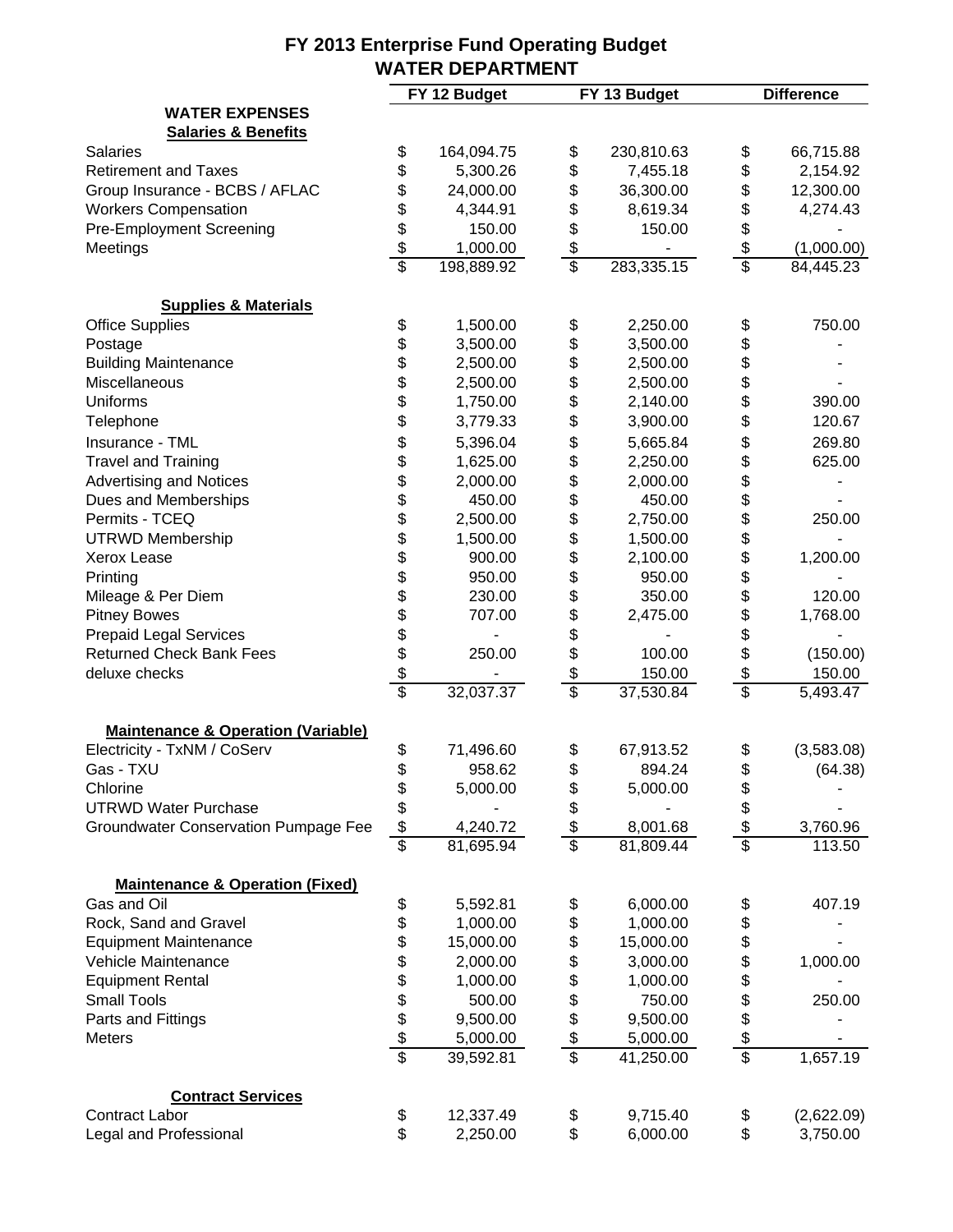| FY 2013 Enterprise Fund Operating Budget |  |
|------------------------------------------|--|
| <b>WATER DEPARTMENT</b>                  |  |

|                                           |               | FY 12 Budget |                          | FY 13 Budget | <b>Difference</b> |             |  |
|-------------------------------------------|---------------|--------------|--------------------------|--------------|-------------------|-------------|--|
| Lab Fees City of Denton                   | \$            | 1,750.00     | \$                       | 2,500.00     | \$                | 750.00      |  |
| Engineering - Allison Eng                 | \$            | 2,500.00     | \$                       | 2,500.00     | \$                |             |  |
| Inhance Service Agreement                 | \$            | 5,000.00     | \$                       | 3,500.00     | \$                | (1,500.00)  |  |
| Lab Services                              | \$            | 4,850.00     | \$                       | 4,850.00     | \$                |             |  |
| Technology                                |               |              | \$                       | 2,040.00     |                   | 2,040.00    |  |
| Bond Insurance - Ramey                    | $\frac{6}{3}$ | 450.00       | \$                       | 375.00       | \$                | (75.00)     |  |
|                                           |               | 29,137.49    | $\overline{\mathcal{S}}$ | 31,480.40    | \$                | 2,342.91    |  |
| <b>Franchise Fee to General Fund</b>      |               |              |                          |              |                   |             |  |
| <b>Franchise Fee</b>                      | \$            | 46,015.18    | \$                       | 46,710.05    | \$                | 694.87      |  |
| <b>Capital Expenses</b>                   |               |              |                          |              |                   |             |  |
| Capital Expenses > \$5,000                | \$            | 50,000.00    | \$                       | 15,000.00    | \$                | (35,000.00) |  |
| <b>Master Plans</b>                       | $\frac{3}{3}$ | 30,000.00    | \$                       | 24,862.50    |                   |             |  |
|                                           |               | 80,000.00    | \$                       | 39,862.50    | \$                | (35,000.00) |  |
| <b>Debt Payments</b>                      |               |              |                          |              |                   |             |  |
| 2009 F350 Principal                       | \$            | 6,995.69     | \$                       | 6,995.69     | \$                |             |  |
| 2009 F350 Interest                        | \$            | 1,007.11     | \$                       | 1,007.11     | \$                |             |  |
| Vehicle Payment (Principal)               | \$            | 13,095.22    | \$                       | 13,095.22    | \$                |             |  |
| Vehicle Payment (Interest)                | \$            | 1,903.08     | \$                       | 1,903.08     | \$                |             |  |
| 2011 General Obligation Bonds (Principal) | \$            | 12,500.00    | \$                       | 12,500.00    | \$                |             |  |
| 2011 General Obligation Bonds (Interest)  | $\frac{1}{2}$ | 2,465.28     | \$                       | 5,130.13     | \$                | 2,664.85    |  |
|                                           | \$            | 37,966.38    | s                        | 40,631.23    | \$                | 2,664.85    |  |
|                                           | æ.            | 545,335.09   |                          | 602,609.61   | æ.                | 62,412.02   |  |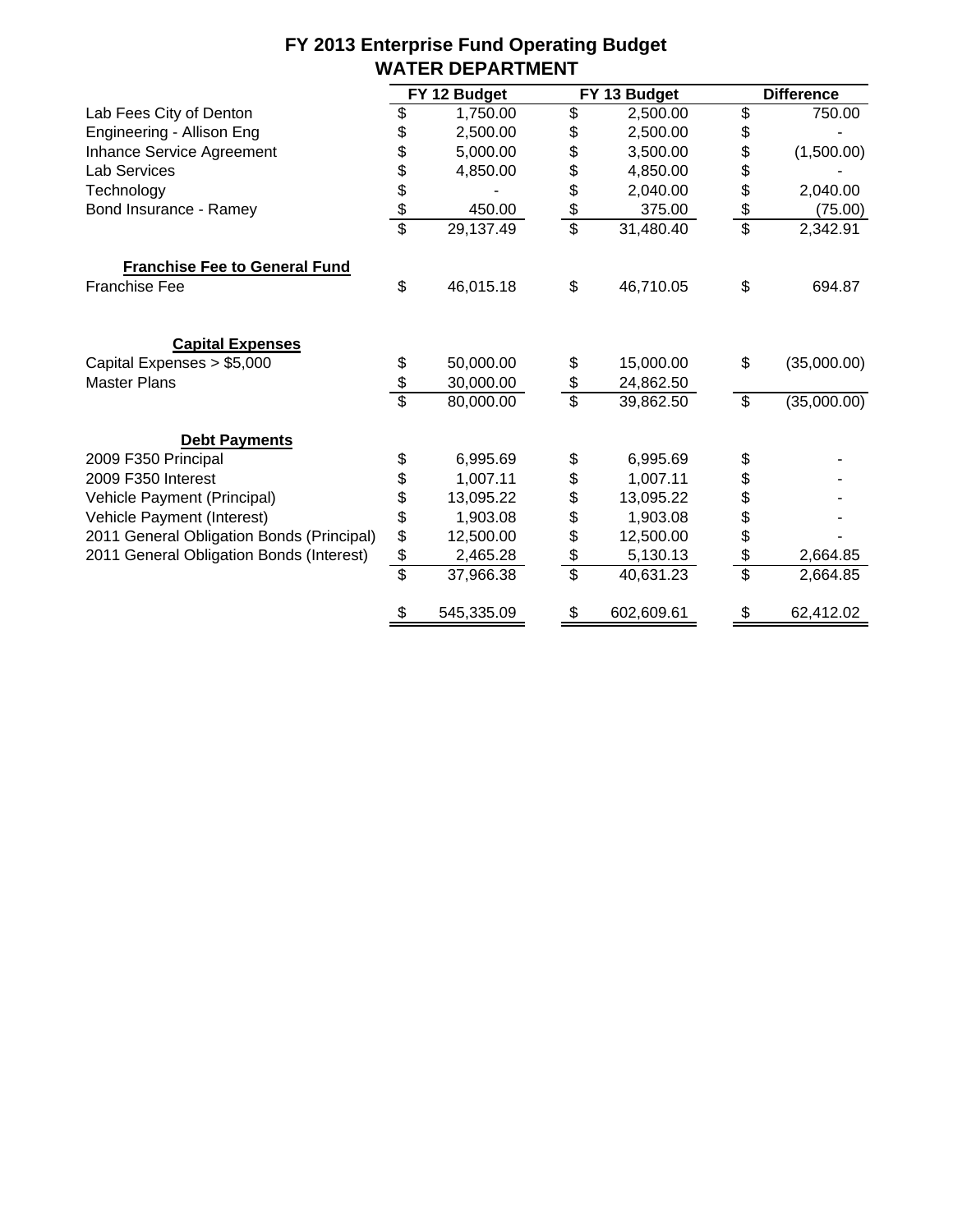|                                               |                   | FY 12 Budget | FY 13 Budget     |                                           | <b>Difference</b> |
|-----------------------------------------------|-------------------|--------------|------------------|-------------------------------------------|-------------------|
| <b>WASTEWATER EXPENSES</b>                    |                   |              |                  |                                           |                   |
| <b>Salaries &amp; Benefits</b>                |                   |              |                  |                                           |                   |
| <b>Salaries</b>                               | \$                | 147,593.55   | \$<br>163,365.08 | \$                                        | 15,771.53         |
| <b>Retirement and Taxes</b>                   | \$                | 4,767.27     | \$<br>5,276.69   | \$                                        | 509.42            |
| Group Insurance - BCBS / AFLAC                | \$                | 24,000.00    | \$<br>26,400.00  | \$                                        | 2,400.00          |
| <b>Workers Compensation</b>                   | \$                | 3,079.30     | \$<br>5,750.45   | \$                                        | 2,671.15          |
| <b>Pre-Employment Screening</b>               |                   |              | \$               | \$                                        |                   |
| Meetings                                      | $\frac{1}{2}$     | 1,000.00     | \$               | $\frac{1}{2}$<br>$\overline{\mathcal{S}}$ | (1,000.00)        |
|                                               |                   | 180,440.12   | \$<br>200,792.23 |                                           | 20,352.11         |
| <b>Supplies &amp; Materials</b>               |                   |              |                  |                                           |                   |
| <b>Office Supplies</b>                        | \$                | 1,500.00     | \$<br>2,250.00   | \$                                        | 750.00            |
| Postage                                       | \$                | 3,000.00     | \$<br>3,000.00   | \$                                        |                   |
| <b>Building Maintenance</b>                   | \$                | 1,000.00     | \$<br>1,500.00   | \$                                        | 500.00            |
| Miscellaneous                                 | \$<br>\$          | 1,500.00     | \$<br>1,500.00   | \$                                        |                   |
| <b>Uniforms</b>                               |                   | 1,850.00     | \$<br>2,140.00   | \$                                        | 290.00            |
| Telephone                                     | \$                | 3,299.33     | \$<br>3,299.33   | \$                                        |                   |
| Insurance - TML                               | \$<br>\$          | 6,260.89     | \$<br>6,260.89   | \$                                        |                   |
| <b>Travel and Training</b>                    |                   | 1,625.00     | \$<br>2,250.00   | \$                                        | 625.00            |
| <b>Advertising and Notices</b>                | \$\$              |              | \$               | \$<br>\$                                  |                   |
| Dues and Memberships                          |                   | 500.00       | \$<br>500.00     |                                           |                   |
| Permits - TCEQ                                |                   | 2,000.00     | \$<br>2,000.00   | \$                                        |                   |
| <b>Xerox Lease</b>                            |                   | 900.00       | \$               |                                           | (900.00)          |
| Printing                                      | 8 8 8 8 8 8 8 8 8 | 950.00       | \$<br>950.00     | \$\$\$\$\$\$                              |                   |
| Mileage & Per Diem                            |                   | 500.00       | \$<br>500.00     |                                           |                   |
| <b>Pitney Bowes</b>                           |                   | 707.00       | \$               |                                           | (707.00)          |
| Freight                                       |                   | 500.00       | \$<br>500.00     |                                           |                   |
| Checks                                        |                   | 150.00       | \$<br>150.00     |                                           |                   |
| <b>TNRCC Penalty / Backflow Test</b>          |                   | 200.00       | \$<br>200.00     | \$                                        |                   |
|                                               |                   | 26,442.22    | \$<br>27,000.22  | $\overline{\mathbb{S}}$                   | 558.00            |
| <b>Maintenance &amp; Operation (Variable)</b> |                   |              |                  |                                           |                   |
| <b>Chemicals Purchased</b>                    | \$                | 4,000.00     | \$<br>4,000.00   | \$                                        |                   |
| Electricity - TxNM / CoServ                   | \$                | 49,236.72    | \$<br>49,063.89  | \$                                        | (172.83)          |
| Gas - TXU                                     | \$                |              | \$               | \$                                        |                   |
| Chlorine                                      | \$                | 6,500.00     | \$<br>6,500.00   | \$                                        |                   |
|                                               | \$                | 59,736.72    | \$<br>59,563.89  | \$                                        | (172.83)          |
|                                               |                   |              |                  |                                           |                   |
| <b>Maintenance &amp; Operation (Fixed)</b>    |                   |              |                  |                                           |                   |
| Gas and Oil                                   |                   | 6,617.79     | \$<br>5,891.37   | \$                                        | (726.42)          |
| Rock, Sand and Gravel                         |                   | 1,000.00     | \$<br>1,000.00   | \$                                        |                   |
| <b>Equipment Maintenance</b>                  |                   | 20,000.00    | \$<br>20,000.00  | \$                                        |                   |
| Vehicle Maintenance                           |                   | 1,000.00     | \$<br>2,500.00   | \$\$\$\$\$                                | 1,500.00          |
| <b>Equipment Rental</b>                       |                   | 1,000.00     | \$<br>1,000.00   |                                           |                   |
| <b>Small Tools</b>                            |                   | 500.00       | \$<br>750.00     |                                           | 250.00            |
| Sludge Removal monthly                        |                   | 5,500.00     |                  |                                           | (5,500.00)        |
| Parts and Fittings                            |                   | 2,000.00     | \$<br>2,000.00   |                                           |                   |
|                                               |                   | 37,617.79    | \$<br>33,141.37  | $\overline{\$}$                           | (4, 476.42)       |
| <b>Contract Services</b>                      |                   |              |                  |                                           |                   |
| <b>Contract Labor</b>                         | \$                | 12,337.89    | \$<br>6,400.00   | \$                                        | (5,937.89)        |
| Legal and Professional                        | \$                | 2,500.00     | \$<br>6,000.00   | \$                                        | 3,500.00          |
| Lab Fees - Ermie & Hidden Cove                | \$                | 4,900.00     | \$<br>4,900.00   | \$                                        |                   |
| <b>Bond Insurance Ramey</b>                   | \$                | 550.00       | \$<br>375.00     | \$                                        | (175.00)          |
|                                               |                   |              |                  |                                           |                   |

### **FY 2013 Enterprise Fund Operating Budget WASTEWATER DEPARTMENT**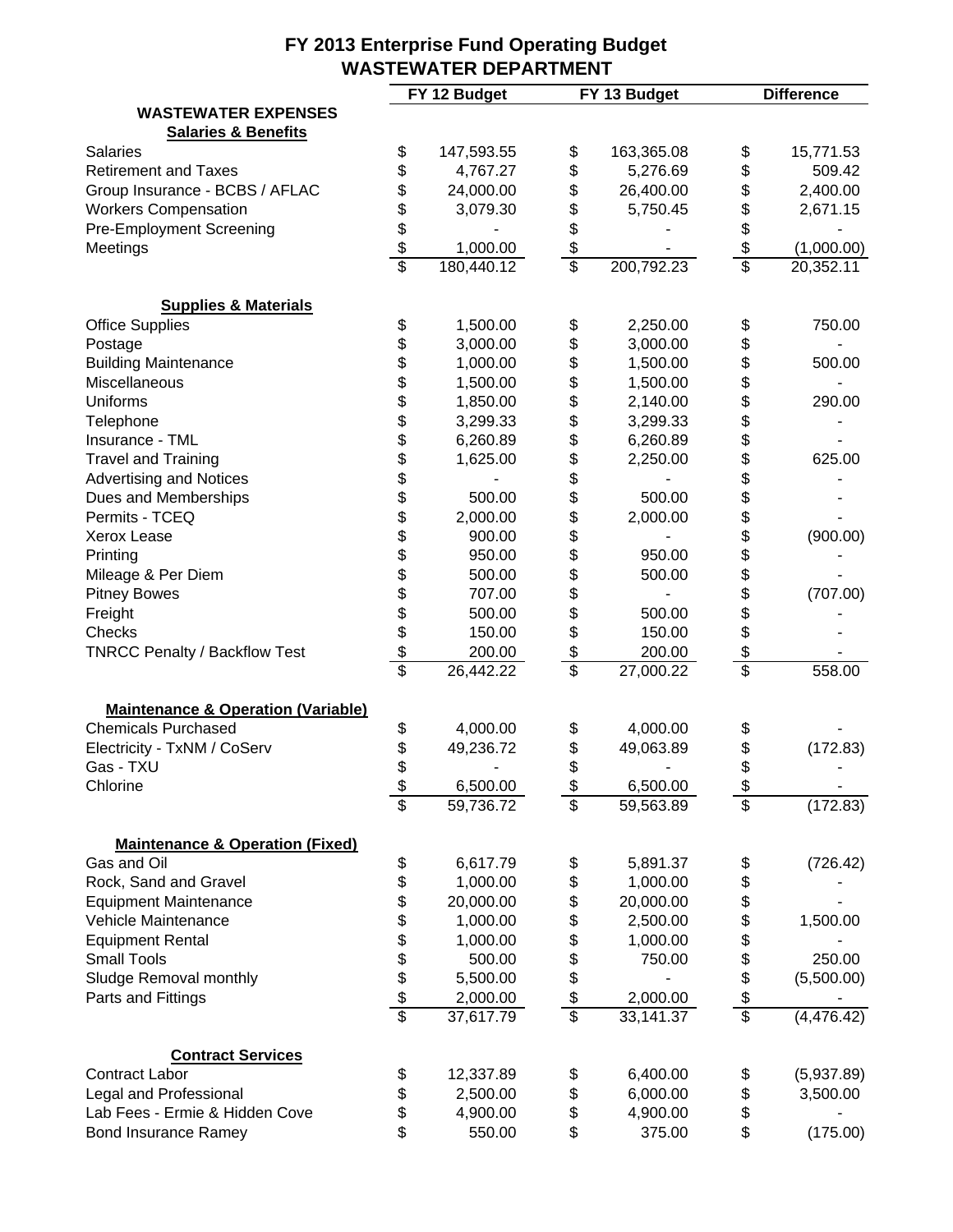|                                           |                           | FY 12 Budget |                 | FY 13 Budget |                 | <b>Difference</b> |
|-------------------------------------------|---------------------------|--------------|-----------------|--------------|-----------------|-------------------|
| Engineering - Allison Eng                 | \$                        | 3,000.00     | \$              | 3,000.00     | \$              |                   |
|                                           | $\overline{\mathbb{S}}$   | 23,287.89    | $\overline{\$}$ | 20,675.00    | $\overline{\$}$ | (2,612.89)        |
| <b>Franchise Fee to General Fund</b>      |                           |              |                 |              |                 |                   |
| <b>Franchise Fee</b>                      | \$                        | 35,252.29    | \$              | 35,683.11    | \$              | 430.82            |
| <b>Capital Equipment</b>                  |                           |              |                 |              |                 |                   |
| <b>Capital Outlay</b>                     | \$                        | 13,000.00    | \$              | 50,000.00    | \$              | 37,000.00         |
| <b>Master Plans</b>                       | $\frac{3}{3}$             | 30,000.00    | $\frac{6}{3}$   | 24,862.50    | \$              | (5, 137.50)       |
|                                           |                           | 43,000.00    |                 | 74,862.50    | \$              | 31,862.50         |
| <b>Debt Payments</b>                      |                           |              |                 |              |                 |                   |
| Vehicle Payment (Principal)               | \$                        | 13,095.22    | \$              | 13,095.22    | \$              |                   |
| Vehicle Payment (Interest)                | \$                        | 1,903.08     | \$              | 1,903.08     | \$              |                   |
| Bond Pay Principal - 1979 WS              | \$                        | 14,000.00    | \$              | 14,000.00    | \$              |                   |
| Bond Interest 1979 WS                     | \$                        | 5,850.00     | \$              | 5,850.00     | \$              |                   |
| Agent Fees WS79                           | \$                        |              | \$              |              | \$              |                   |
| 2001 monthly to GOBF                      | \$                        |              | \$              |              | \$              |                   |
| 2011 General Obligation Bonds (Principal) | \$                        | 12,500.00    | \$              | 12,500.00    | \$              |                   |
| 2011 General Obligation Bonds (Interest)  | $\frac{1}{2}$             | 2,465.28     | \$              | 5,130.13     | \$              | 2,664.85          |
|                                           | $\overline{\mathfrak{s}}$ | 49,813.58    | $\overline{\$}$ | 52,478.43    | \$              | 2,664.85          |
| <b>Total Expenses \$</b>                  |                           | 455,590.61   | S               | 504,196.74   | S               | 53,743.63         |

## **FY 2013 Enterprise Fund Operating Budget WASTEWATER DEPARTMENT**